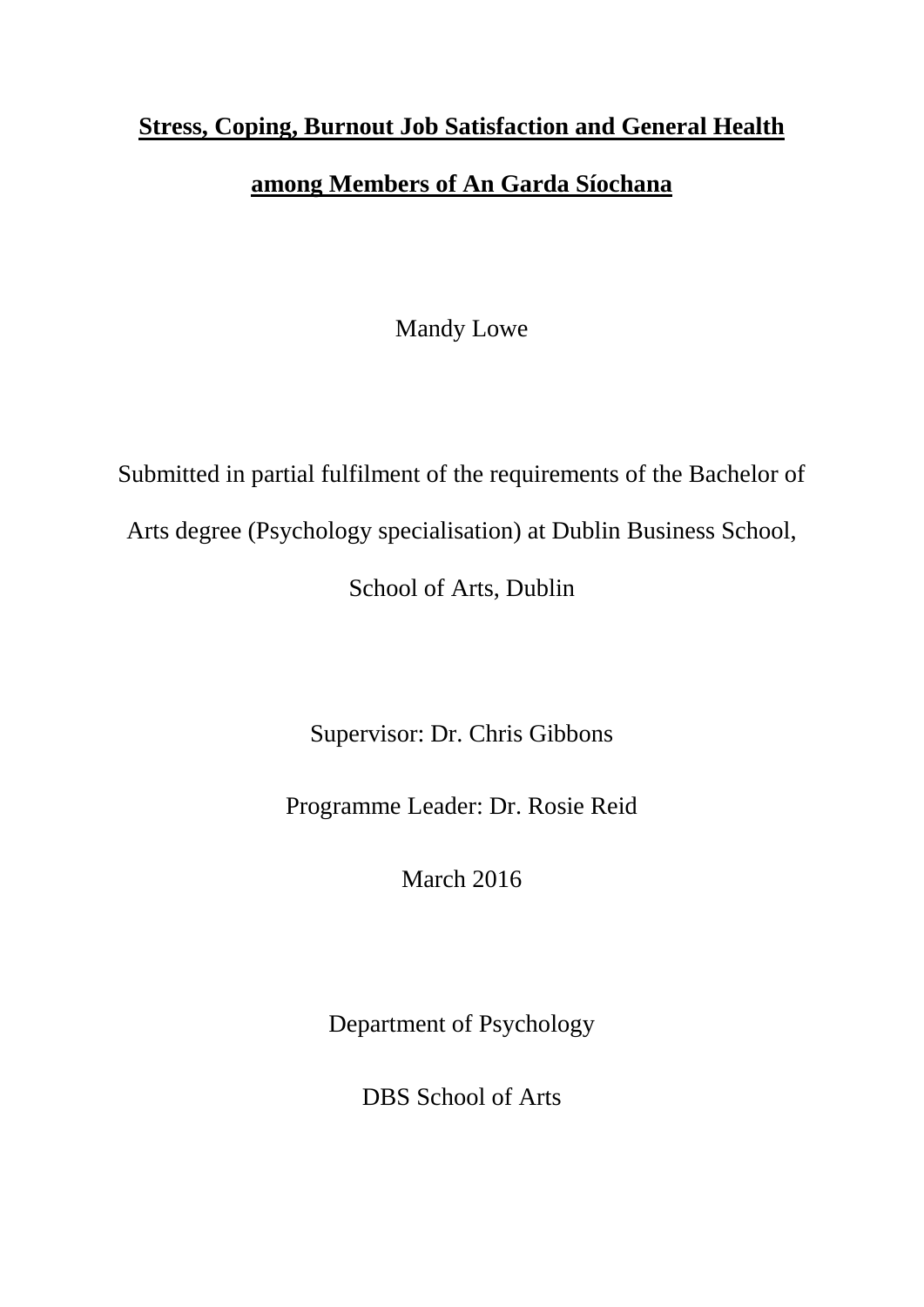# **Contents**

| <b>Chapter</b> |                               | Page number |
|----------------|-------------------------------|-------------|
|                | 1. Contents                   | 2           |
| 2.             | <b>Acknowledgements</b>       | 3           |
| 3.             | <b>Abstract</b>               | 4           |
|                | 4. Introduction               | 5           |
|                | <b>Perceived Stress</b>       | 6           |
|                | Coping                        | 7           |
|                | <b>Job Satisfaction</b>       | 8           |
|                | <b>Burnout</b>                | 9           |
|                | General health                | 10          |
|                | Gender                        | 11          |
|                | Age                           | 11          |
|                | Aims                          | 12          |
|                | Hypotheses                    | 12          |
|                | 5. Methodology                | 14          |
|                | Participants                  | 14          |
|                | <b>Materials</b>              | 14          |
|                | Design                        | 16          |
|                | Procedure                     | 16          |
|                | <b>Ethical Considerations</b> | 17          |
|                | 6. Results                    | 19          |
|                | Data Analysis                 | 19          |
|                | <b>Descriptive Statistics</b> | 20          |
|                | <b>Inferential Statistics</b> | 22          |
|                | 7. Discussion                 | 30          |
|                | Limitations                   | 32          |
|                | Strengths                     | 33          |
|                | <b>Future Research</b>        | 34          |
|                | Conclusions                   | 35          |
|                | 8. References                 | 36          |
|                | 9. Appendix                   | 39          |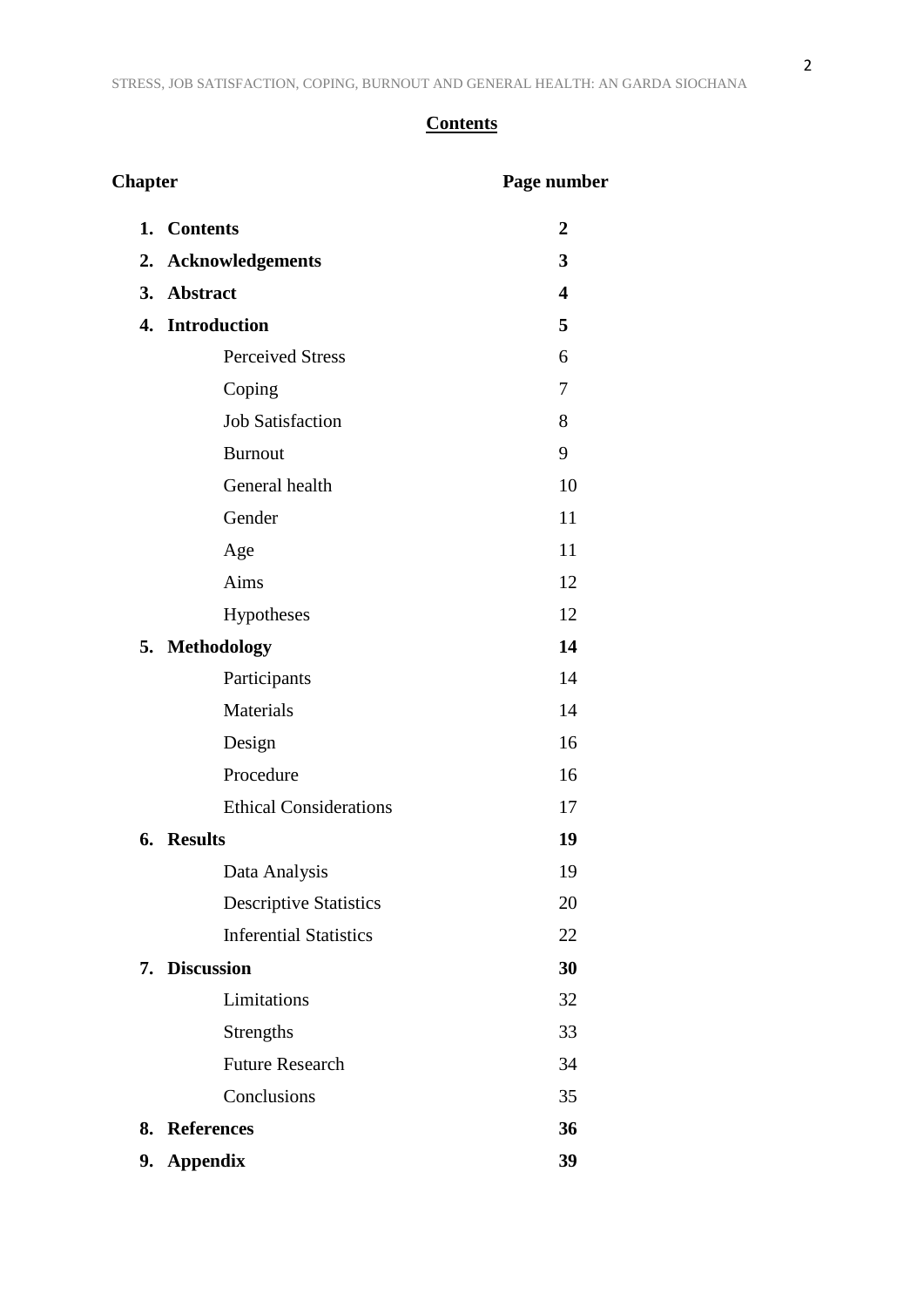#### **Acknowledgements**

I would like to sincerely thank Chris Gibbons for his dedication, advice, enthusiasm and encouragement throughout this study and for making my undergraduate research project a pleasant and enjoyable experience. I have gained a huge amount of knowledge and experience from working with Chris Gibbons. I am very grateful for your work and continued support.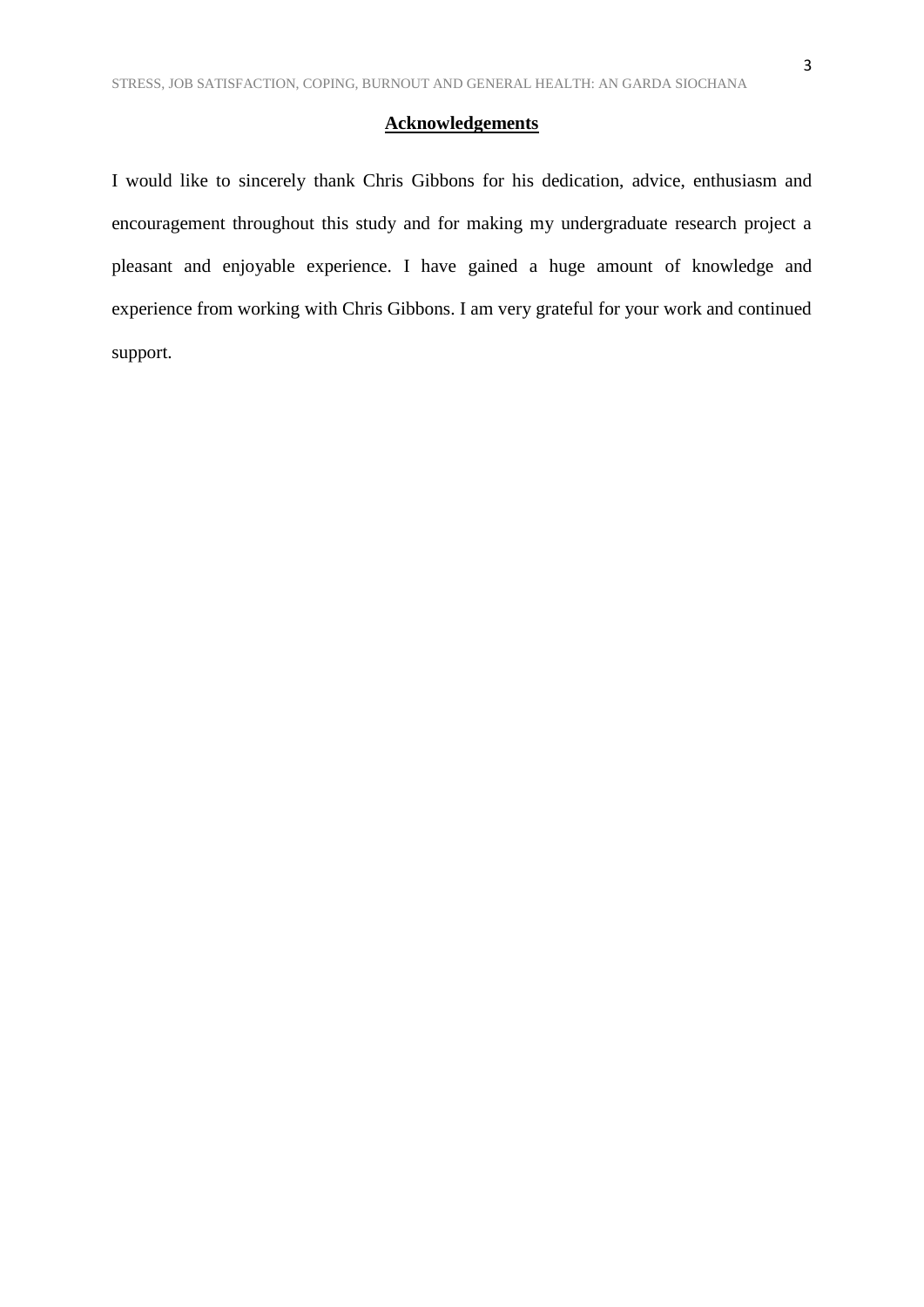The aim of this study was to examine if age, gender stress and coping correlated with general health, burnout and job satisfaction. The Method used was a cross-sectional correlational design. A relevant selection of questions from the Operational Police Stress Questionnaire, the Organisational Police Stress Questionnaire, two specific Job Satisfaction questions, the brief cope survey, Maslach's Burnout Inventory and the General Health Questionnaire were used to measure the variables. Participants were all full time members of An Garda Síochana with the rank of Garda. Gardaí were asked to fill in the questionnaires and to disclose their gender and age. Multiple regression tests were carried out on the significant correlations. The analyses showed that there were significant relationships between sex and job satisfaction, operational stress and depersonalisation, age and personal achievement, sex and emotional exhaustion and operational stress and general health. There were however other predictor variables which influenced these relationships.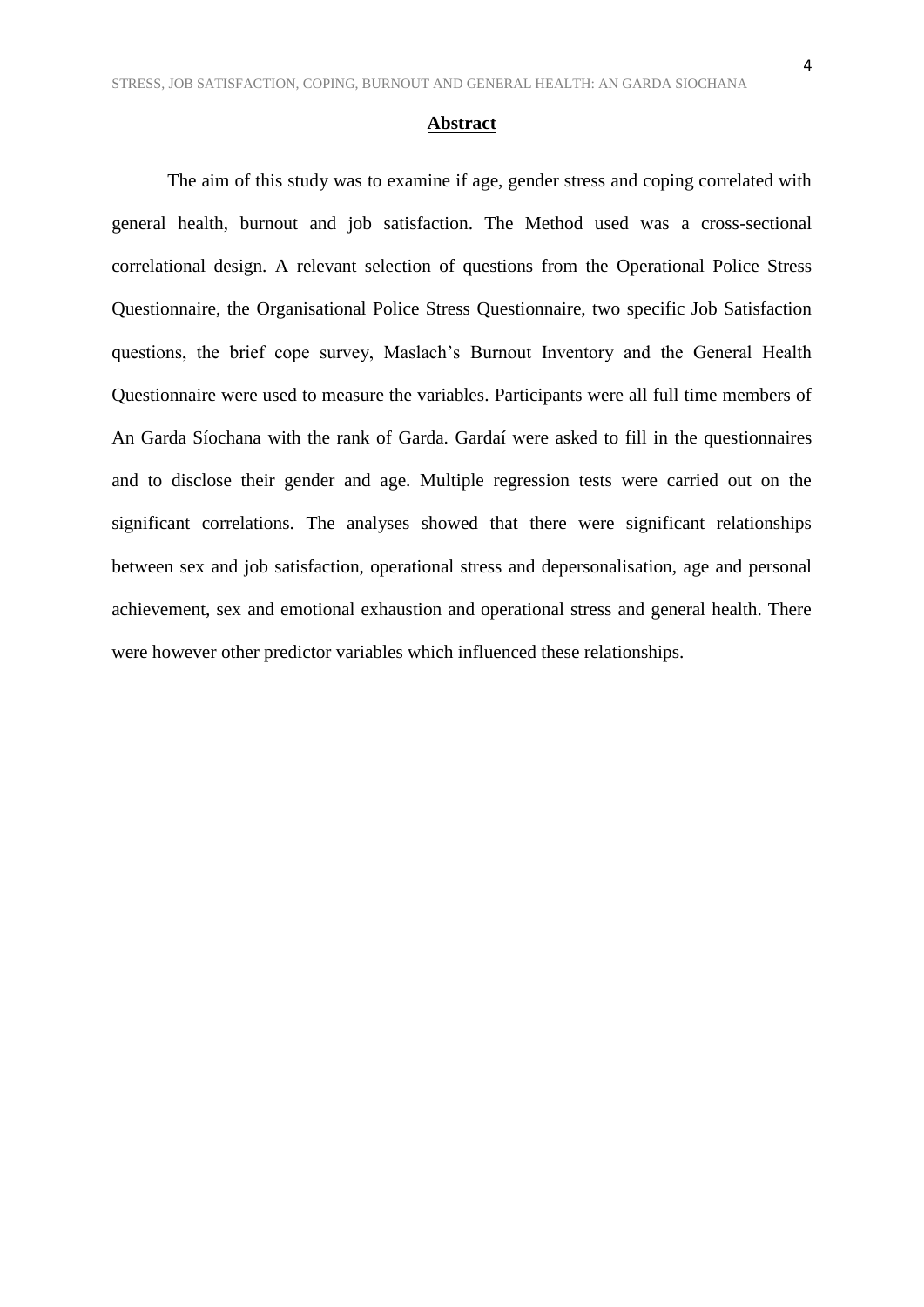#### **Introduction**

An Garda Síochana is categorised as a national, community orientated, policing organisation who often deal with traumatic incidents. An Garda Síochana was established in 1922 so it is a relatively new police organisation (Conway, 2014, p.1)). It is also one of the only national police organisations that remain largely unarmed. Currently there are no studies that have been conducted examining stress, job satisfaction, coping, burnout and general health of members of An Garda Síochana. Studies from other countries will be utilised to aid in this study.

An Garda Síochana has been a topic of media spotlight recently. Stress and low job satisfaction among Gardaí has been highlighted in the media recently due to the lack of manpower and resources. Daderman et al (2014) looked at stress in Norwegian police officers and stated that most Police organisations in the world deal with traumatic and dangerous incidents. These incidents can cause increased stress levels in individuals. Studies have shown stress can have a negative impact on health, job satisfaction and may contribute to burnout (Violanti & Aron, 1995; Oginska-Bulik, 2005)

An Garda Síochana currently has no 24 hour counselling service available to its members despite many requests from Garda representative bodies such as the Association of Garda Sergeants and Inspectors (AGSI) (no author, 2016). The Irish Independent Newspaper reported on the  $20^{th}$  March 2006 that 5000 officers were taking legal action against the Chief Constable of the Police Service of Northern Ireland (PSNI) for lack of psychological support offered to officers who were suffering stress in the course of duty. This article highlighted that An Garda Síochana also lacked psychological support for members (no author, 2006). Policing is one of the few occupations where employees are asked continually to face physical dangers and to put their lives on the line at any time (Golembiewski & Kim, 1990).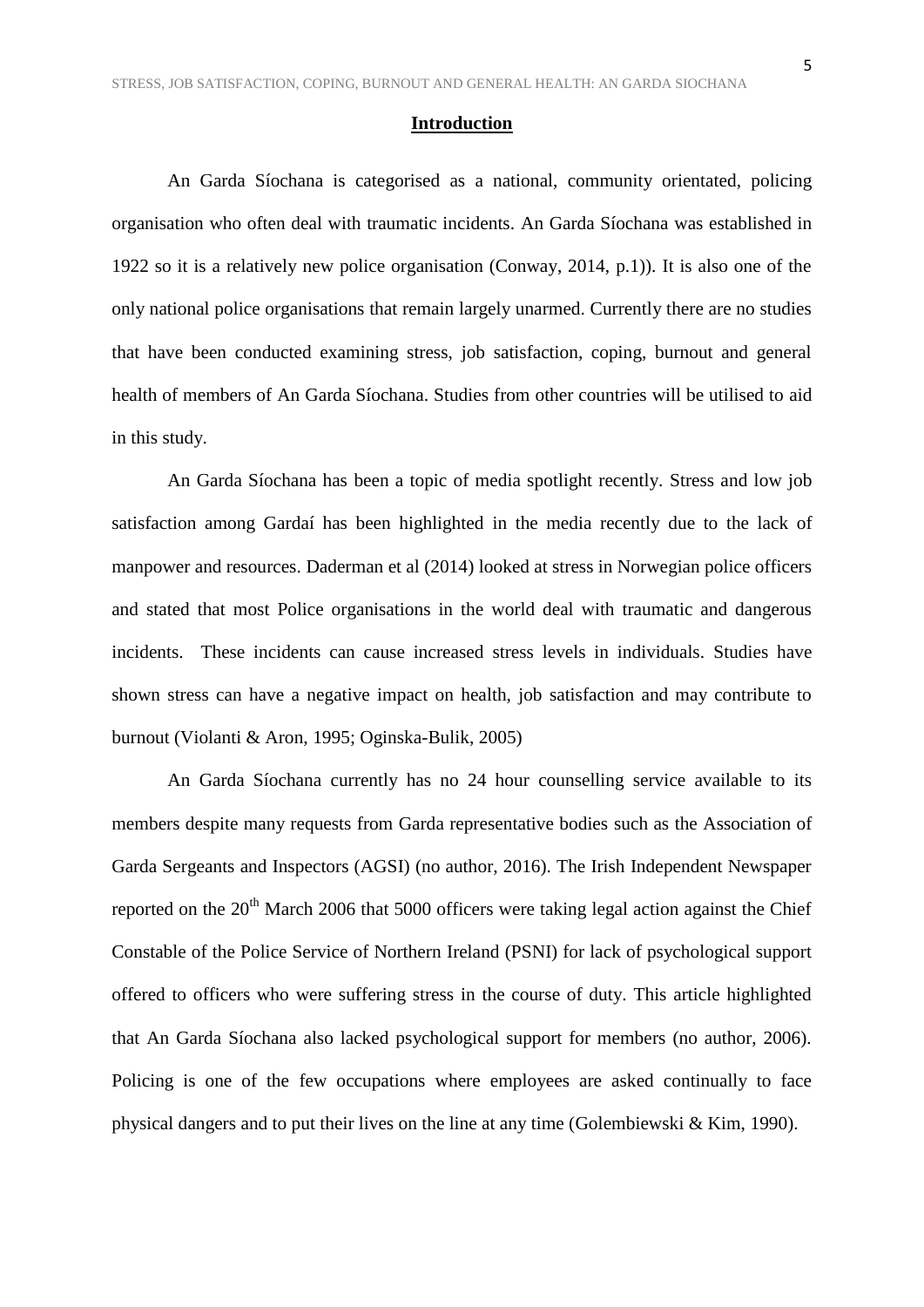The predictor variables that will be used in this study are age, gender, stress and coping. The dependent variables will be general health, burnout and job satisfaction. A one way Anova, an independent samples t-test, Pearson's correlations and multiple regression tests will be used to analyse the data.

#### Perceived Stress

Stress is defined as a 'negative emotional experience accompanied by predictable biochemical, physiological, cognitive and behavioural changes that are directed either toward altering the stressful event or accommodating its effects' (Taylor, 2012, p168). Stress is caused by 'changes in the particular type of work we do, breakdown of traditional family structures and by many features of contemporary urban environment' (Marks et al 2005, p253). A person, in the case a Garda, can only deal with so much stress before it has a negative health effect (Oginska-Bulik, 2005). It is females who usually display higher levels of occupational stress than males (Kanter, 1977). A common stress related illness police officers can experience is Post-traumatic Stress Disorder (PTSD). Gardaí and other professions could experience PTSD as a result of dealing with traumatic incidents in their jobs. Stress experienced from dealing with traumatic incidents could results in symptoms such as insomnia, nightmares, poor concentration and memory problems (Helzer et al 1987, Baum and Spencer, 1997). General health and stress will be examined in this study to see if there is correlation between them. It is hypothesised that there will be a significant relationship between general health and stress among members of An Garda Síochana.

The transactional model of stress and coping is a process which begins with a stressful event or situation, for example dealing with aggressive or dangerous people. The next step is primary appraisal which is when the Garda appraises the threat, challenge or harm of the situation. This would be the stage where Gardaí would attempt to talk to an aggressive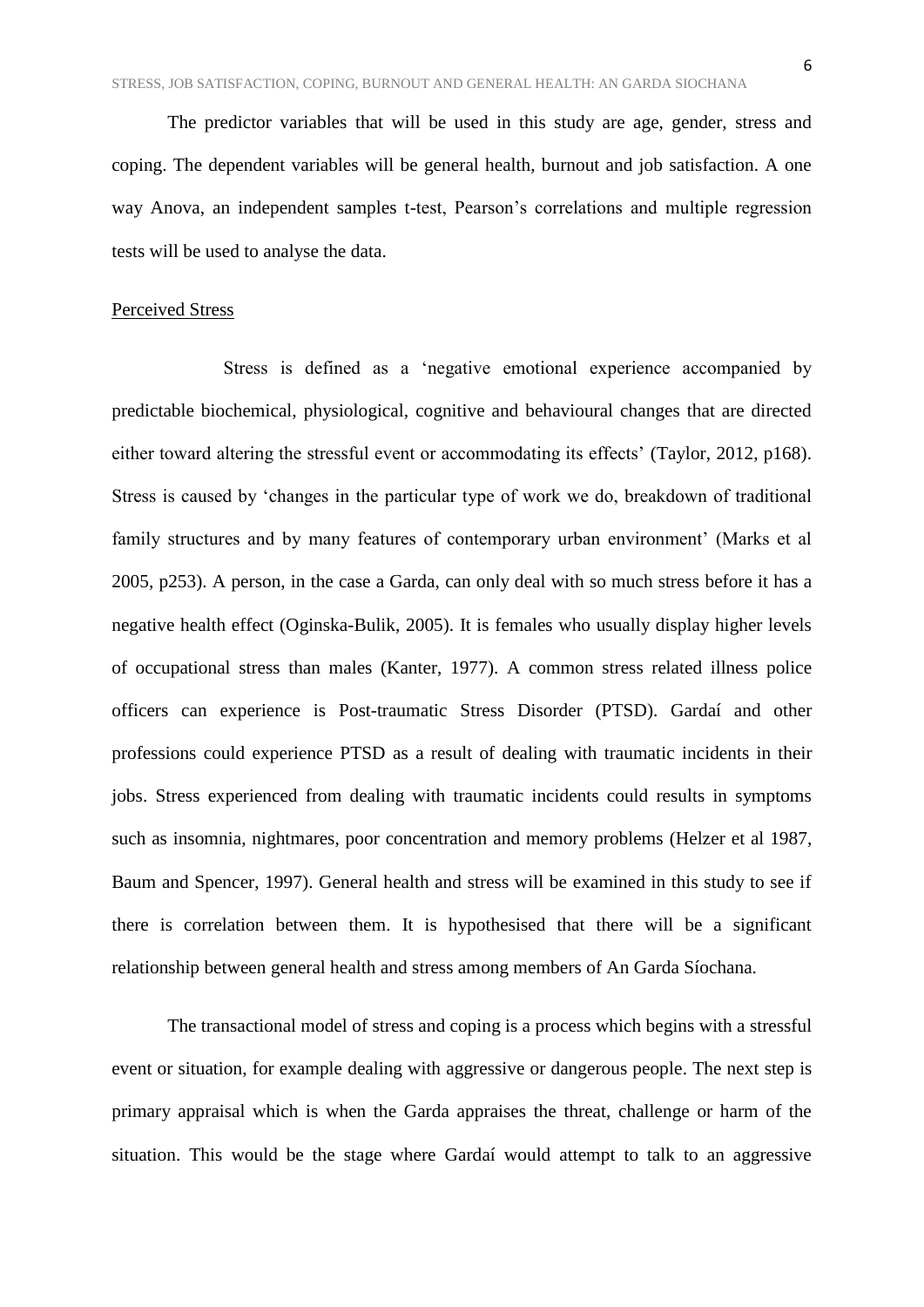individual in an attempt to calm them down. If this is unsuccessful reasonable force may have to be considered. Secondary appraisal is when the Garda assesses what they can do and the confidence in the ability to control motivation, behaviour and social environment (selfefficacy). The Gardaí may decide to deploy pepper spray to subdue the individual. The final stage of the stress process is development of coping strategies that, in this case, Gardaí use to aid in the decrease of stress. (Lazarus & Cohen, 1977; Antonovsky & Kats, 1967; Cohen 1984)

The causes of stress are different for every person. Stress can be used as a motivator for some people within their job roles in An Garda Síochana. This is known as positive or eustress. Distress or negative stress can lead to a negative impact on physical and mental health in individuals (Nelson & Simmons, 2003). It is important for Gardaí to experience stress but not to a limited where it effects their health and wellbeing. This study will look at the factors which cause high level of stress among members of An Garda Síochana and if they correlate with burnout, general health and job satisfaction.

#### **Coping**

There are two main strategies that can be used when coping with stress. They are 'Problem Focused' which is when direct action can be implemented and something constructive can be done. An example of this is when a member of An Garda Síochana has a meeting arranged but suddenly an urgent call must be attended. The urgent call is attended by the Garda and the meeting must be rescheduled by phone call and an apology by the Garda. 'Emotion Focused' coping aims to regulate the emotions felt from a stressful event (Bond et al, 2000). This occurs when the stressful situation has to be accepted and no direct intervention can be accomplished. In this case it is important for the Garda not to become too emotional and regulate their emotions to avoid negative stress and health issues. 'Stress arises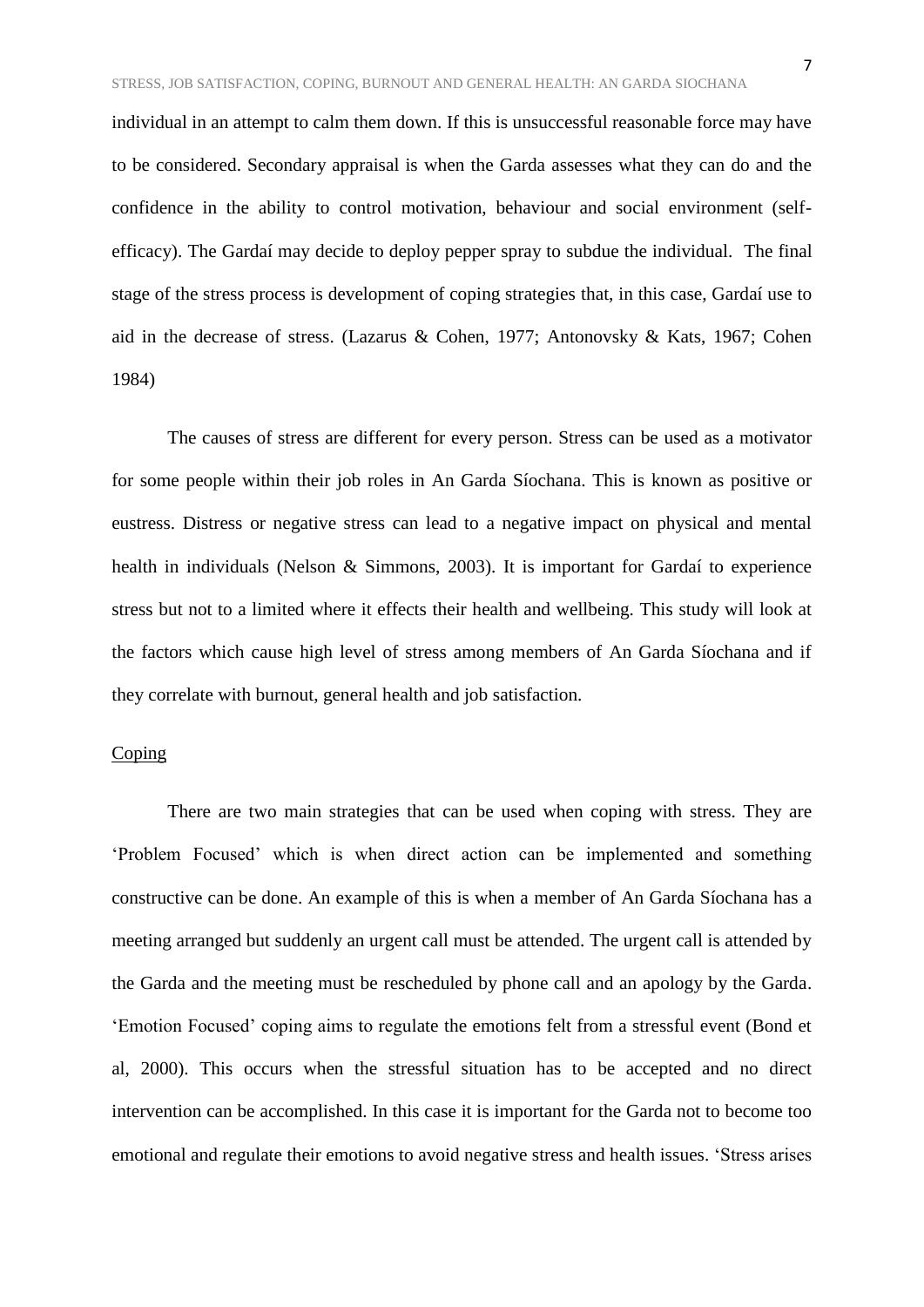when individuals perceive that they cannot adequately cope with the demands being made on them or with threats to their well-being' (Lazarus, 1966). Hart et al (1995) studied police stress, wellbeing, personality and coping among police officers. The results suggested that problem-focused coping resulted in positive work experiences, whereas emotion-focused coping contributed to negative work experiences

Coping will be examined in this study using the Brief Cope questionnaire (Carver, 1997). The results will be divided into 14 different subscales; self-distraction, active coping, denial, substance use, use of emotional support, use of instrumental support, behavioural disengagement, venting, positive reframing, planning, humour, acceptance, religion and selfblame. Each of these subscales will be examined to see if they have a relationship with general health, burnout and job satisfaction.

#### Job Satisfaction

Job Satisfaction is defined as 'a response towards various facets of one's job. Meaning a person can be relatively satisfied with one aspect of their job and dissatisfied with other aspects' (French, 1998 p.137). Previous studies have indicated that although police officers are exposed to traumatic and dangerous incidents they tend to show a higher level of job satisfaction when compared to groups in less stressful jobs (Hart, 1999). There are currently no previous studies to compare job satisfaction within An Garda Síochana. Some relevant studies in other police organisations from other countries can give an indication of the factors that affect job satisfaction. Zhao, Thurman & He (1999) conducted a study on the sources of job satisfaction among police officers. The analysis of the data showed that that the police agency's work environment has an influence on the job satisfaction of the officers.

Burke & Paton (2006) studied police officer job satisfaction. This study indicated that operational hassles were the only significant correlation with job satisfaction. It is hoped that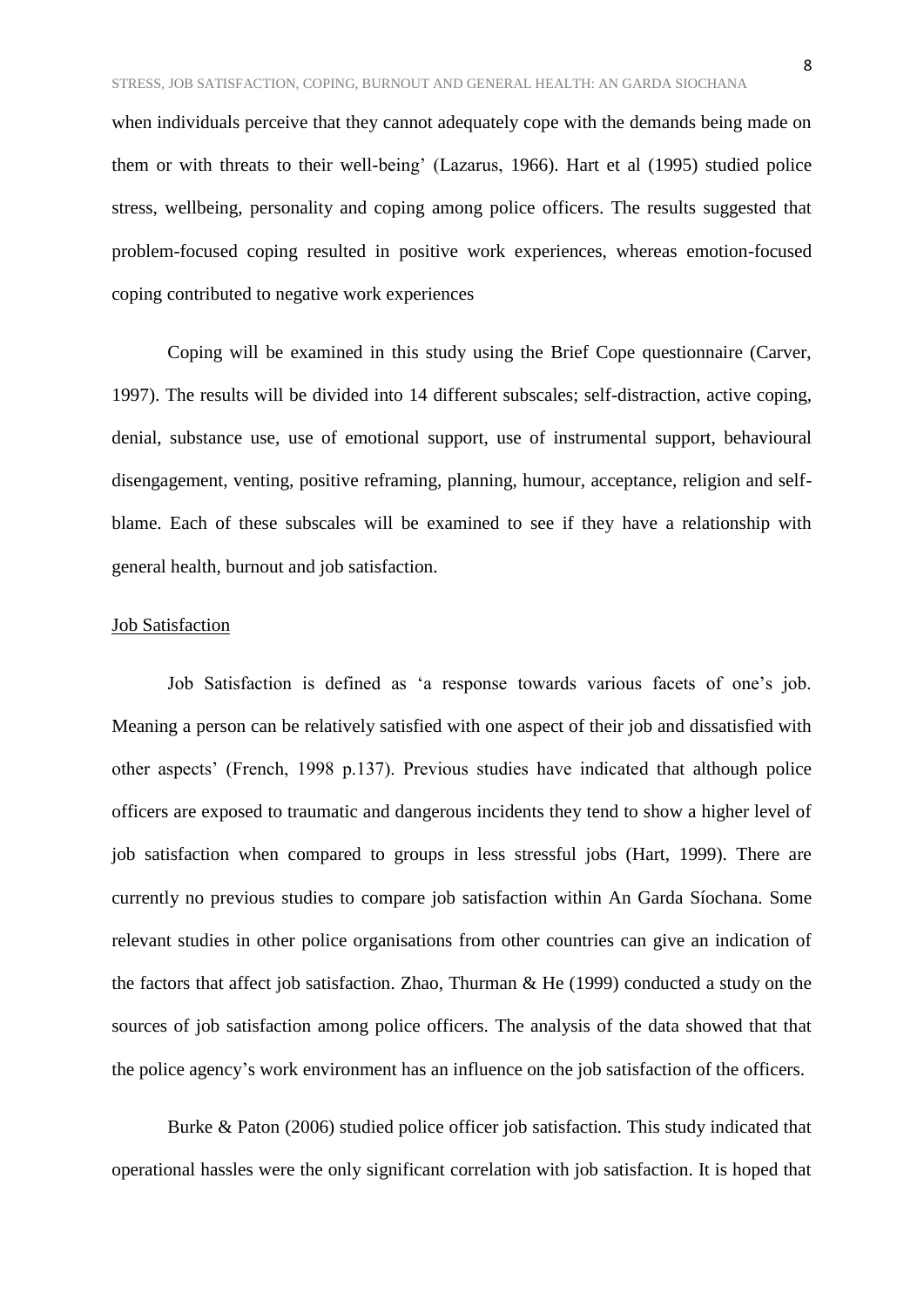this study will highlight the level of Job satisfaction among members of An Garda Síochana and to examine if there is a correlation between job satisfaction, age, gender, stress and coping. It is hypothesised that females will display lower level of job satisfaction than males.

#### Burnout

Studies have shown that burnout is much more prevalent in people whose jobs include a large amount of interaction with other people who express their own problems. Examples of these would be police officers, teachers, nurses and other caring professions (Evans and Fischer, 1993).

Burnout usually occurs in three phases. The first is emotional exhaustion caused by excessive and sometimes unrealistic demands made on the person. This occurs when the emotion focused coping strategy is no longer feasible due to the continued stress and demands placed on the Garda and they become exhausted trying to regulate their emotions. Burke & Mikkelson (2006) found that there is a significant correlation between work demands and exhaustion in Norwegian police officers. The second stage of burnout is depersonalisation which is the development of an insensitive and cynical attitude towards other people in the workplace; in this case the workplace is the Garda Station where the member is based. Depersonalisation is a mental illness that causes the person to become distant and disconnected from reality and experience things as if they were out of their own bodies and not real. The third phase is low personal achievement which occurs when a person is completely burned out. This is when Gardaí feels a sense of frustration or helplessness. This leads to low productivity in the workplace and can manifest into low productivity in other aspects of life as well (Riggio, 2013 p. 265).

Age can be a significant factor when examining burnout. Previous studies indicate that the higher the age category the higher the levels of burnout among police officers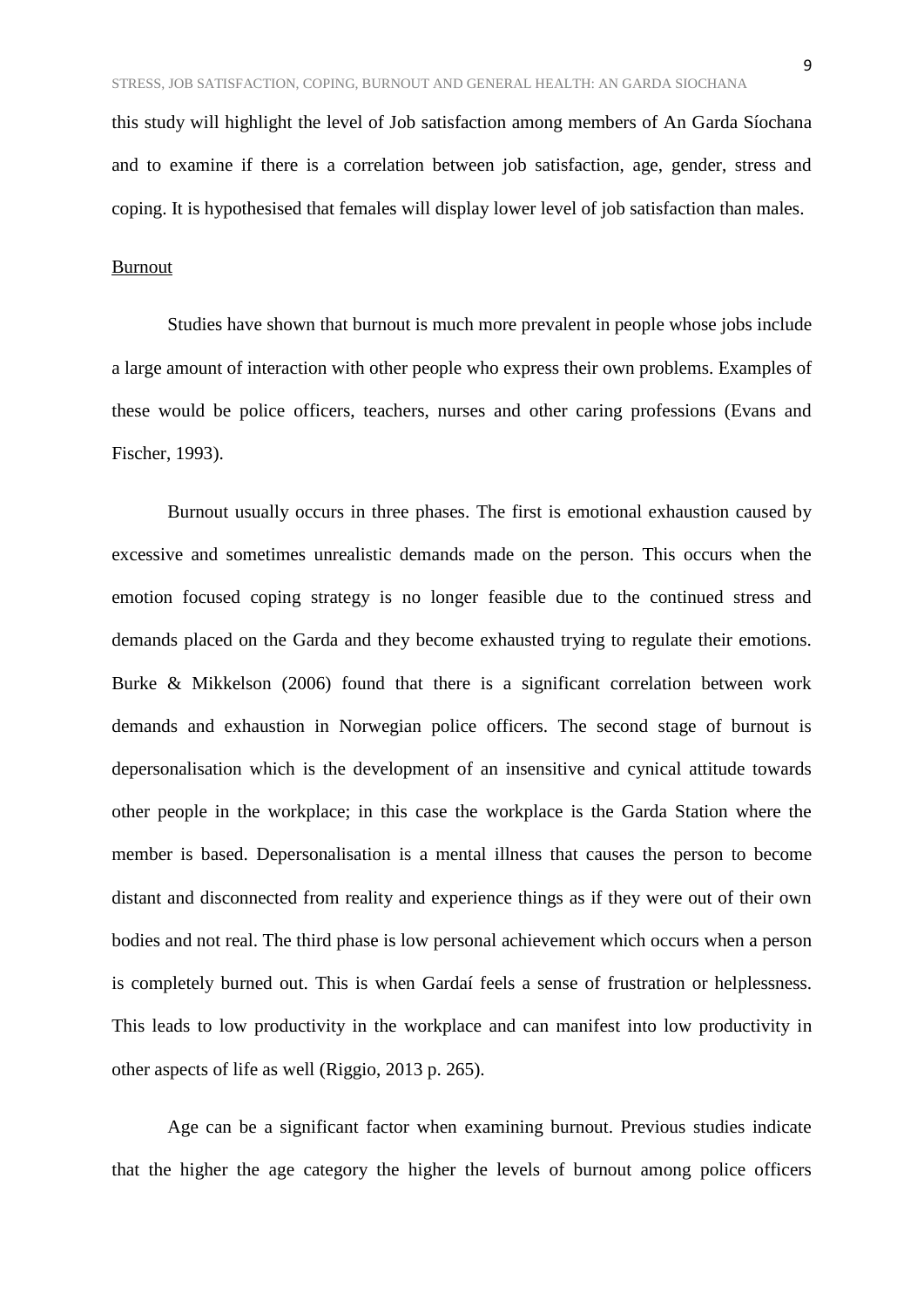(Beutell & Wittig-Berman, 1999). It is hypothesised that there will be a significantly higher level of burnout in older members of An Garda Síochana.

Female police officers usually display higher levels of burnout then males. This could be due to other factors such as family commitments (Burke, 1994). It is hypothesised that this study will indicate a significant difference of burnout levels between gender groups.

The more distress a police officer experiences the higher the level of burnout among them (Beutell & Wittig-Berman, 1999). It is therefore hypothesised that there will be a significant positive relationship between stress and burnout

#### General Health

General health of members on An Garda Síochana will be examined in this study. The general health questionnaire (GHQ) will be used to determine if Gardaí are at risk of developing a stress related illness. As mentioned, it is hypothesised that there will be a significant relationship between general health and stress

Gender will be used to determine if males or females are at greater risk of developing a stress related illness. Collins & Gibbs (2003) found a significant relationship between gender and mental health and discovered females scored higher on the GHQ than males. Age of participants will also be examined to determine if there is a significant difference in scores on the GHQ. It is hypothesised that older members of An Garda Síochana will be at a higher risk of developing a stress related illness than younger members.

#### Gender

The level of burnout, job satisfaction and overall general health will be examined to see if there are any significant gender differences. McCarty et al (2007) conducted a study on occupational stress and burnout among police officers. This study found that there were no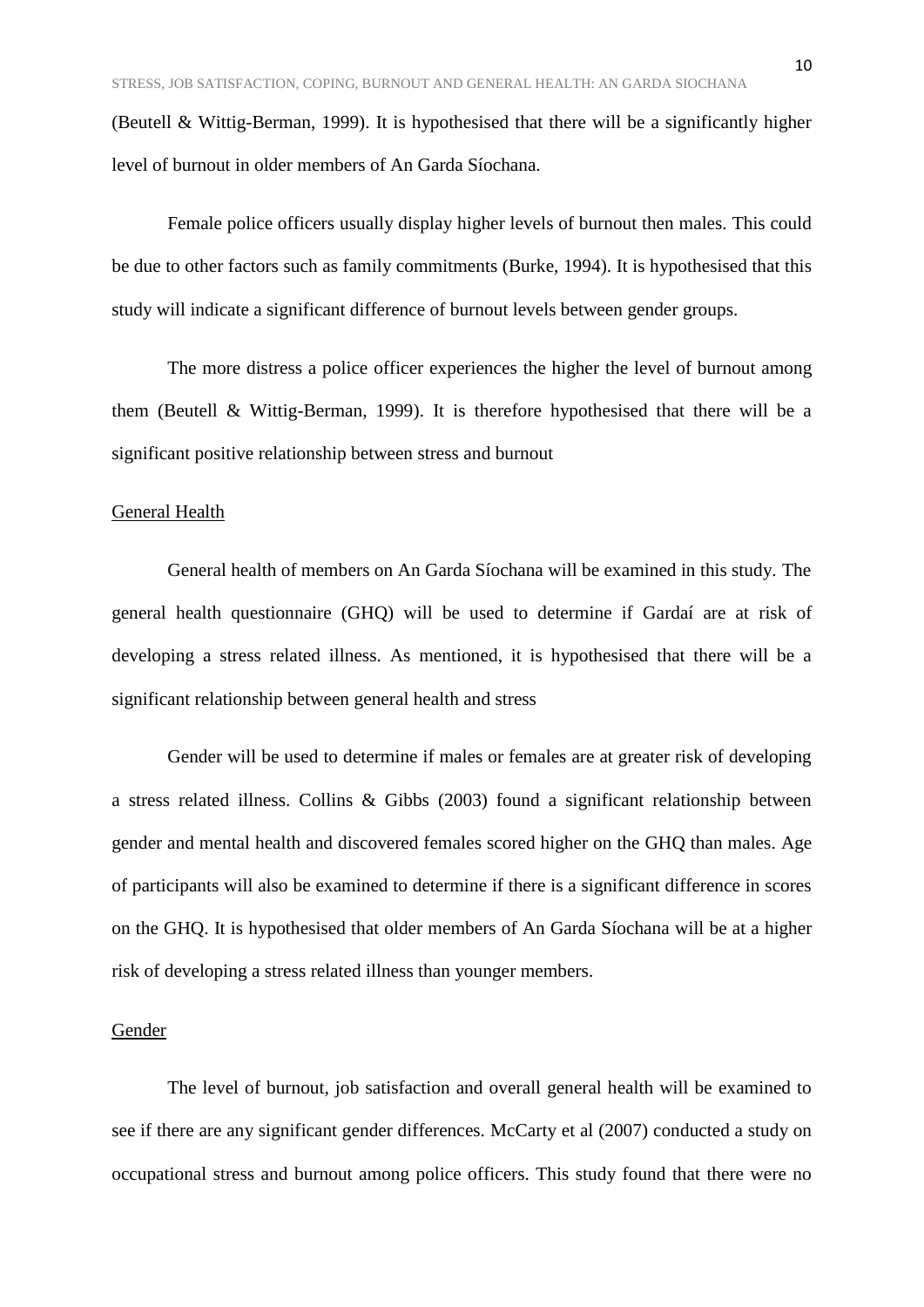significant difference in stress levels and burnout between males and females. This study, however, did identify that predictors of stress were different for males and females.

He, Zhao & Archbold (2002) looked at gender, police stress and coping mechanisms. This research indicated that both male and female police officers experienced work-family conflict and destructive coping mechanisms. These were found to be the strongest and most consistent stressors among police officers in New England.

Darensburg et al (2006) conducted a study looking at gender and age differences among police officers in Buffalo suffering with PTSD and depression. This study found that depression in females was two times that of male officers. It also indicated that there were no significant differences in levels of PTSD between males and females. These results suggest that gender could have a significant relationship with general health

#### Age

The age profile of An Garda Síochana has changed in the past few years due to the recruitment freeze imposed for 5 years from 2009-2014. The entrance age required to join An Garda Síochana is 18 years of age. The recruitment ceased for 5 years so this means that there is currently no fully qualified member of An Garda Síochana with the rank of Garda under the age of 21 years old in the organisation (at time of writing). All members of An Garda Síochana with the rank of Garda must be retired by their  $60<sup>th</sup>$  birthday.

Many studies have been conducted on age of police officers and stress. Violanti & Aron (1995) conducted a study on 103 police officers in a police organisation in America. This study concluded that officers with six to ten years of experience reported the highest overall combined stressor mean score and officers in the age category of thirty-one to thirtyfive years reported shift work as the most intense stressor.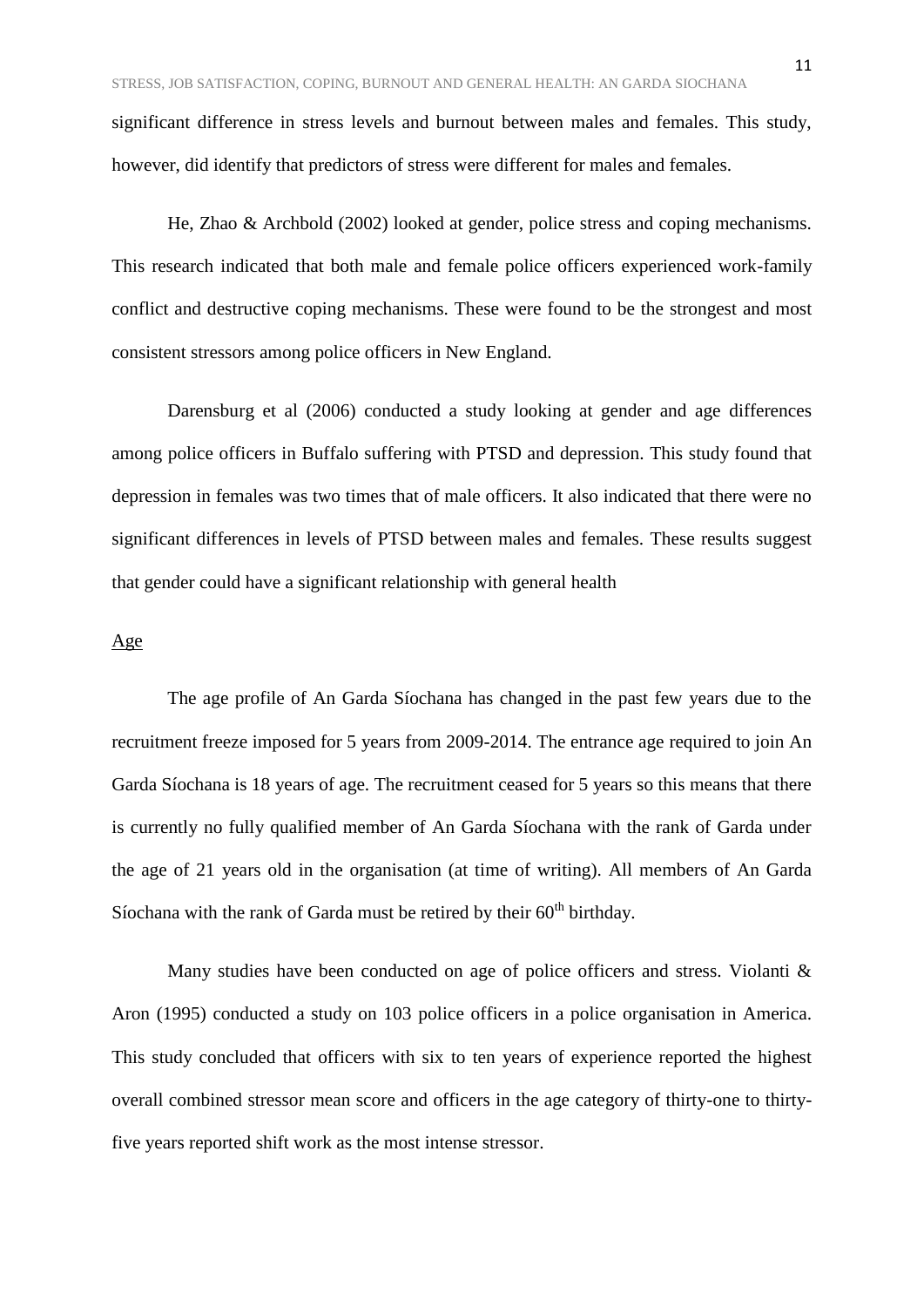Darensburg et al (2006) concluded that levels of depression and PTSD were much less in younger officers than in officers over 40 years of age. This could be to do with the less experience the younger officers had so therefore less exposure to traumatic events.

Biggam, Power and Macdonald (1997) conducted a study and examined the correlation between coping and psychological distress in police officers. This study indicated that there was no significant correlation but some effects were apparent in relation to rank, gender and age.

#### Aims

To summarise the aim of this study is to determine if age, gender, stress or coping relate to job satisfaction, burnout and general health. If so how well do they relate and what other factors contribute to this relationship. The variables used in this current study will be used to answer the following questions;

Are members of An Garda Síochana at risk of developing a stress related illness? How satisfied are Gardaí with their jobs? Are Gardaí experiencing symptoms of burnout? How to Gardaí cope? Is age and gender a factor in general health, burnout and job satisfaction?

#### Hypothesis

- 1. It is hypothesised that there will be a lower level of job satisfaction among female members of An Garda Síochana.
- 2. It is hypothesised that there is a positive linear relationship between stress and emotional exhaustion among members of An Garda Síochana.
- 3. It is hypothesised that there will be a significant relationship between stress and depersonalisation among members of An Garda Síochana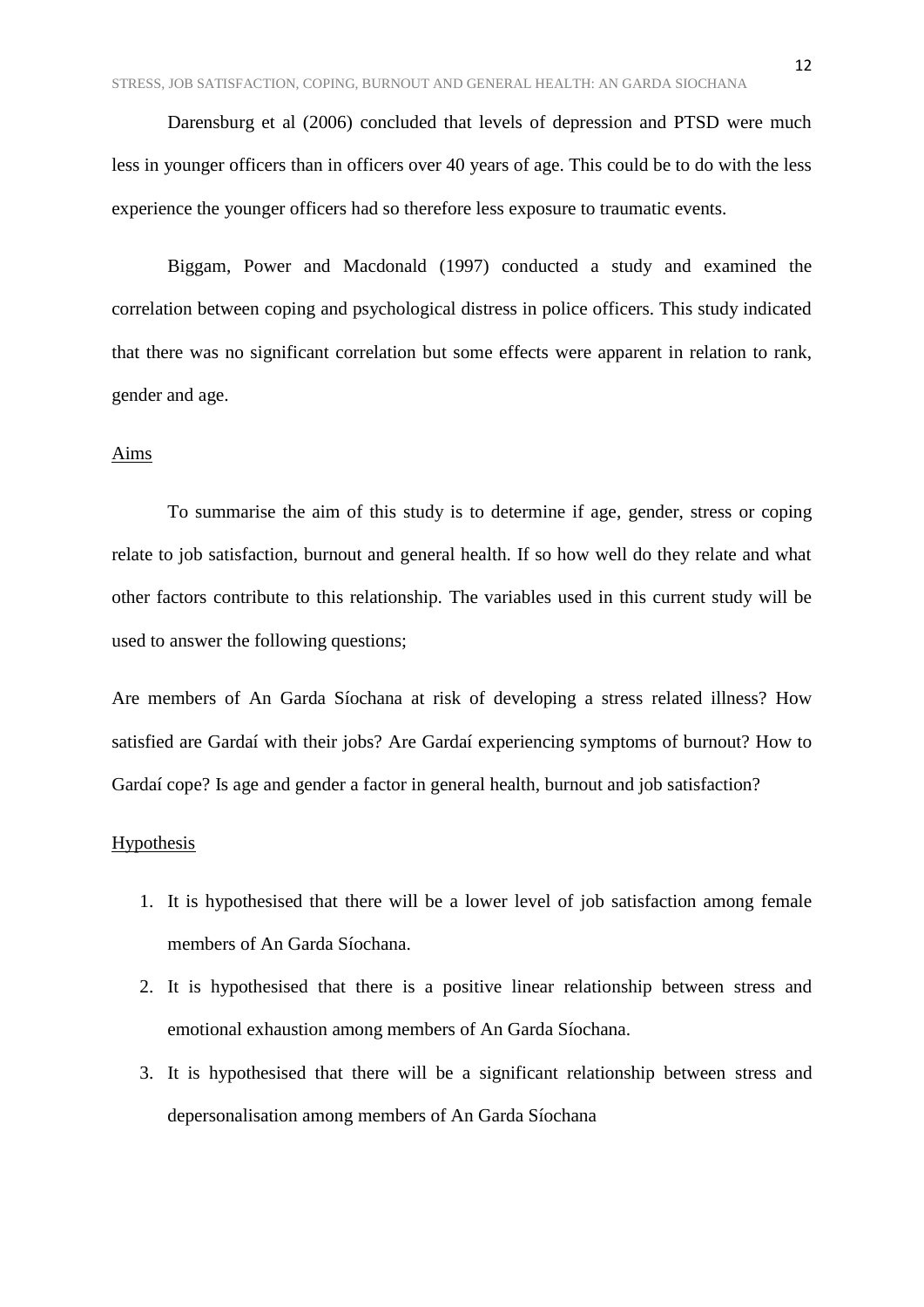- 4. It is hypothesised that personal achievement will be at a significantly higher level in older members of An Garda Síochana.
- 5. It is hypothesised that there will be a significant positive linear relationship between stress and general health among members of An Garda Síochana.
- 6. It is hypothesised that older members of An Garda Síochana will be at higher risk of developing a stress related illness than younger members.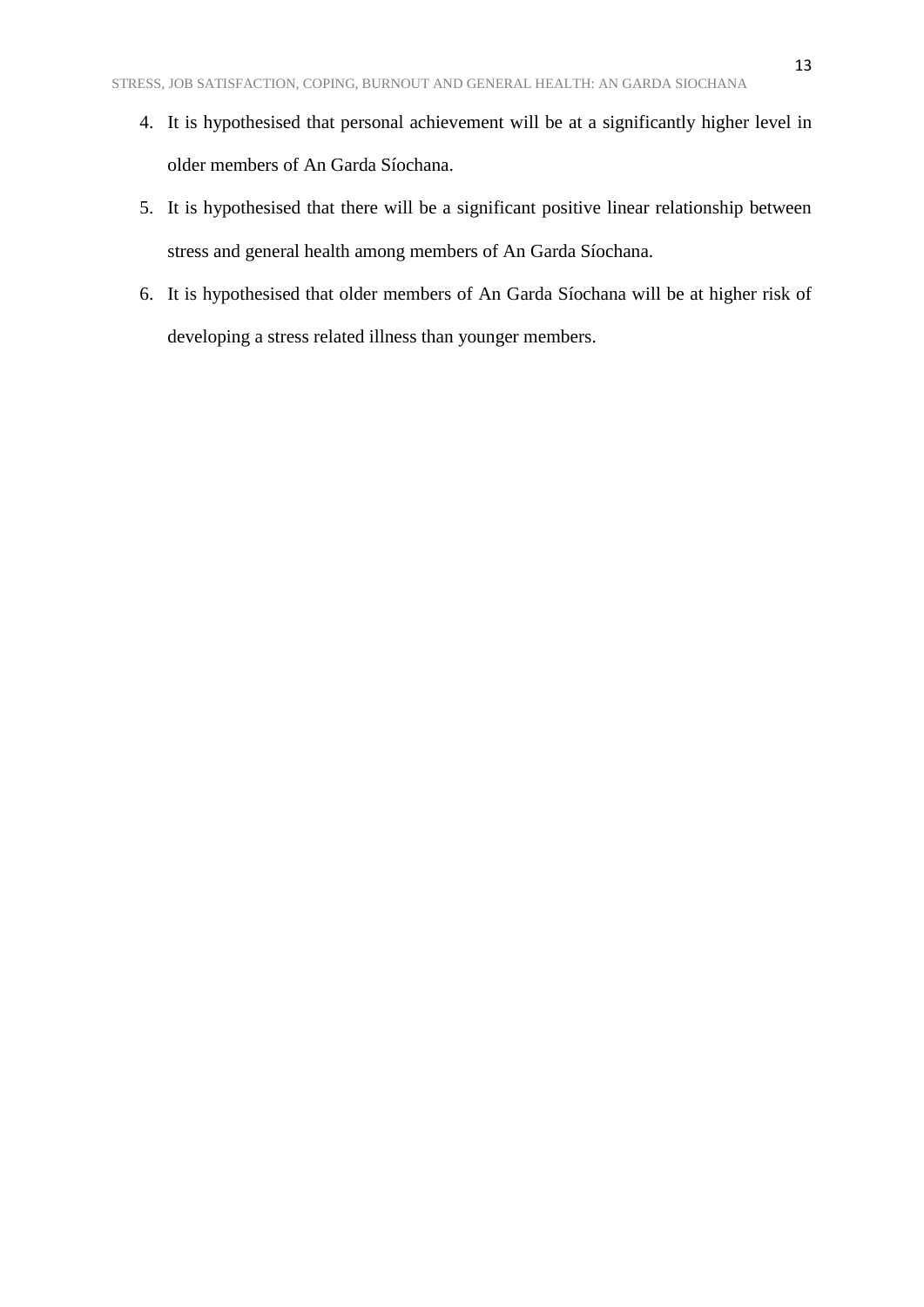#### **Methodology**

#### Participants

The participants consisted of 104 Members of An Garda Síochana (N=104) with the rank of Garda (61 males and 43 females) who were involved in every day policing duties which includes responding to calls, beat duty, protection posts, administration duties etc. All Gardaí were in full time employment so this study excluded members who were job sharing or members on career breaks. The age of the participants ranged from 21-60 years of age (M= 33, SD= 8). The sampling method was convenient as all members were easily accessible. The sample was taken from Garda Stations throughout the republic of Ireland. In order to gain access to potential participant's prior consent was given by the Research Unit based in Templemore (see appendix 1). Participation was completely voluntary.

#### Materials

The questionnaire booklet (appendix 2) used was made up of a cover sheet where the introduction and aims of the study were explained to participants along with two questions; sex and age. Age was categorised into four sections 21-30, 31-40, 41-50, 51-60. Sex was categorised as male or female. The questionnaires used were as follows;

*Job Satisfaction*- Two questions were asked to examine job satisfaction. The first question was rated from 1-10 on how satisfied the person is with their job. This was measured on a scale of 'dissatisfied' to 'completely satisfied'. The second question was rated on a Likert scale from 0-4 on how much they agreed with the statement 'I am thoroughly satisfied with my job' beginning with 'totally disagree' to 'totally agree'. Both questions used have been proven to be valid and reliable.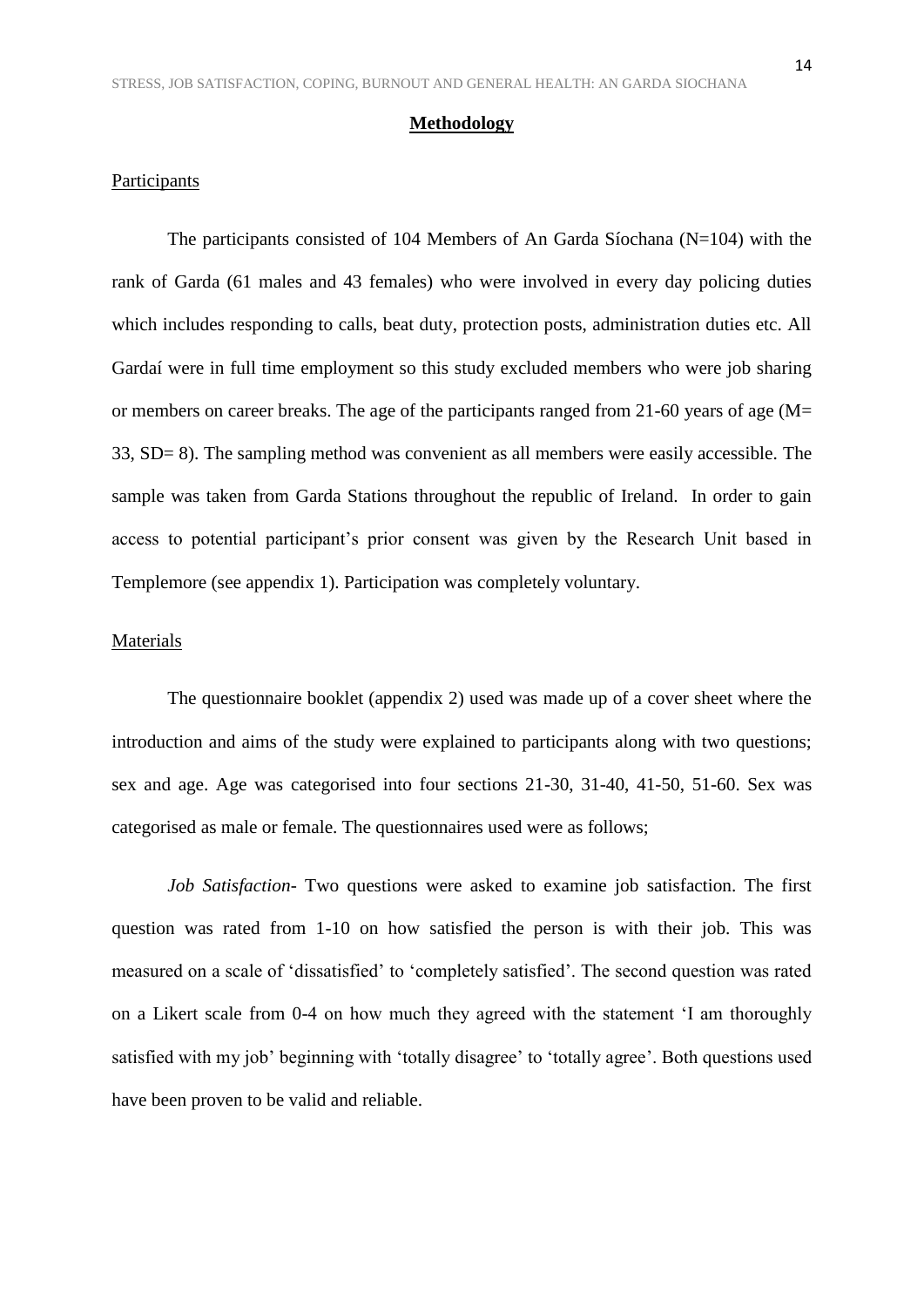*The Organisational Police Stress Questionnaire and the Operational Police Questionnaire (McCreary & Thompson, 2006)-* This valid and reliable questionnaire usually consist of 40 questions in total but for the purpose of this study there is a total of 26 questions combined. This is to limit the length of the total questionnaire booklet. Questions 5,7,9,10,12,13,15,19 and 20 were excluded from the operational stress questionnaire. Questions 9,10,11,12 and 14 were omitted from the organisational stress questionnaire as they were less relevant than others. If all questions were included the questionnaire would be very long for participants to fill out. This survey is rated from 1-7 ranging from 'no stress at all' to 'a lot of stress'. The results were divided into operational stress and organisational stress.

*Maslach's Burnout Inventory (Maslach & Jackson, 1986)* was next and rated on a 7 point Likert scale ranging from 'never' to 'every day' with a total of 22 questions. The 3 sub scales the questions were divided into were emotional exhaustion, depersonalization and personal achievement.

*The Brief Cope (Carver, 1997)* used 28 questions to measure coping strategies. All questions were rated on a scale of 1-4 ranging from 'I haven't been doing this at all' to 'I've been doing this a lot'. The questions were computed into 14 sub scales with no reverse coding. The subscales used were; self-distraction, active coping, denial, substance use, use of emotional support, use of instrumental support, behavioural disengagement, venting, positive reframing, planning, humour, acceptance, religion and self-blame.

*The General Health Questionnaire (Goldberg & Hillier, 1979)* 12 questions were asked, all related to general health. The four questions asked ranged from 'better than usual' to 'much less than usual'. These questions were scored on a scale of 1-4. Any scores of 45 or more indicated significant stress and a risk of developing a stress-related illness.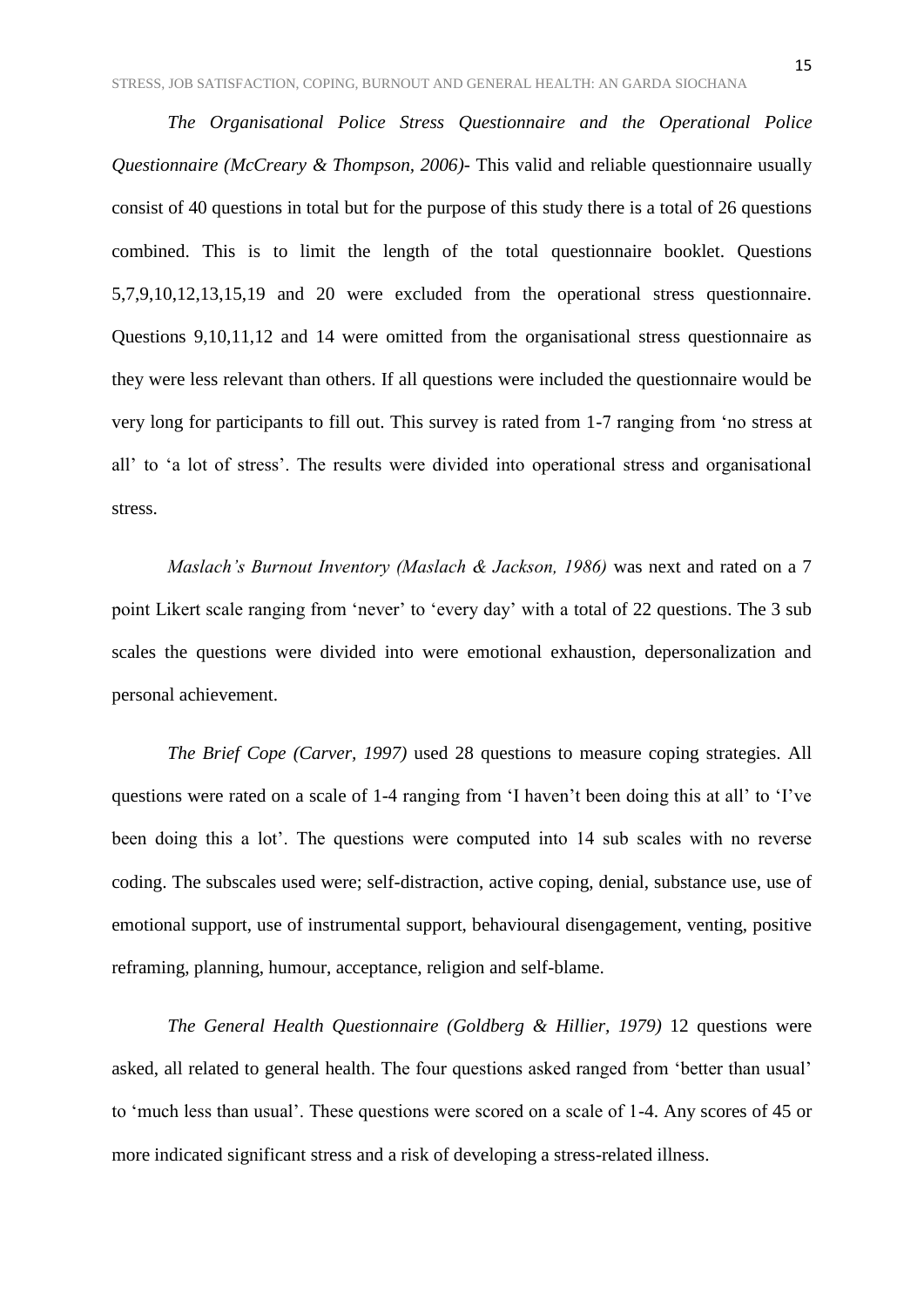The materials that were required were consent forms (appendix 3), information sheets (appendix 4), questionnaire booklet, pens, staples, an envelope to place the questionnaires in when completed and a box to secure the questionnaires. A computer, printer and ink along with printing paper were also required. The questionnaires were made up of 92 questions in total.

#### Design

This current study is a correlational study. It is also cross sectional as it involved the analysis of data collected at one specific point in time. This study can be classed as a case study as it focused on one particular group, which in this case is a sample group of 104 members of An Garda Síochana with the rank of Garda (61 males, 43 females), who are involved in every day policing in Ireland. The predictor variables used were age, gender, stress and coping. The criterion variables were general health, burnout and job satisfaction. The predictors were used to examine a relationship between them and the criterion variables.

#### Procedure

Once permission was obtained from Templemore and each District Office to distribute the questionnaire the questionnaire booklets were printed and stored in a box. Once the shifts began in each of the stations visited the questionnaires were distributed. This took place Monday to Wednesdays at 12pm, 3pm on Thursdays and 9pm on Friday and Saturdays when two shifts were working. This was in an attempt to get as many participants as possible during shift cross-overs. The stations that were visited were a mix of rural and urban stations throughout Ireland. Samples were taken from County Dublin, Monaghan, Louth, Galway, Clare, Westmeath, Cork, Laois, Offaly and Wicklow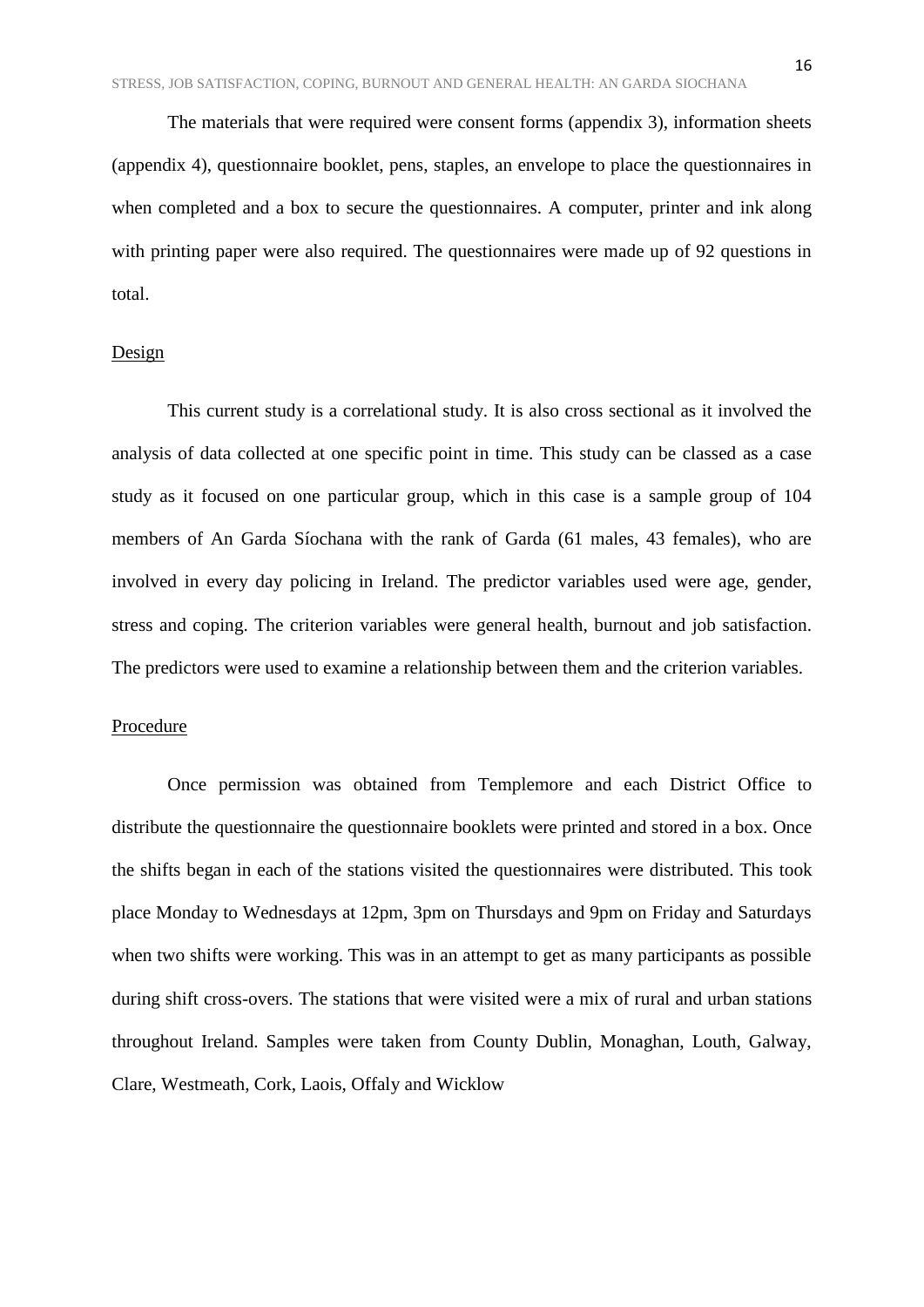The participants were made aware that it would take approximately 15 minutes to fill the questionnaires out and that their participation was completely voluntary. It was also explained that the questionnaire was anonymous and would be placed in an envelope and then stored in a secure box. Information sheets and consent forms were given to the participants. It was explained that all consent forms would be kept separate from questionnaires to ensure anonymity. Consent forms were collected and questionnaire booklets were then handed out. All completed questionnaires were placed in an envelope and then sealed. All consent forms were placed in a separate envelope to ensure anonymity. Everything collected was then put in a secure box for safe keeping.

SPSS was used to analyse the data provided. This involved imputing each result and running appropriate tests to analyse the results.

#### Ethical Considerations

Prior consent was sought to use members of An Garda Síochana as a sample group. Consent was granted by the Research Unit in Templemore. The use of online questionnaires was refused due to security risks and firewalls.

Participants were given an information sheet outlining the aims and rationale of the study so they could give informed consent. It was explained that taking part in this study was completely voluntary and they could leave at any stage when completing the questionnaires. It was also explained that they will not be in a position to withdraw once the questionnaire was returned due to anonymity. All the details on the information sheet were also verbally given by the researcher. Contact details of the researcher were given in case the participants wished to get information of the results of the study.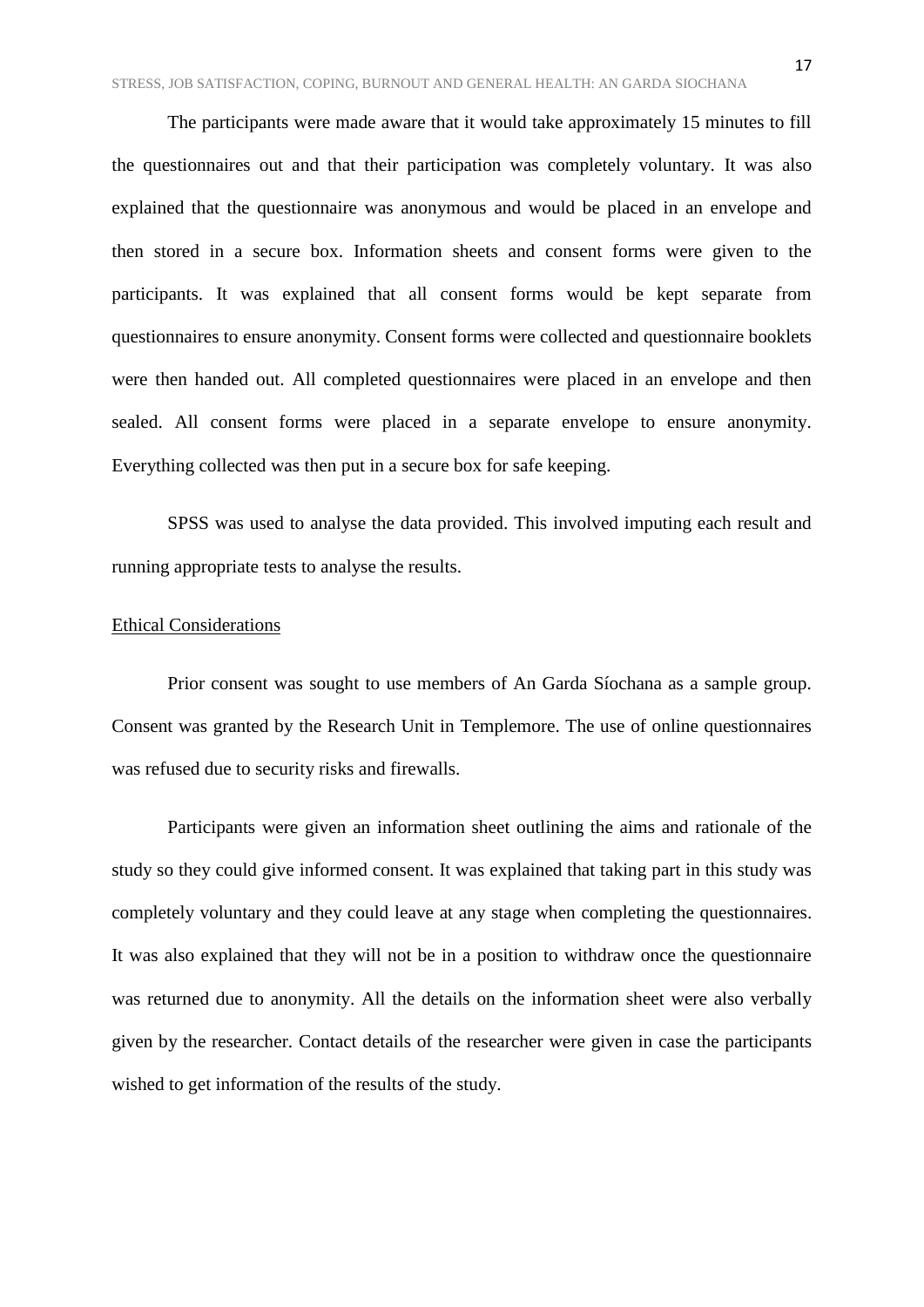Due to the sensitivity of the participation verbal consent instead of written consent was offered. The information gathered has been dealt with strict confidence.

A personal, password protected computer was used to store the data collected. This computer was also used to analyse the data. No one other than the researcher and the supervisor will have access to the data and the completed surveys.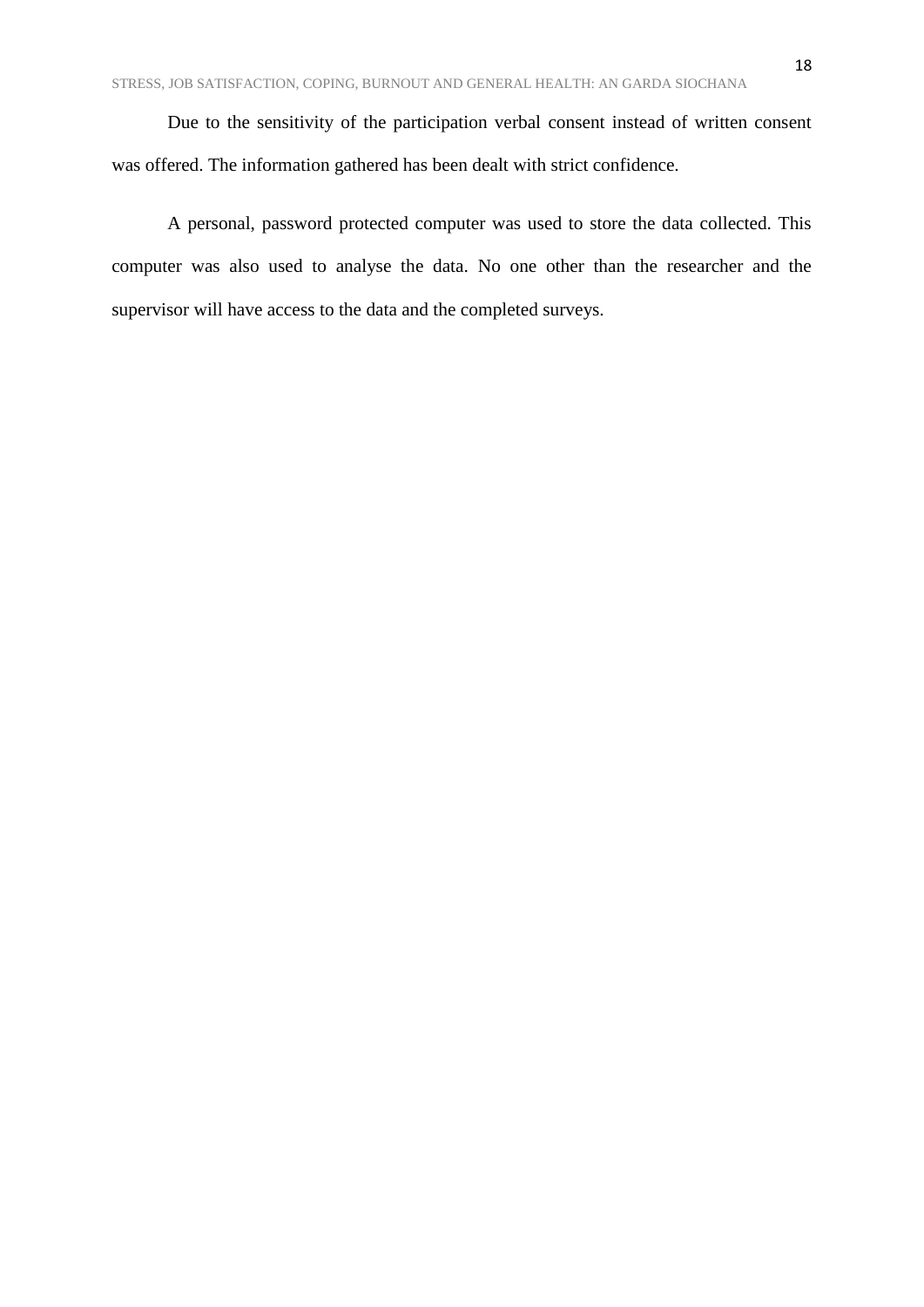#### **Results**

In this section, the findings of the data analysis will be furnished accordingly. Descriptive statistics sections contain charts for the mean and standard deviation for the predictor and criterion variables. These are discussed in plain words to get a better understanding of the participants' response. In the inferential statistics section, the main hypothesis of this study will be tested. A total 104 valid responses were received for this study.

#### Data Analysis

Data was manually inputted into SPSS. Checks were completed for data errors. Variables were then computed into their subscales. See table 1 and 1.1 for the descriptive statistics for each outcome and predictor variables. A one way Anova was conducted to correlate age with the dependent variables; emotional exhaustion, depersonalisation, personal achievement, job satisfaction and general health (table 2). A post hoc analysis was conducted using the significant variables. The Bonferroni analysis was utilised. An independent t-test was carried out to look for gender differences in each outcome measure (table 3).

A Pearson's Correlation was conducted using operational stress (PSQOP) and organisational stress (PSQORG) and the outcome measures. This test was conducted again using the 14 subscales of coping with the outcome measures.

Multiple regression tests were then carried out between the significantly correlated variables. Tests for mediation were then carried out on certain variables.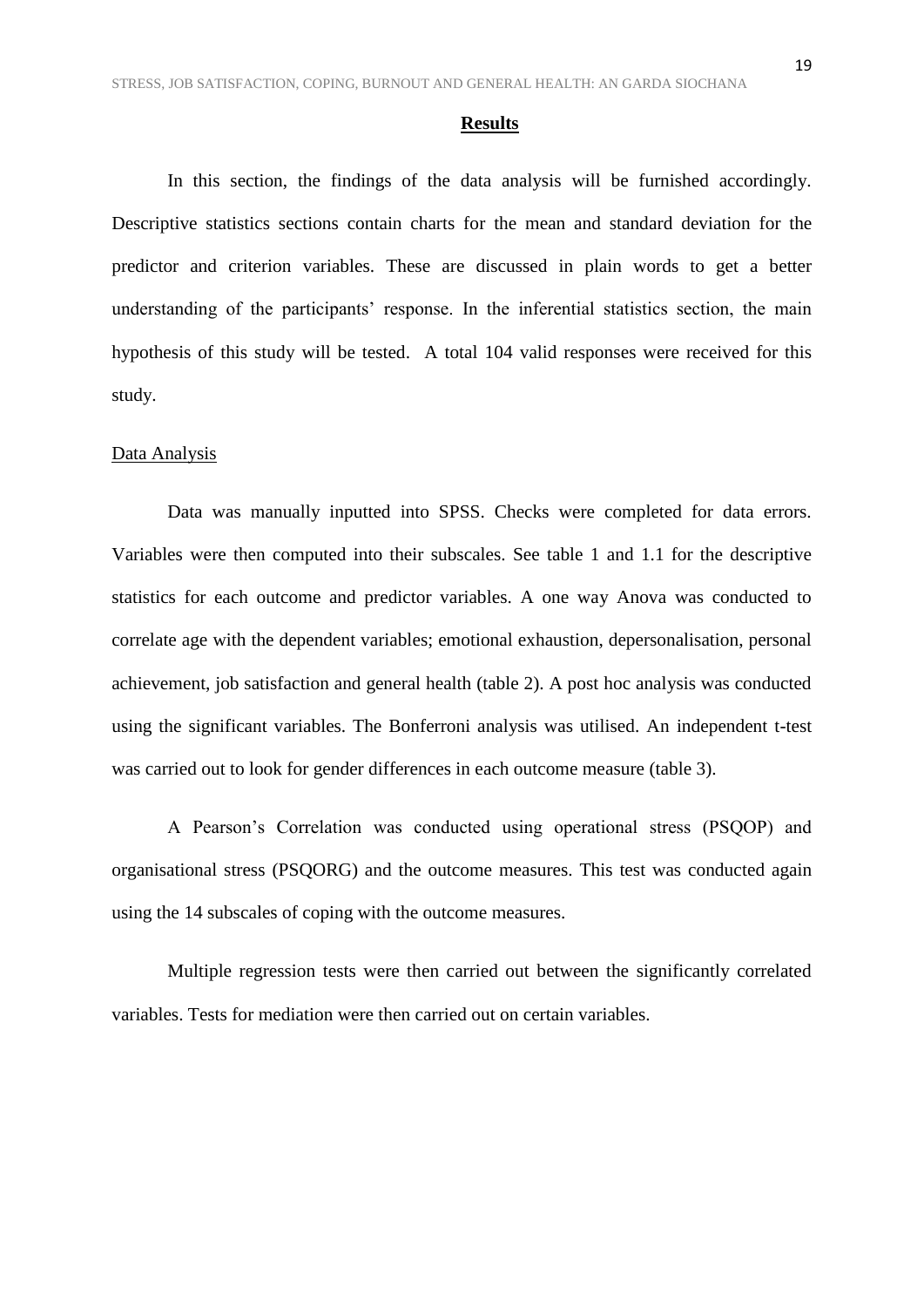# Descriptive Statistics

| Variable                    | Mean  | <b>Standard Deviation</b> |
|-----------------------------|-------|---------------------------|
| <b>Job Satisfaction</b>     | 7.10  | 1.84                      |
| General Health              | 26.53 | 6.39                      |
| <b>Emotional Exhaustion</b> | 37.30 | 14.08                     |
| Depersonalisation           | 18.22 | 6.57                      |
| <b>Personal Achievement</b> | 32.88 | 8.27                      |

*Table 1: Descriptive Statistics of Psychological Outcome Measures*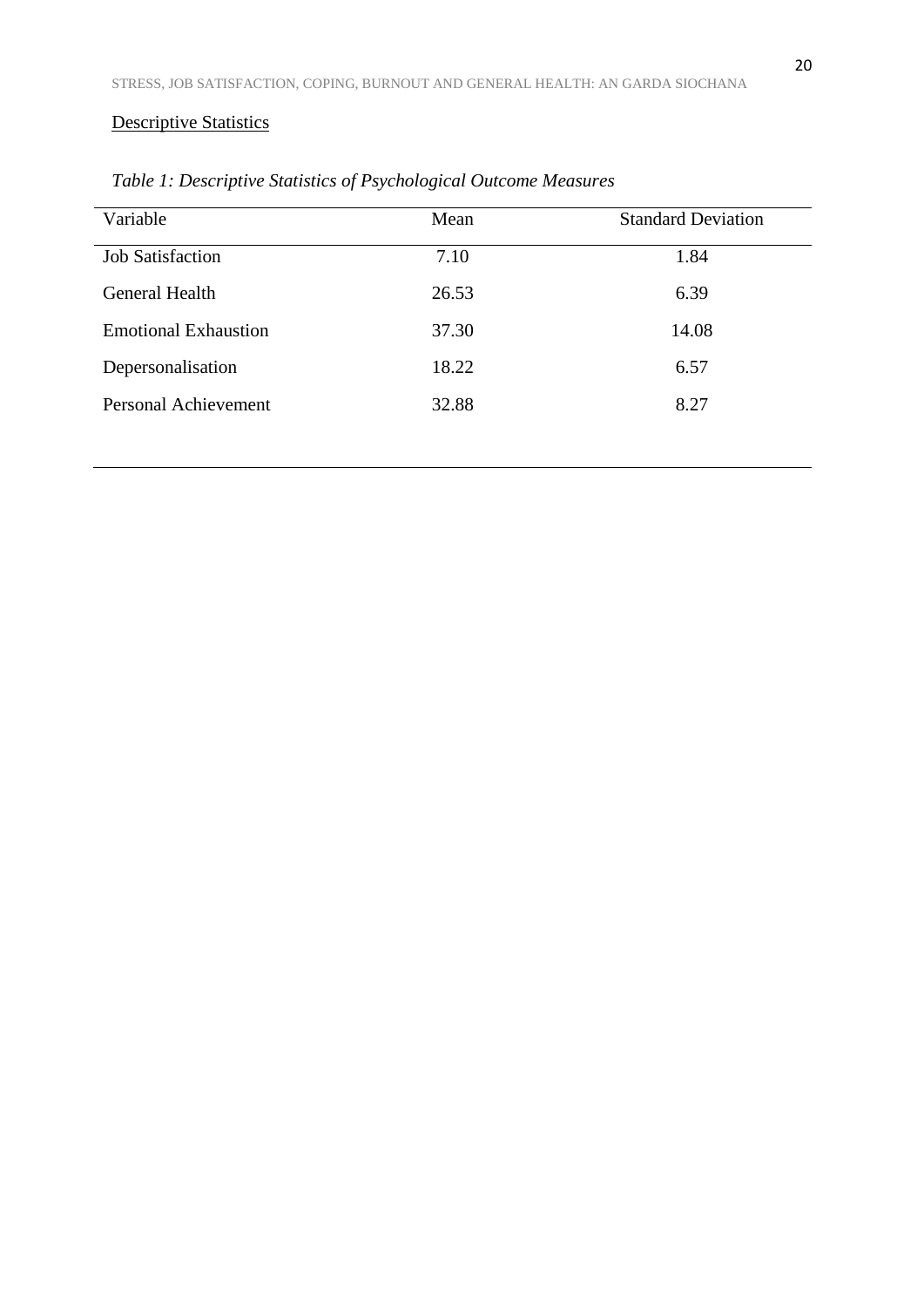| Variable                         | Mean  | <b>Standard Deviation</b> |
|----------------------------------|-------|---------------------------|
| <b>PSQORG</b>                    | 73.59 | 15.65                     |
| <b>PSQOP</b>                     | 44.35 | 13.54                     |
| <b>Sex</b>                       | 1.41  | .50                       |
| Age                              | 2.23  | .92                       |
| Self-Distraction                 | 4.58  | 1.61                      |
| <b>Active Coping</b>             | 4.38  | 1.77                      |
| Denial                           | 3.10  | 1.48                      |
| Substance use                    | 3.09  | 1.58                      |
| <b>Emotional support</b>         | 3.94  | 1.51                      |
| Instrumental support             | 3.90  | 1.63                      |
| <b>Behavioural Disengagement</b> | 3.09  | 1.26                      |
| Venting                          | 4.50  | 1.80                      |
| Post reframing                   | 4.17  | 1.62                      |
| Planning                         | 4.39  | 1.74                      |
| Humour                           | 4.64  | 1.91                      |
| Acceptance                       | 4.48  | 1.70                      |
| Religion                         | 2.99  | 1.51                      |
| Self-blame                       | 3.72  | 1.65                      |

*Table 1.1: Descriptive Statistics of Psychological Predictor Measures*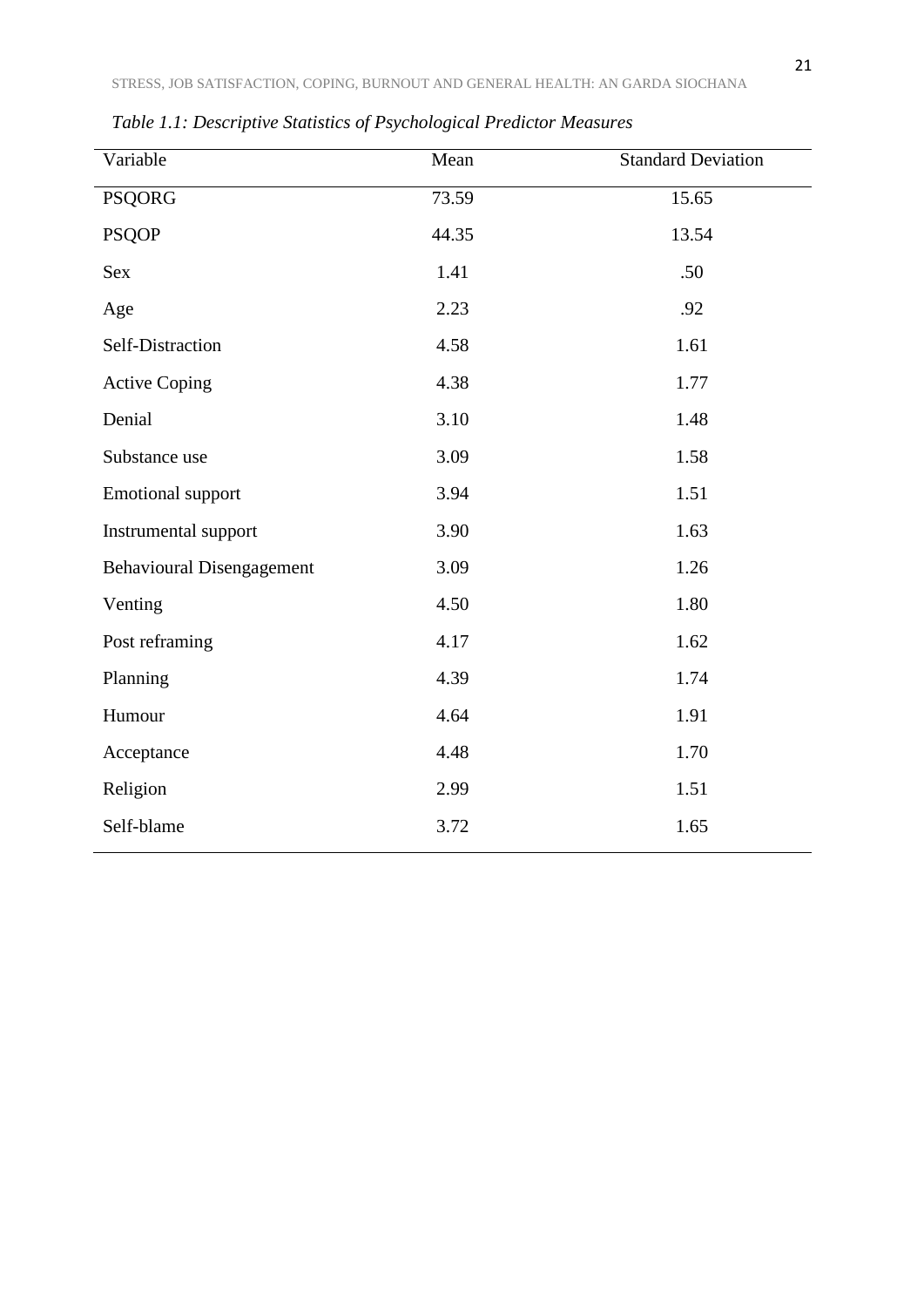#### Inferential Statistics

To test the hypothesis of this study, some preliminary tests were required to identify the most appropriate statistical techniques to use. The test of normality and determining whether there are outliers are important in using parametric statistics and therefore the results are presented as follows:

#### Independent Samples T-Test

An Independent Samples T-test (table 2) found that there was a statistically significant difference between job satisfaction of males ( $M = 7.43$ ,  $SD = 1.85$ ) and females  $(M = 6.63, SD = 1.73)$  (t (102) = 2.23, p = .028, CI (95%).09-1.51). The results also indicated a significant difference between emotional exhaustion of males (M=34.38, SD=14.36) and females (M=41.44, SD=12.72) (t (102) =2.59, p=.011, CI (95%) -12.48- -1.65).

| <b>Variables</b>                      | <b>Groups</b> | <b>Mean</b> | <b>SD</b> | $\boldsymbol{t}$ | df  | $\boldsymbol{p}$ |
|---------------------------------------|---------------|-------------|-----------|------------------|-----|------------------|
| <b>Job Satisfaction</b>               | Male          | 7.423       | 1.848     | 2.226            | 102 | .028             |
|                                       | Female        | 6.628       | 1.732     |                  |     |                  |
| <b>General Health</b>                 | Male          | 26.00       | 6.613     | $-1.005$         | 102 | .317             |
|                                       | Female        | 27.279      | 6.064     |                  |     |                  |
| <b>Emotional</b><br><b>Exhaustion</b> | Male          | 34.377      | 14.358    | $-2.588$         | 102 | .011             |
|                                       | Female        | 41.442      | 12.725    |                  |     |                  |
| Depersonalisation                     | Male          | 17.295      | 6.259     | $-1.728$         | 102 | .087             |
|                                       | Female        | 19.535      | 6.853     |                  |     |                  |
| <b>Personal</b><br><b>Achievement</b> | Male          | 32.672      | 8.769     | $-.297$          | 102 | .767             |
|                                       | Female        | 33.162      | 7.584     |                  |     |                  |

*Table 2: An Independent Samples T-test table displaying the differences between the outcome measures and gender.*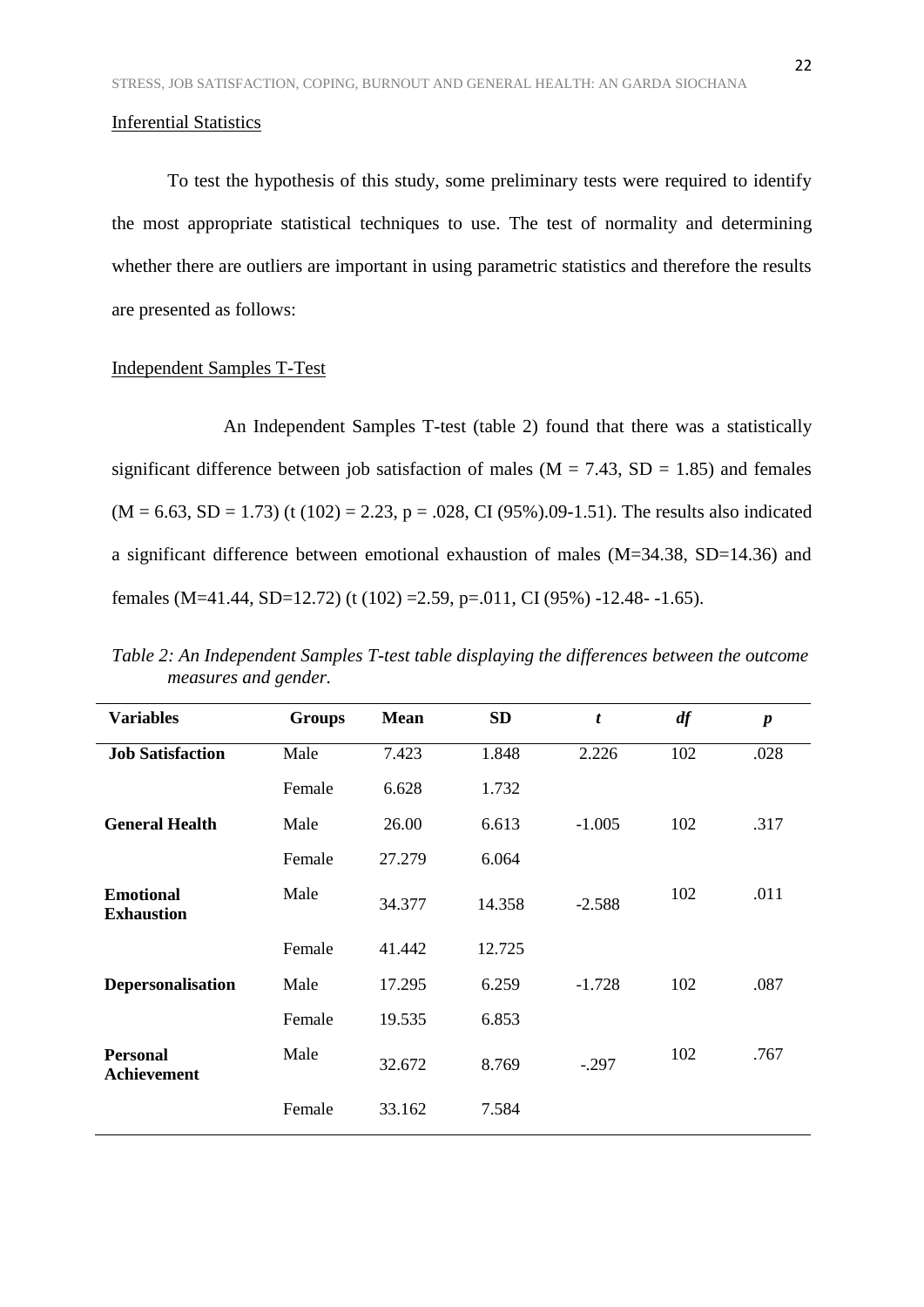#### One Way Anova

A one-way analysis of variance showed that personal achievement differed significantly between the four age groups  $(F (3, 100) = 4.68, p = .004)$ . More specifically a Bonferroni post hoc analyses highlighted that the age group 51-60 ( $M = 38.75$ ,  $SD = 7.29$ ) scored significantly higher in personal achievement than the 42-50 ( $M = 30.86$ , SD = 9.36, p  $= .037$ ) and the 21-30 age group (M = 29.18, SD = 7.30, p = .006) Thus highlighting that higher levels of personal achievement are significant in older members of An Garda Síochana. See table 3 for results between the outcome measures and personal achievement

*Table 3: ANOVA table displaying the differences between the outcome measures and personal achievement*

| <b>Variables</b> | <b>Groups</b> | <b>Mean</b> | <b>SD</b> | $\bm{F}$ | dfs | $\boldsymbol{p}$ |
|------------------|---------------|-------------|-----------|----------|-----|------------------|
| BurnoutPA 21-30  |               | 29.18       | 7.30      | 4.681    | 103 | .004             |
|                  | $31 - 40$     | 34.02       | 7.47      |          |     |                  |
|                  | $41 - 50$     | 30.86       | 9.36      |          |     |                  |
|                  | $51-60$       | 38.75       | 7.29      |          |     |                  |

#### Pearson's Correlation Tests

A Pearson Correlation found that there was a significant, strong positive relationship between organisational stress and emotional exhaustion (r  $(104) = .578$ , p=.01). The results also indicate a significant moderate positive relationship between organisational stress and depersonalisation (r (104) =.375, p=.01) and general health (r (104) =.334, p=.01). Similar significant results were discovered when the same test was conducted using operational stress as the predictor variable.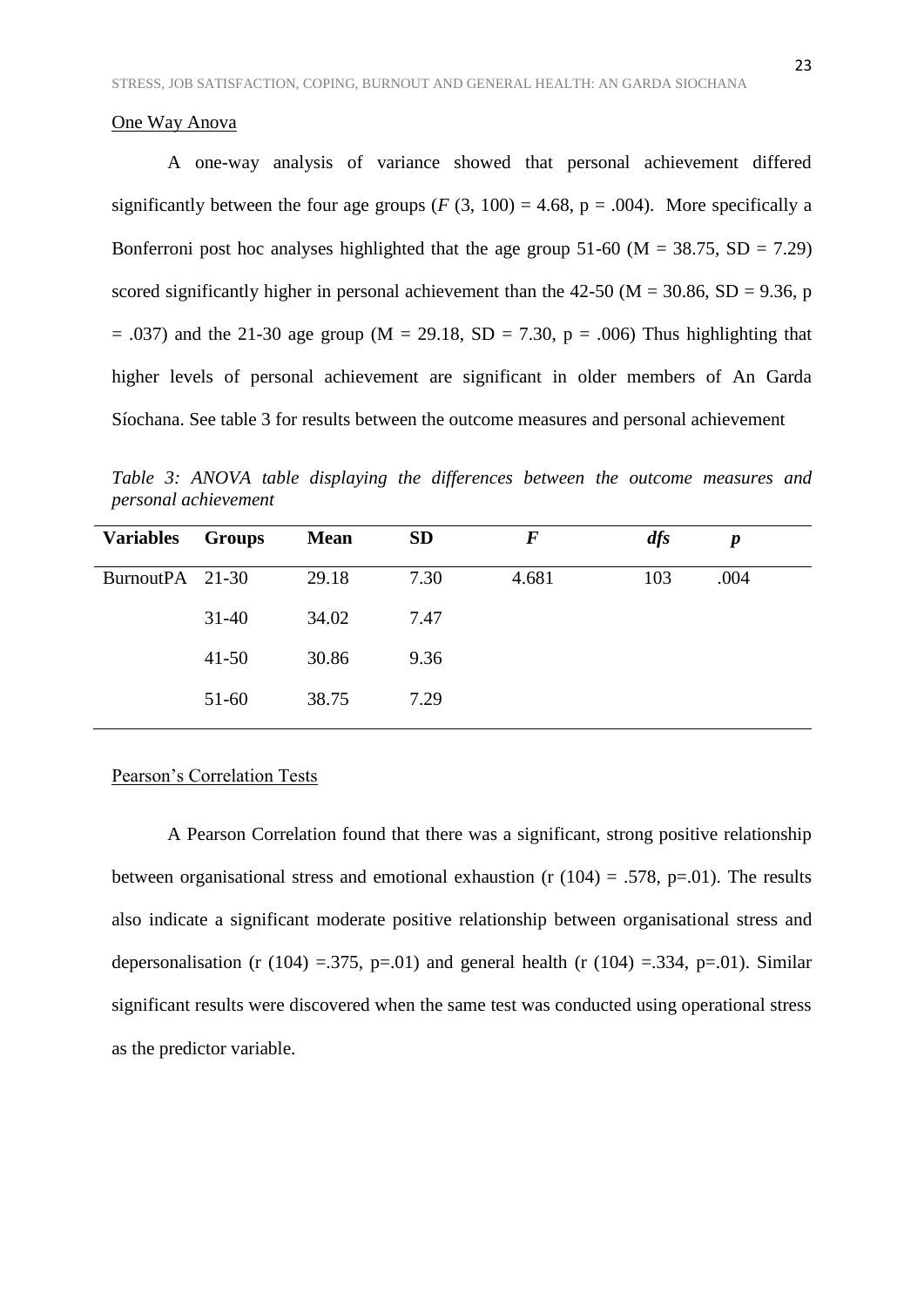| Variable                        | <b>PSQORG</b> | <b>JOBSAT</b> | <b>BURNOU</b><br>T_EE | <b>BURNOU</b><br>T_DEPER | <b>BURNOU</b><br>T PA | <b>GHQ</b> |
|---------------------------------|---------------|---------------|-----------------------|--------------------------|-----------------------|------------|
| <b>PSQORG</b>                   |               |               |                       |                          |                       |            |
| <b>JOBSAT</b>                   | $-.157$       |               |                       |                          |                       |            |
| <b>BURNOUT_EE</b>               | $.578**$      | $-.234*$      |                       |                          |                       |            |
| <b>BURNOUT D</b><br><b>EPER</b> | $.375**$      | $-266**$      | $.492**$              |                          |                       |            |
| <b>BURNOUT PA</b>               | .034          | $.232*$       | .036                  | $-.240*$                 |                       |            |
| <b>GHQ</b>                      | $.334**$      | $-298**$      | $.578**$              | $.436**$                 | $-.103$               |            |

*Table 4: A Pearson's Correlation table displaying correlations between organisational stress and the dependent variables* 

The significant results from all the Correlation tests were then used in multiple regression tests to examine the level of significance and the relationship between variables.

#### *Hypothesis 1*

Multiple regression tests were used to test whether sex, age, denial, substance use, and behavioural disengagement were predictors of job satisfaction. It was found that sex significantly predicted job satisfaction ( $\beta$  = -.181, p = .061, 95% CI = .12 - .52). The results of the regression indicated that one variable accounted for the full relationship between sex and job satisfaction the variable was behavioural disengagement ( $\mathbb{R}^2 = 136$ , *F* (4, 99) = 3.90, *p*=.006). More specifically females experienced significantly lower job satisfaction than males and behavioural disengagement was the variable that solely influenced this relationship. This could be explained by looking at the gender ratio in An Garda Síochana. The organisation consists of significantly more males than females. Females could use behavioural disengagement in the constant macho setting which ultimately could lead to lower job satisfaction over time. This result supports the hypothesis that job satisfaction is lower in females than males. See figure 1 for mediation between variables and the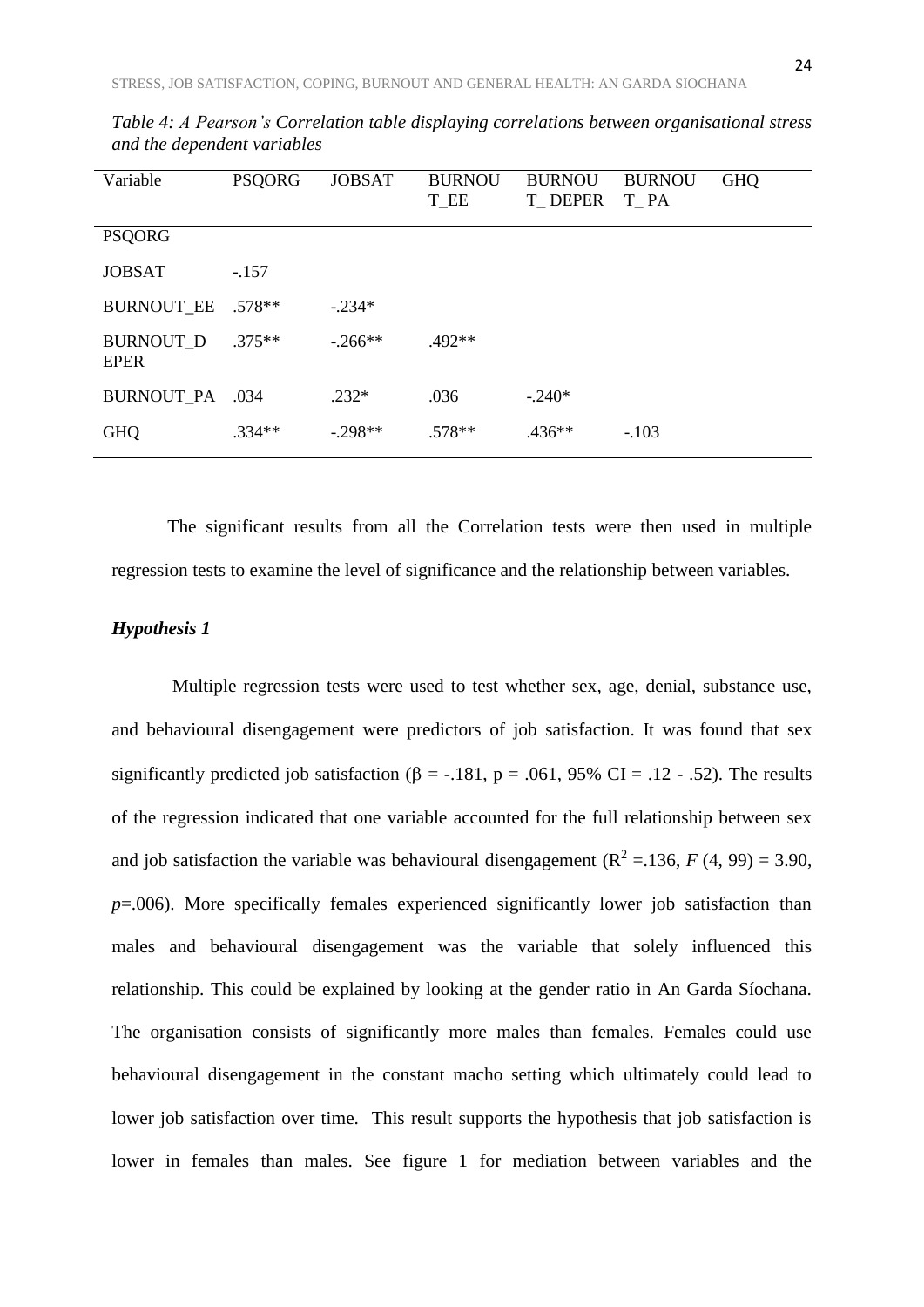unmediated and mediated values between sex and job satisfaction. See figure 1for the final results of the regression model using mediation.



|                 | Beta Value | P value |
|-----------------|------------|---------|
|                 |            |         |
| Unmediated path | $-.215$    | .027    |
| Mediated path   | $-.181$    | .061    |

*Figure 1: Behavioural Disengagement Mediator* 

#### *Hypothesis 2*

Table 5 represent the significant relationship between sex and emotional exhaustion. It was found that sex significantly predicted emotional exhaustion ( $\beta$  = .153, p = .045). The results of the regression tests indicate that a number of variables accounted for the relationship between sex and emotional exhaustion. This test indicates that males experience higher levels of emotional exhaustion than females. It also indicates that males engage in venting  $(R^2 = 158, F(1, 102) = 19.07, p = .0001)$ . Organisational and operational stress also played a part in the relationship along with other coping variables. This result could mean that males experience greater work related stress than females which leads to emotional exhaustion. This supports the hypothesis that states that there is a significant linear relationship between sex and emotional exhaustion.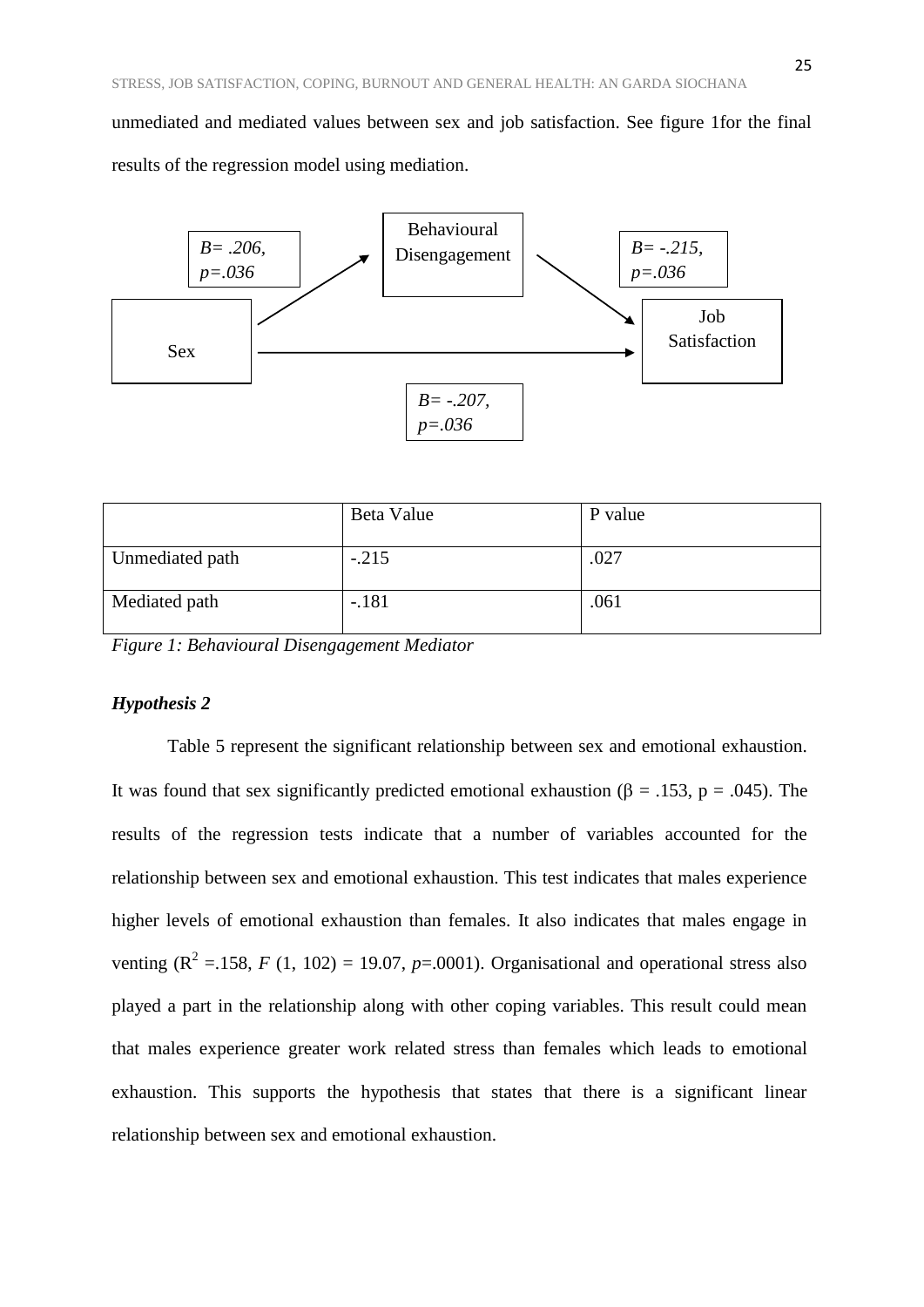| Variables      | Unstandardized<br>B | std. error | Standardized<br>Beta | $\mathbf t$ | sig  |
|----------------|---------------------|------------|----------------------|-------------|------|
| (Constant)     | $-11.68$            | 5.863      |                      | $-1.99$     | .049 |
| Sex            | 4.353               | 2.143      | .153                 | 2.03        | .045 |
| <b>PSQORG</b>  | .281                | .089       | .317                 | 3.17        | .002 |
| <b>PSQOP</b>   | .218                | .111       | .212                 | 1.97        | .051 |
| Denial         | .927                | .803       | .099                 | 1.15        | .252 |
| Substance use  | .853                | .777       | .097                 | 1.10        | .275 |
| Venting        | 1.789               | .759       | .230                 | 2.36        | .021 |
| Post reframing | $-.576$             | .835       | .069                 | .690        | .492 |
| Humour         | $-.906$             | .681       | $-.122$              | $-1.33$     | .187 |
| Acceptance     | .576                | .835       | .069                 | .690        | .492 |
| Religion       | 1.022               | .741       | .108                 | 1.38        | .171 |
|                |                     |            |                      |             |      |

*Table 5: Final Regression Model with Emotional Exhaustion* 

#### *Hypothesis 3*

In the next regression operational Stress was significant with depersonalisation in block one but not in block two. Each of those variables that were entered in block two that were significant (i.e. venting) or which were significant as a trend (i.e. behavioural disengagement) were tested as a potential mediator and neither was found to have a significant mediating influence (figure 2). Therefore it is likely that it was a combination of all the coping variables entered in the second block that had a mediating influence between operational stress and depersonalisation. Figure 2 displays the final result of the regression model after mediation. Venting ( $R^2 = 158$ , *F* (1, 102) = 19.07, *p*=.0001) was not the main

\_\_\_\_\_\_\_\_\_\_\_\_\_\_\_\_\_\_\_\_\_\_\_\_\_\_\_\_\_\_\_\_\_\_\_\_\_\_\_\_\_\_\_\_\_\_\_\_\_\_\_\_\_\_\_\_\_\_\_\_\_\_\_\_\_\_\_\_\_\_\_\_\_\_\_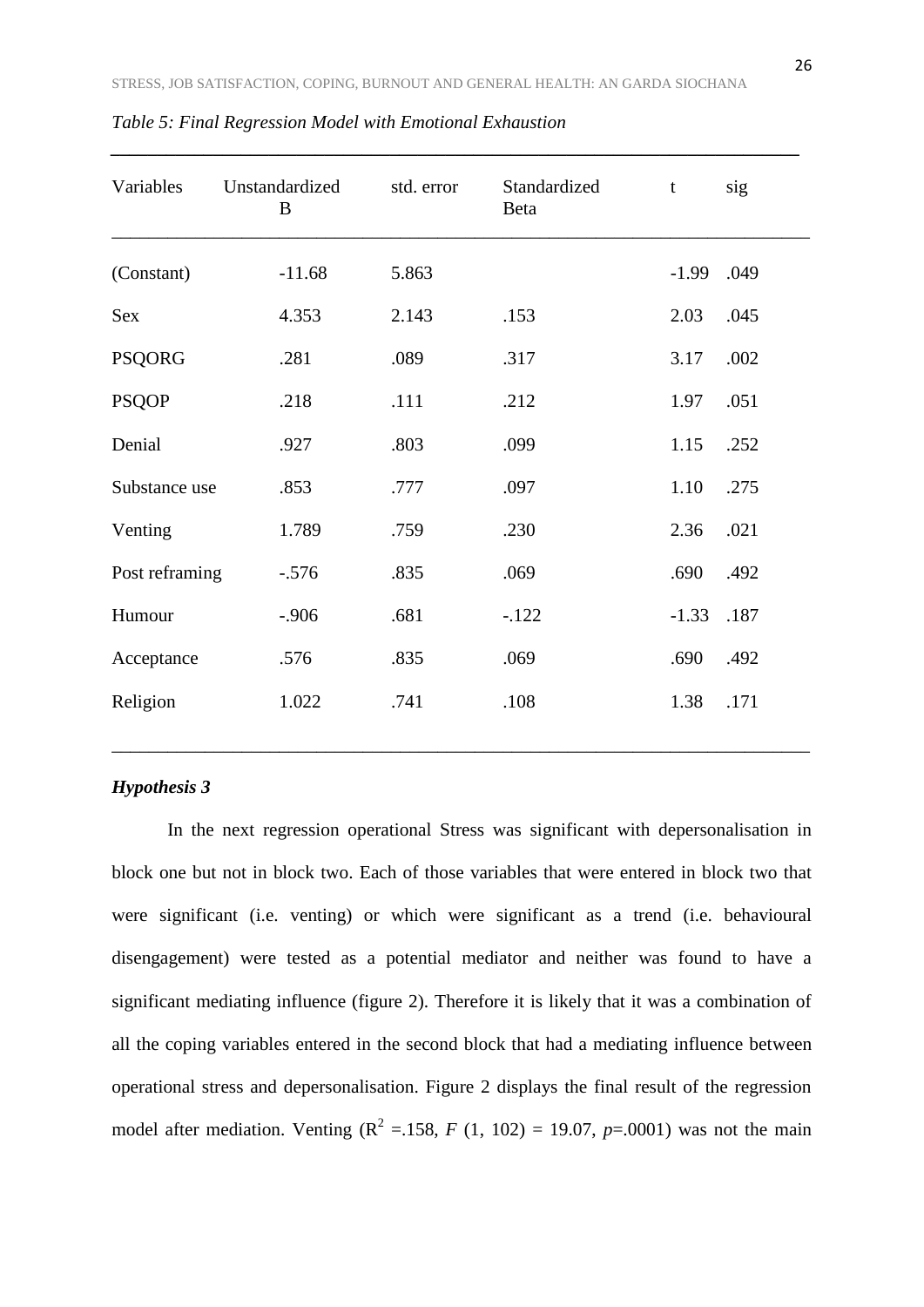mediator between operational stress and depersonalisation. The hypothesis is accepted as there is a significant relationship between stress and depersonalisation.



|                 | Beta Value | P value |
|-----------------|------------|---------|
|                 |            |         |
| Unmediated path | .346       | .005    |
| Mediated path   | .152       | .201    |

*Figure 2: Venting Mediator between operational stress and depersonalisation* 

# *Hypothesis 4*

Table 6 displays the final regression model for personal achievement. Age was significant in block one but not in block two in the first model. Planning was removed from the regression and this resulted in age becoming significant ( $\beta$  = .209, p = .025) in both boxes. It is likely that it was a combination of active coping ( $\beta$  = .294, p = .005) and post reframing ( $\beta$  = .104,  $p$  = .312) that had a mediating influence between age and personal achievement. The results show a higher level of personal achievement in older members of An Garda Síochana therefore the hypothesis was supported.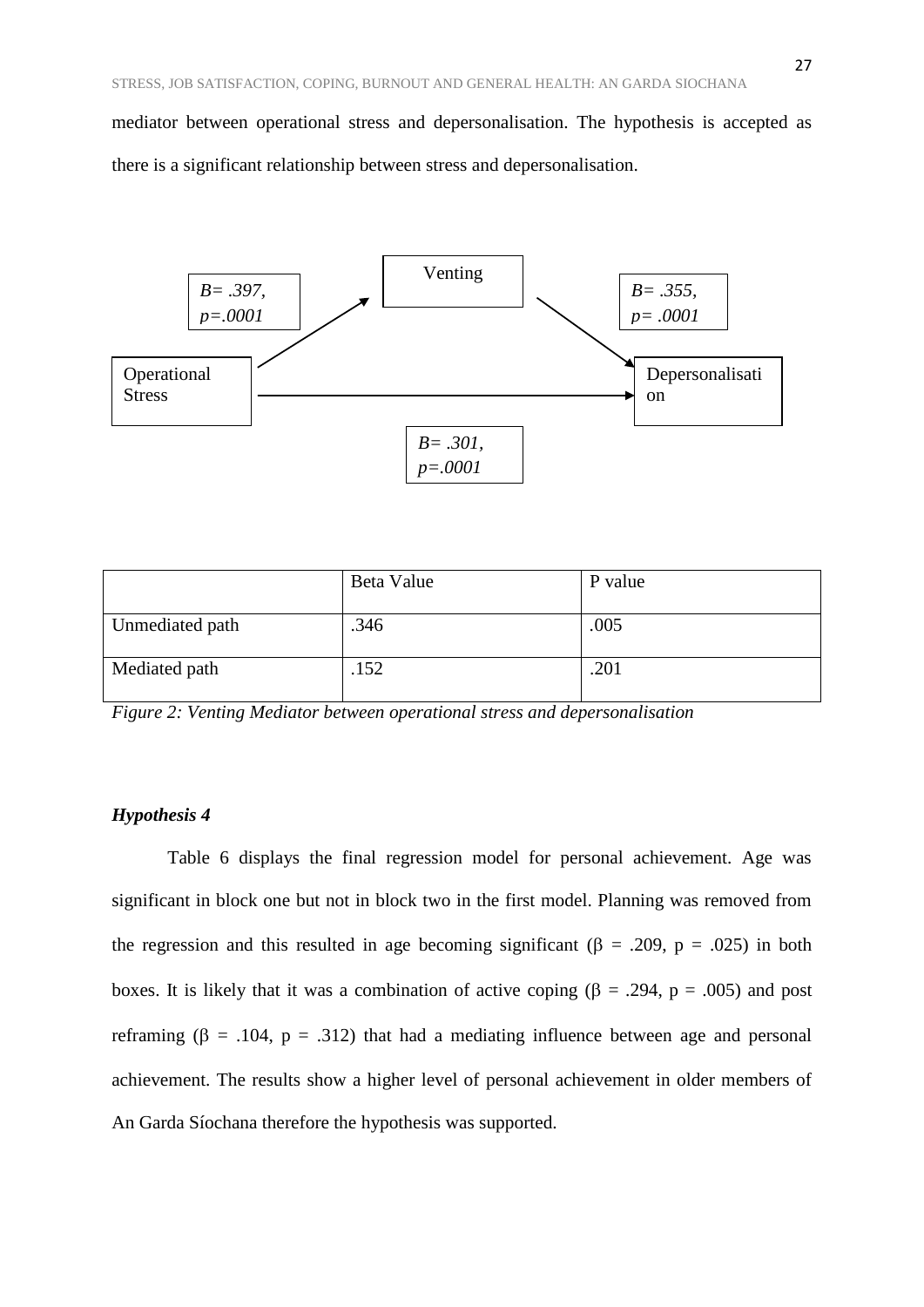| Variables            | Unstandardized<br>B | std. error | Standardized<br>Beta | t    | sig   |
|----------------------|---------------------|------------|----------------------|------|-------|
| (Constant)           | 20.73               | 2.95       |                      | 7.04 | .0001 |
| Age                  | 1.86                | .819       | .209                 | 2.27 | .025  |
| <b>Active Coping</b> | 1.37                | .481       | .294                 | 2.85 | .005  |
| Post reframing       | .532                | .524       | .104                 | 1.02 | .312  |

*Table 6: Final Regression model for personal achievement*

#### *Hypothesis 5*

The final multiple regression was then used to test whether organisational and operational stress were predictors of general health. Table 7 displays the final regression model for general health. Operational stress was significant in block one but not in block two in the first model. The substance use ( $\beta = .345$ ,  $p = .001$ ) and self-blame ( $\beta = .167$ ,  $p = .054$ ) were both significant so each was tested as a mediator. The result indicate that neither variable acted alone as the main mediator. The conclusion from this regression is that it is likely that by engaging in both self-blame and substance use that reduces the impact operational stress has on general health. Perhaps the reasoning for this is social drinking by Gardaí. This could explain why substance use is a factor in reducing stress and this in turn could contribute to less stress related illnesses.

#### *Hypothesis 6*

There was no significant linear relationship between age and general health therefore the hypothesis is not supported in this study (table 7)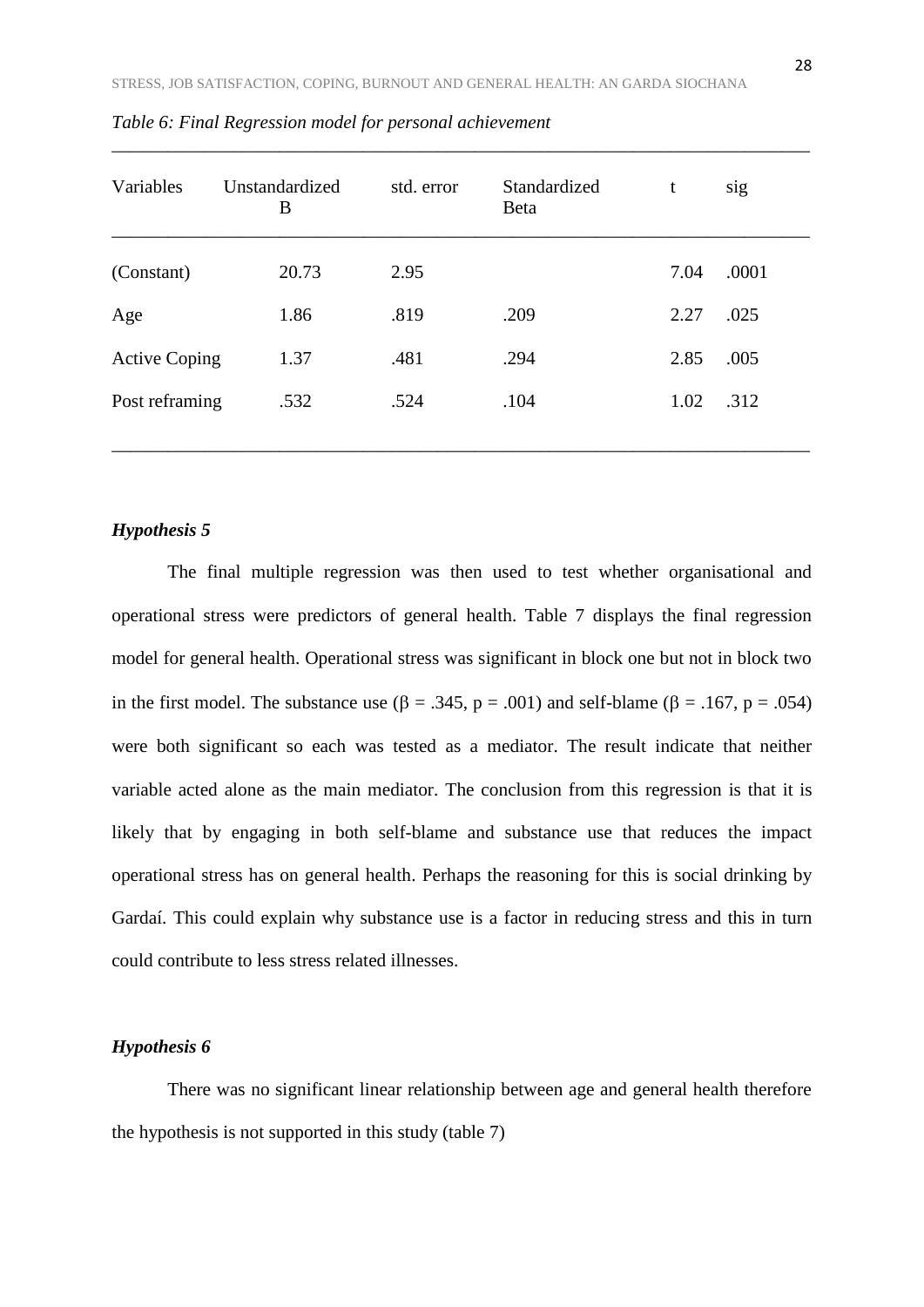| Variables        | Unstandardized<br>B | std. error | Standardized<br>Beta | sig<br>t       |
|------------------|---------------------|------------|----------------------|----------------|
| (Constant)       | 12.385              | 2.598      |                      | .000<br>4.767  |
| <b>PSQORG</b>    | .044                | .043       | .108                 | 1.01<br>.314   |
| <b>PSQOP</b>     | .051                | .053       | .110                 | .332<br>.974   |
| Denial           | .710                | .416       | .166                 | 1.706 .091     |
| Substance use    | 1.384               | .391       | .345                 | 3.537 .001     |
| Behavioural Dis. | .606                | .481       | .121                 | 1.260 .211     |
| Venting          | $-.447$             | .330       | $-.124$              | $-1.355$ . 178 |
| Self-blame       | .641                | .328       | .167                 | 1.955 .054     |
|                  |                     |            |                      |                |

*Table 7: Final Regression Model for General Health*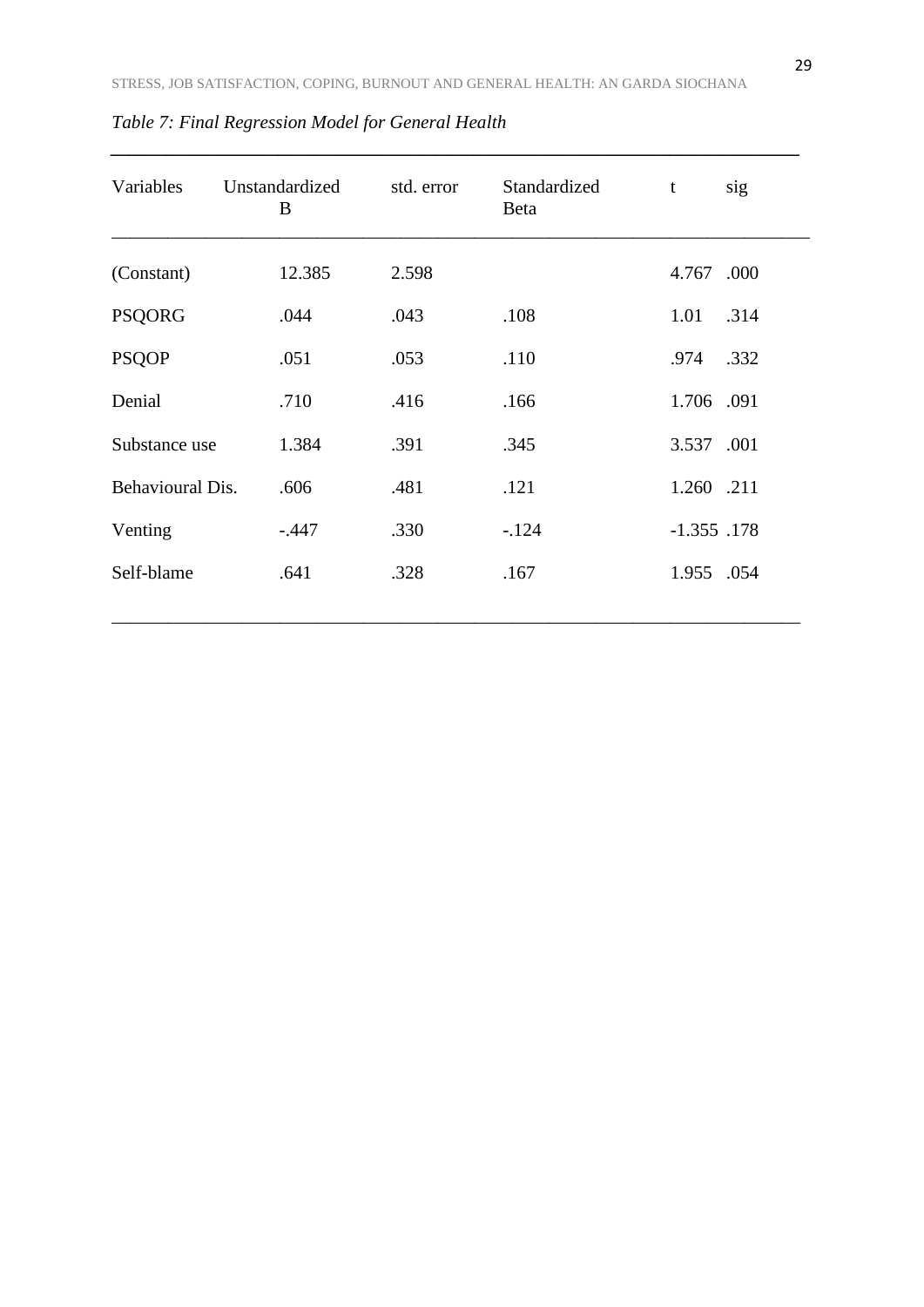#### **Discussion**

The aim of this study was to examine the relationship age, gender, operational and organisational stress and the 14 subscales of coping had with scores from the general health questionnaire, Maslach's Burnout Inventory and overall job satisfaction. There is no doubt that policing in any country is a stressful occupation. Dealing with traumatic incidents does cause distress to police officers. Lack of equipment and resources were highlighted in this study, among others, as causing a high level of distress among members of An Garda Síochana. There were no significant differences in levels of stress between genders. A large amount of studies would contradict this, for example Kanter (1977) showed that females are likely to experience higher levels of distress than males. The result of this study could indicate a change of an era. In the 1970s very few women became police officers. Now women are seen as equal to men and carry out the same duties as males. The same causes of distress are experienced by both genders now.

There were a total of six hypotheses in this study. It was hypothesised that females would experience lower levels of job satisfaction than males. This hypothesis was accepted as females do experience lower levels of job satisfaction. There was one very interesting result in this regression that is unusual; females cope by engaging in behavioural disengagement. Full mediation was discovered in this regression. This is unusual as males tend to engage in behavioural disengagement more frequently than females in most studies. This could be due to the work environment females work in. An Garda Síochana has significantly more male officers than females so behaviour disengagement could be used by females to cope with working in a macho environment. Zhao, Thurman & He (1999) showed that that the police agency's work environment has an influence job satisfaction so this could support this theory. This result does not support Burke & Paton's (2006) study which indicated that operational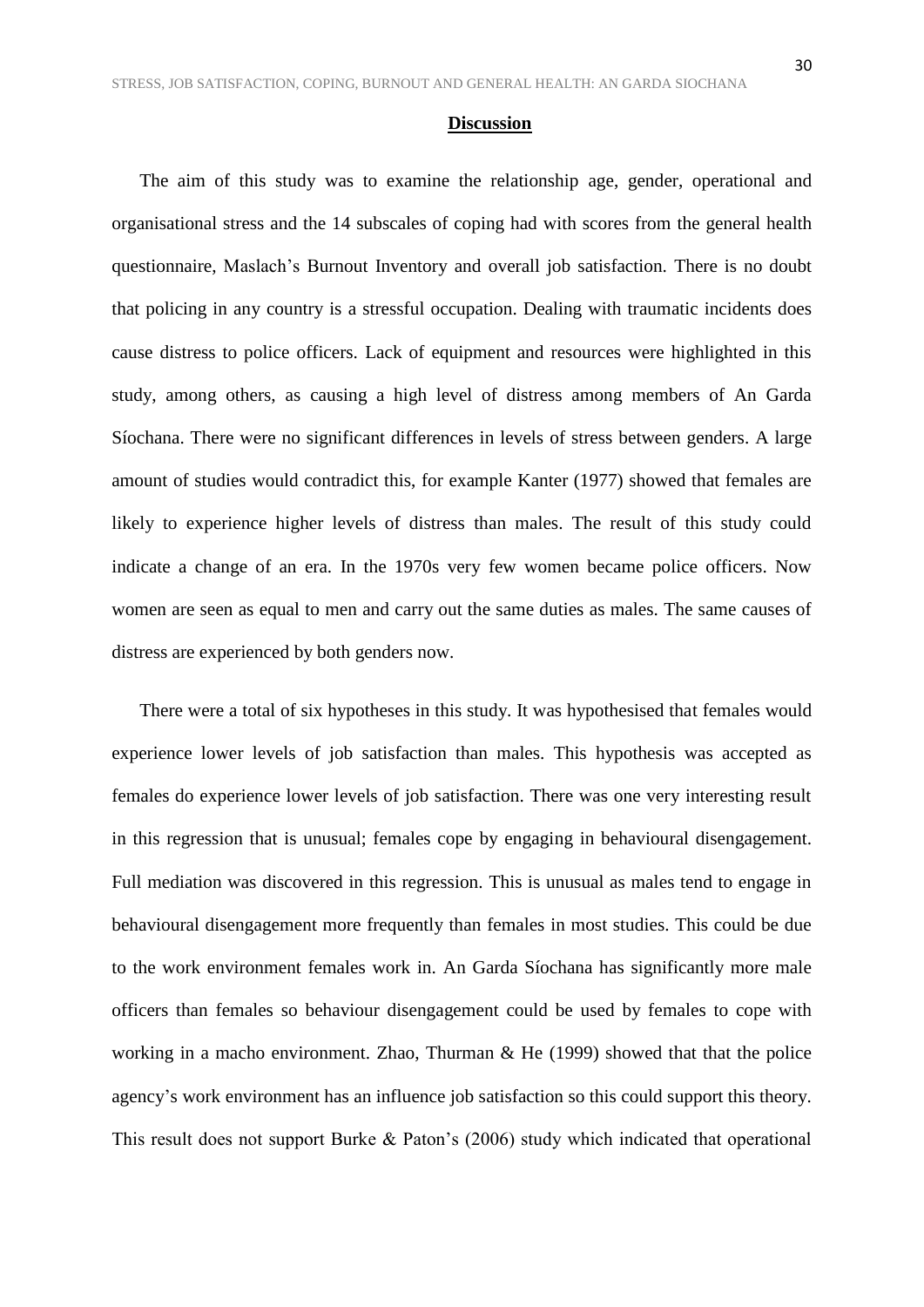hassles were the only significant correlation with job satisfaction. Operational stress was not significant with job satisfaction

It was also hypothesised that there is a positive linear relationship between stress and emotional exhaustion among members of An Garda Síochana. The results indicated a significant relationship between sex and emotional exhaustion but that stress was a variable that influenced this. There was no direct relationship between stress and emotional exhaustion so therefore the null hypothesis is accepted. This result does not support Oginska-Bulik (2005) which indicated that stress can contribute to burnout. Burke and Mikkelson's (2006) study also does not support this result. Their study found a strong correlation between work stress and exhaustion.

It was hypothesised that there would be a significant positive linear relationship between stress and general health among members of An Garda Síochana. The results identified a linear relationship between these variables however the results also indicated that other coping variables, namely substance use and self-blame, also influenced the relationship. This result supports Violanti and Aron's (1995) study which indicated that stress could lead to illness.

The third hypotheses suggested that there would be a significant relationship between stress and depersonalisation among members of An Garda Síochana. Operational stress was identified as significant. Other factors such as venting had an influence on this result. Humour, behavioural disengagement and substance use also slightly influenced the relationship. This hypothesis is accepted. The results from this study also support Beutell  $\&$ Wittig-Berman's study. Beutell & Wittig-Berman (1999) found that the more distress an officer is subjected to, the higher the level of burnout the officer displays.

The results of this study suggest that older members of An Garda Síochana experience higher levels of personal achievement than younger members. This could be because they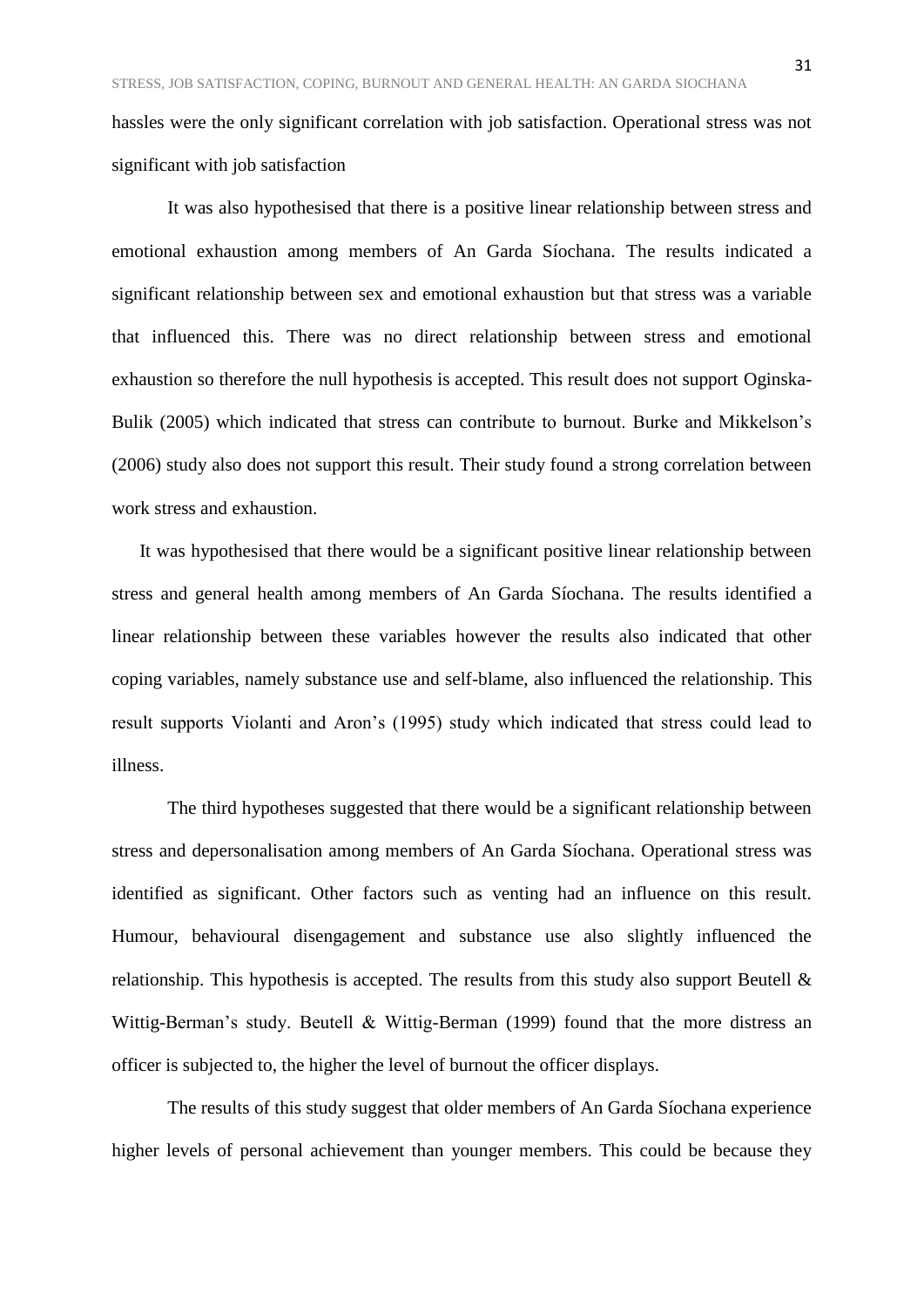have lived longer and have experienced a lot more over their years of service compared to younger members. It was hypothesised that personal achievement will be at a significantly higher level in older members of An Garda Síochana therefore the results support the hypothesis. This study did not find any significant relationship between sex and any of the three subscales of burnout so therefore this study supports McCarthy et al (2007) study on occupational stress and burnout among police officers which found that there was no significant difference in stress levels and burnout between males and females

Hypothesis five was not supported. There was no significant relationship between age, gender and general health. As mentioned stress has a significant effect on general health but there is no difference between the age groups. This study does not support Collins & Gibbs (2003) which indicated that there was a significant relationship between gender and mental health and discovered females scored higher on the GHQ than males.

The final hypothesis indicated that older members of An Garda Síochana will be at higher risk of developing a stress related illness than younger members. This study found no significant relationship between age and general health. This study did not support this hypothesis so therefore the null hypothesis is accepted.

#### Limitations

There were limitations encountered while conducting this study. The first was the data collected was self-report questionnaires, which raised the possibility of response set tendencies. Some of the participants may have answered questions the way they think they should be answered instead of answering appropriately to the way they felt.

Only 104 participants completed the survey which may not be considered a representative sample of an organisation with over 11, 000 members, if all ranks are included. There are also currently no previous studies to compare these results with in An Garda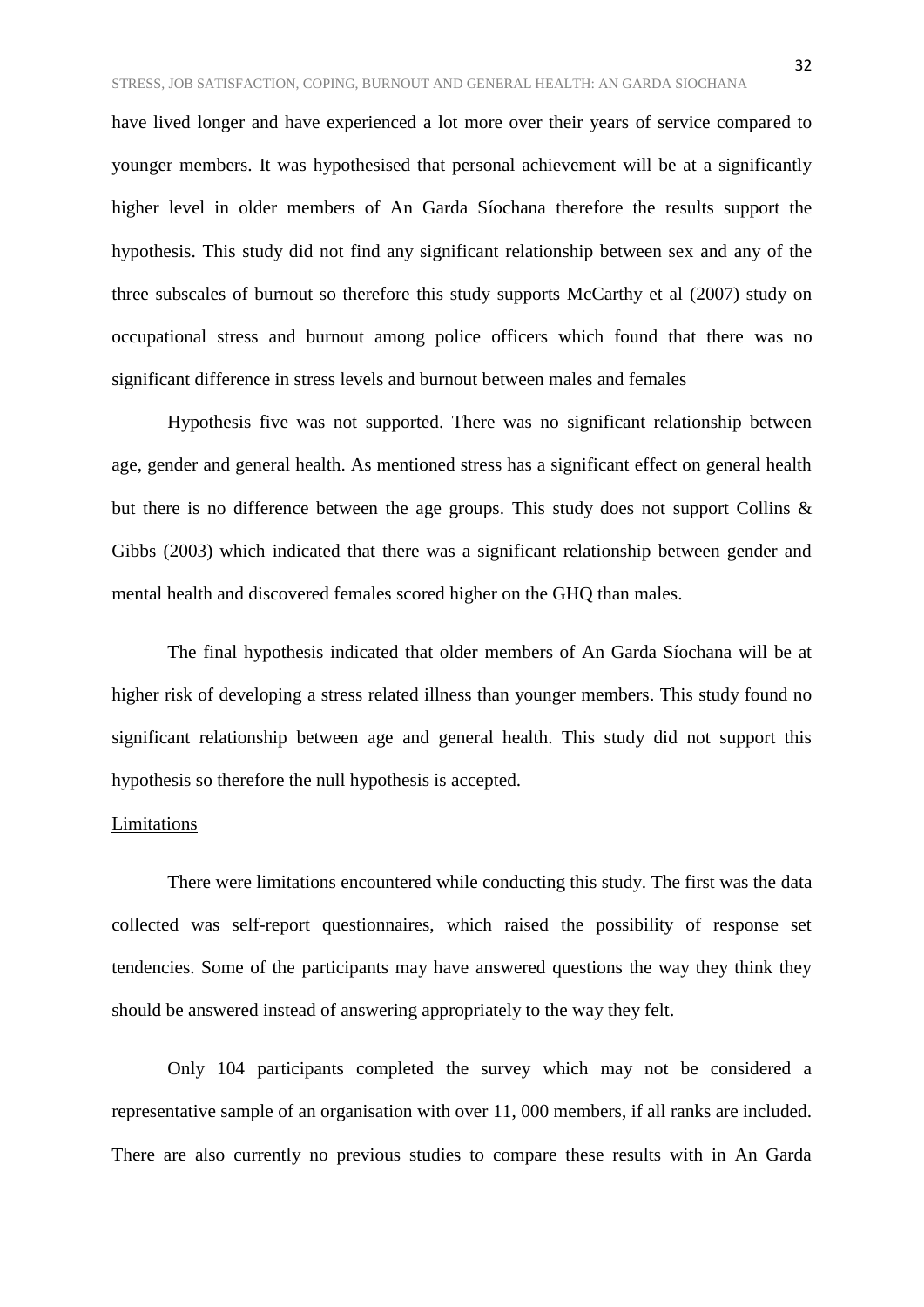Síochana. International studies are the only comparison and it is not clear if these studies have the same approach to policing as An Garda Síochana. Some cultural differences also made it difficult to compare other studies. Most police forces in America would carry firearms which could be a significant factor when they are compared with The Gardaí who are largely unarmed.

Another limitation was obtaining written consent from members of An Garda Síochana. Gardaí had concerns about anonymity if they signed their name on the consent form. It was explained to them that the consent forms would be stored separate to the surveys but some Gardaí were not confident. To overcome this verbal consent was given by many members in exchange of written consent. This made collecting the data faster and more members completed surveys.

Internet surveys would have made distribution of surveys easier and perhaps could have resulted in a higher participation rate from Gardaí. As mentioned samples were taken from County Dublin, Monaghan, Louth, Galway, Clare, Westmeath, Cork, Laois, Offaly and Wicklow travelling to these stations and handing out surveys was extremely time consuming and limiting.

#### **Strengths**

The researcher who conducted this study is a member of An Garda Síochana which may have contributed to the number of Gardaí that participated. It is difficult to say if this was a contributing factor for participants to feel more comfortable filling out the questionnaires or a deterrent as the potential participants saw the researcher as one of them and therefore biased.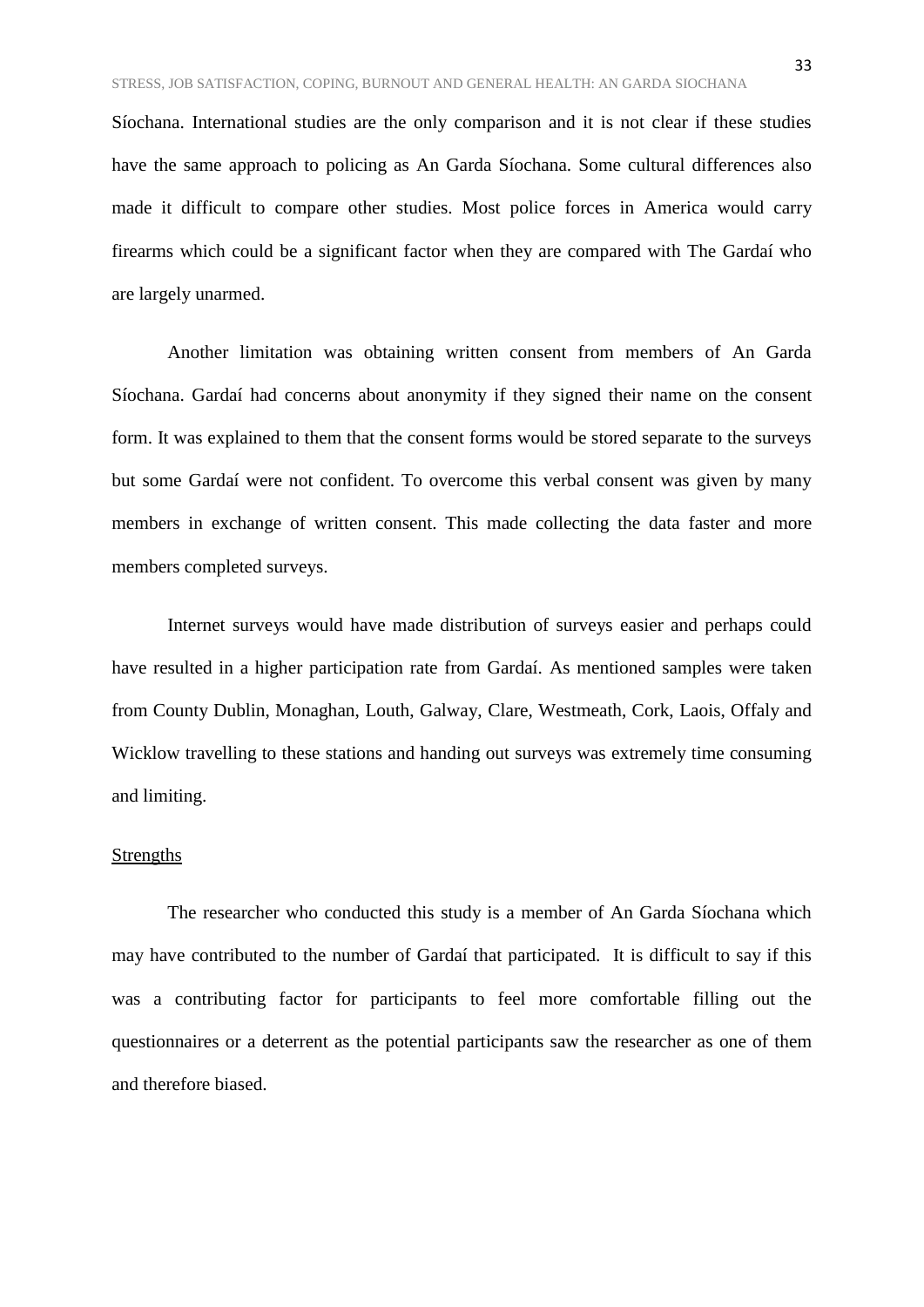The Garda stations that were visited were a mix of rural and urban stations. This was to ensure a representative sample was used. Policing in rural areas is different from policing in urban areas. Garda Station that border Northern Ireland were also visited as policing could potentially be different in these areas as well.

This study can easily be replicated as all measures were valid and reliable. The questionnaires used were relevant to the topic and to policing. This study is the first to be completed using An Garda Síochana as a sample group. It would be interesting to see if future results are similar to the results of this study.

#### Future Research

Any future research could be very beneficial to An Garda Síochana. Future research should aim to study a larger sample in order to make the sample more representative of An Garda Síochana and increase the validity of the findings. If all ranks were included it could make the study less limiting. This study was cross-sectional so it only captures a snapshot of the variables at a given point in time. Longitudinal research could be completed by replicating this study at a later date and comparing the results of the two studies and analyse the data from both studies. This could be beneficial to examine the implementation of new procedures or resources within An Garda Síochana.

Future research could also look at creating merged variables for the coping sub scales. Some measures could be grouped together to get accurate, valid results. 14 subscales is a large amount to use when conducting a study like this which involves the use of several different questionnaires.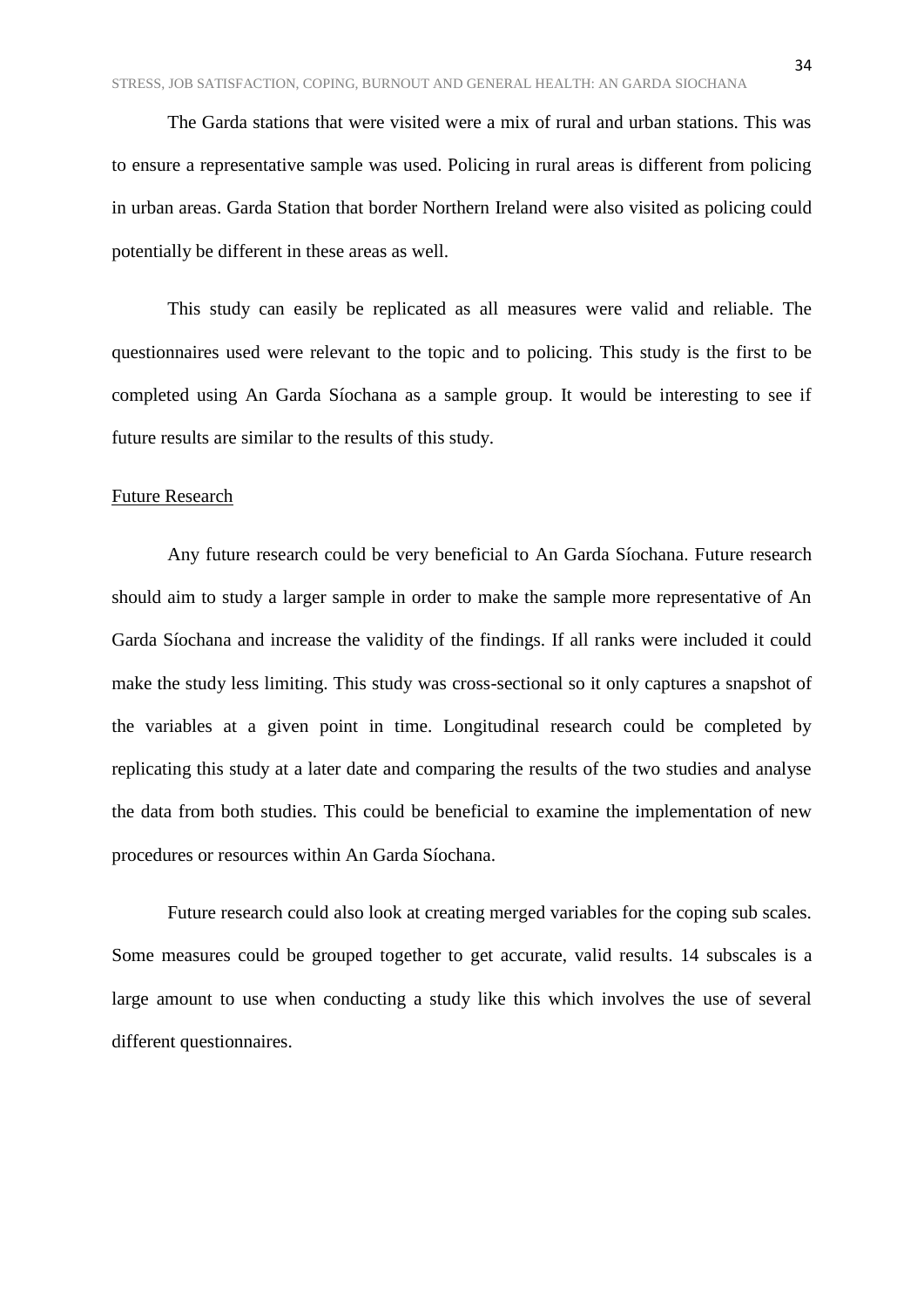#### Conclusions

This study is unique. The variables measured in this study have never been examined within An Garda Síochana. The participants in this study were members of An Garda Síochana with the rank of Garda. This was because of their vast experience of everyday policing in Ireland. The sample was taken from numerous Garda Stations around the republic of Ireland with a mix of rural and urban dynamics to make the sample group representative of An Garda Síochana as a national police organisation. Time constraint and manual questionnaires did however limit the number of Garda stations that were accessed and the number of Gardaí who could take part. Online surveys could have led to greater access and participation.

This study concluded that Gardaí experience a significant amount of stress and this could lead to a stress related illness. It also identifies that females are not as satisfied with their jobs as males and females engage in behavioural disengagement to cope. Depersonalisation was found to be significant with operational stress. This suggests that members of An Garda Síochana disengage from the reality. They become detached or disconnected and act almost robotic. Emotional exhaustion is experienced by males more than females. Older members of An Garda Síochana display higher levels of personal achievement than younger Gardaí

It is hoped that the results from this study can benefit members of An Garda Síochana. This study highlights the factors that cause distress to members and what effect they are having on them personally. Like other occupations, It is up to management to identify these factors and implement changes to decrease the distress levels of members.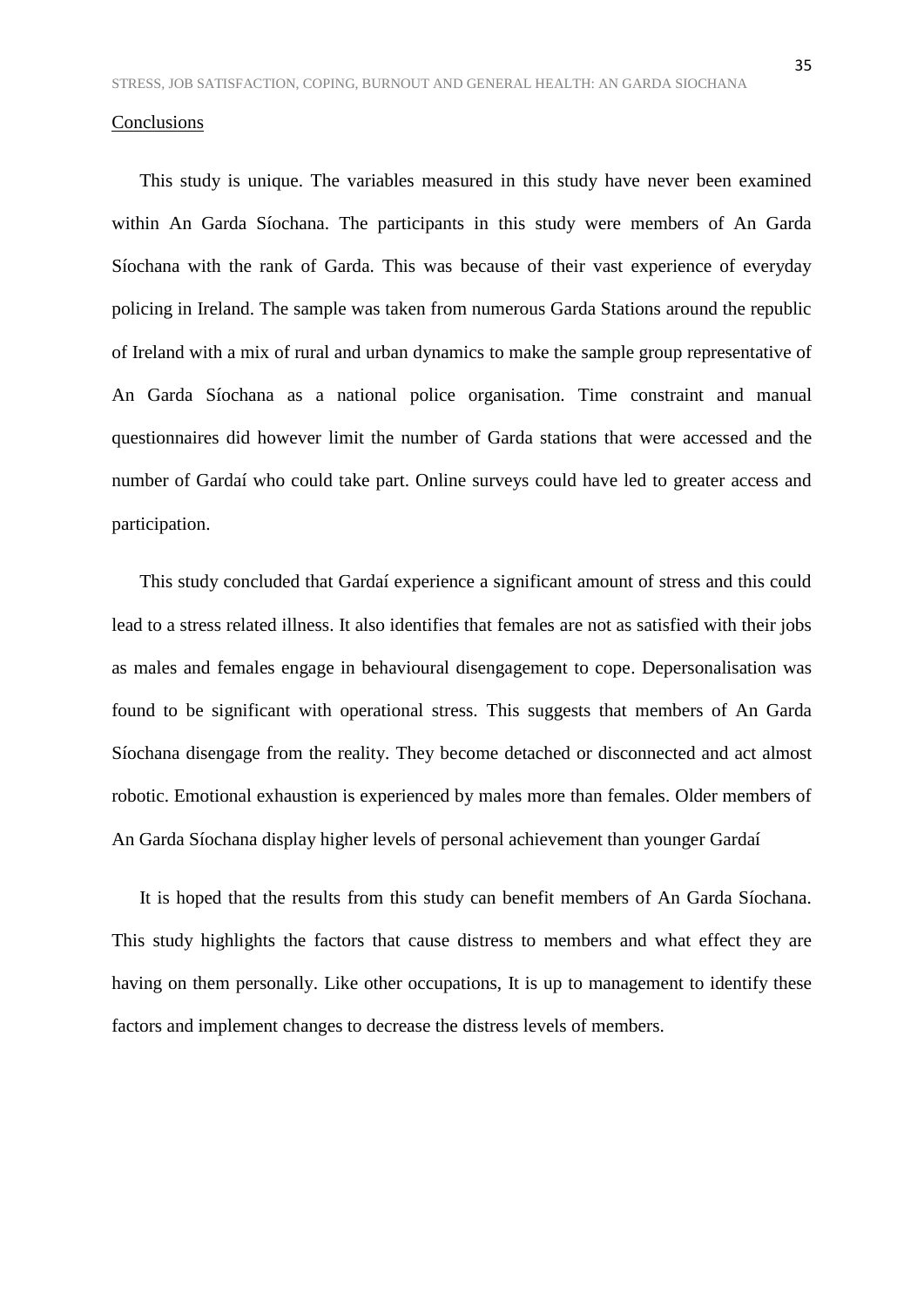#### **References**

- Beutell, N. J., & Wittig-Berman, U. (1999). Predictors of work-family conflict and satisfaction with family, job, career, and life. *Psychological Reports*, *85*(3), 893-903.
- Biggam, F. H., Power, K. G., & MacDonald, R. R. (1997). Coping with the occupational stressors of police work: A study of Scottish officers. *Stress medicine*, *13*(2), 109-115.
- Bond, F. W., & Bunce, D. (2000). Mediators of change in emotion-focused and problemfocused worksite stress management interventions. *Journal of occupational health psychology*, *5*(1), 156.
- Bright, L. (2008). Does public service motivation really make a difference on the job satisfaction and turnover intentions of public employees? *The American review of Public Administration*, 38(2), 149-166.
- Burke, R. J. (1994). Stressful events, work-family conflict, coping, psychological burnout, and well-being among police officers. *Psychological Reports*, *75*(2), 787-800.
- Burke, K. J., & Paton, D. (2006). Predicting police officer job satisfaction: Traditional versus contemporary models of trauma in occupational experience. *Traumatology*, *12*(3), 189- 197.
- Burke, R. J., & Mikkelsen, A. (2006). Burnout among Norwegian police officers: Potential antecedents and consequences. *International Journal of stress management*, *13*(1), 64.
- Carver, C. S. (1997). You want to measure coping but your protocol too long: Consider the brief cope. *International journal of behavioural medicine*, *4*(1), 92-100.
- Cohen, S. Kamarck, T. Mermelstein R. (1983) *Journal of Health and Social Behaviour*, Vol. 24 p 383-5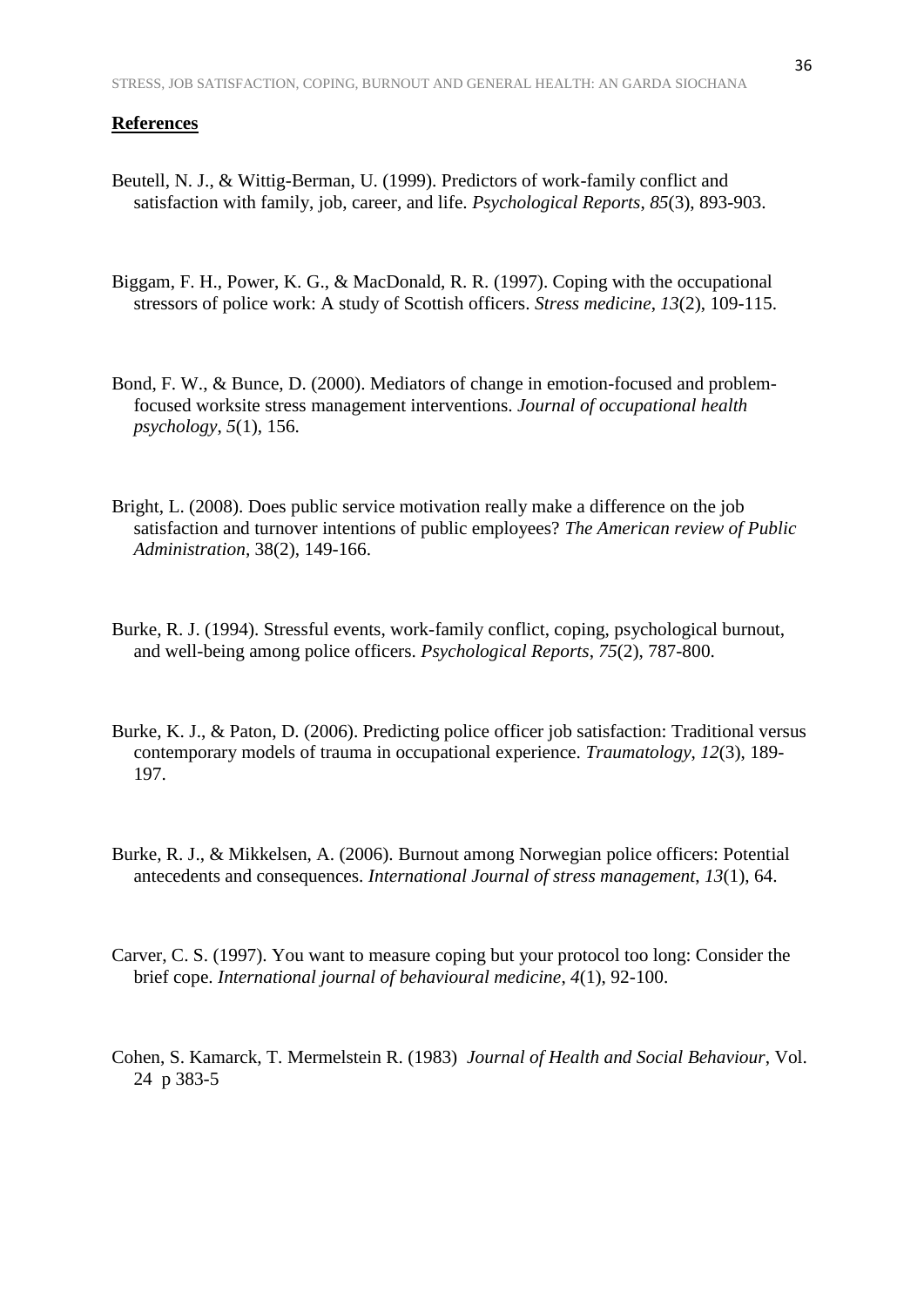- Collins, P. A., & Gibbs, A. C. C. (2003). Stress in police officers: a study of the origins, prevalence and severity of stress-related symptoms within a county police force. *Occupational Medicine*, *53*(4), 256-264.
- Conway, V. (2015). *Policing twentieth century Ireland: A history of An Garda Síochana*. Solon Routledge, p.1-2.
- Dåderman, Anna M.; De Colli, Daniel (2014) *International Journal of Occupational Medicine and Environmental Health*, Vol 27(1) pp. 3-15.
- Darensburg, T., Andrew, M. E., Hartley, T. A., Burchfiel, C. M., Fekedulegn, D., & Violanti, J. M. (2006). Gender and age differences in posttraumatic stress disorder and depression among Buffalo police officers. *Traumatology*, *12*(3), 220.
- 'Garda therapy service could help avert stress claim fiasco' (2006, March 20). The Irish Independent, p.4
- Glaser, R., Kiecolt-Glaser, J. K., Speicher, C. E., & Holliday, J. E. (1985). Stress, loneliness, and changes in herpesvirus latency. *Journal of behavioral medicine*, *8*(3), 249-260.
- Goldberg, D. P., & Hillier, V. F. (1979). A scaled version of the General Health Questionnaire. *Psychological medicine*, *9*(01), 139-145.

Golembiewski, R. T., & Kim, B. S. (1990). Burnout in police work: Stressors, strain, and the

phase model. *Police Stud.: Int'l Rev. Police Dev.*, *13*, 74.

- Hart, P. M. (1999). Predicting employee life satisfaction: A coherent model of personality, work, and nonwork experiences, and domain satisfactions. *Journal of Applied Psychology*, *84*(4), 564.
- Hart, P. M., & Cooper, C. L. (2001). Occupational stress: Toward a more integrated framework. *Handbook of industrial, work and organizational psychology*, *2*, 93-114.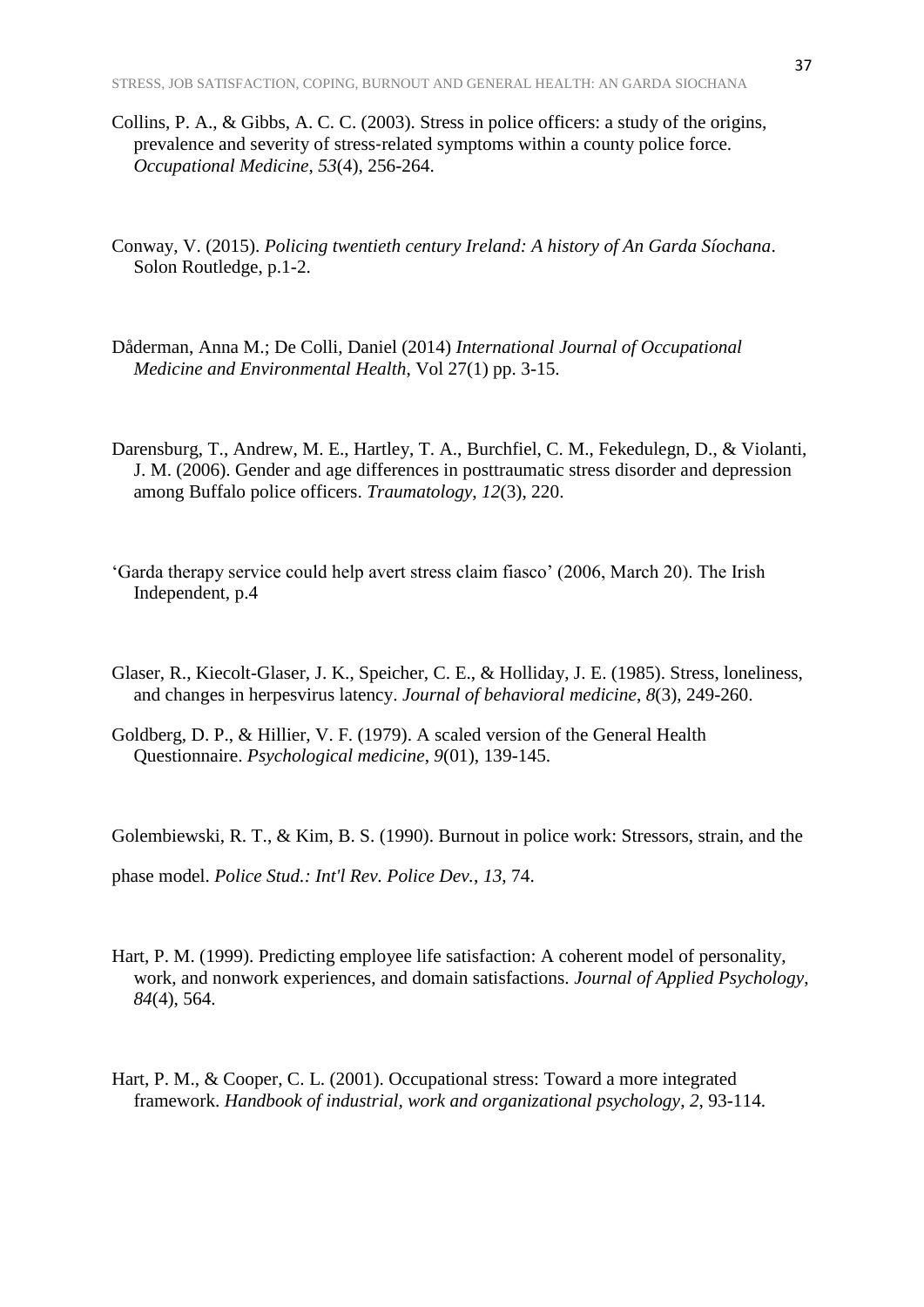- He, N., Zhao, J., & Archbold, C. A. (2002). Gender and police stress: The convergent and divergent impact of work environment, work-family conflict, and stress coping mechanisms of female and male police officers. *Policing: An International Journal of Police Strategies & Management*, *25*(4), 687-708.
- Helzer, J. E., Robins, L. N., & McEvoy, L. (1987). Post-traumatic stress disorder in the general population. *New England Journal of Medicine*, *317*(26), 1630-1634.
- Kanter, R. M. (1977). Some effects of proportions on group life: Skewed sex ratios and responses to token women. *American journal of Sociology*, 965-990.
- Lazarus, R. S., & Smith, C. A. (1988). Knowledge and appraisal in the cognition—emotion relationship. *Cognition & Emotion*, *2*(4), 281-300.
- Likert, R. (1932). A Technique for the Measurement of Attitudes. *Archives of Psychology*, 140, 1–55.
- Litman J.A. (2006) *Personality and Individual Differences* Vol 41 p273–284

Maslach, C., Jackson, S. E., & Leiter, M. P. (1997). Maslach burnout inventory. *Evaluating* 

*stress: A book of resources*, *3*, 191-218.

- McCarty, W. P., "Solomon" Zhao, J., & Garland, B. E. (2007). Occupational stress and burnout between male and female police officers: Are there any gender differences?. *Policing: An International Journal of Police Strategies & Management*, *30*(4), 672-691.
- McCreary, Donald R. Thompson, Megan M. (2006) *Development of two Reliable and Valid Measures of Stressors in Policing: The Operational and Organisational Police Stress Questionnaires* Vol 14(3), 494-518

Ogden, J. (2012). Stress. In *Health psychology* (5th ed., pp. 290-305). London: McGraw-Hill.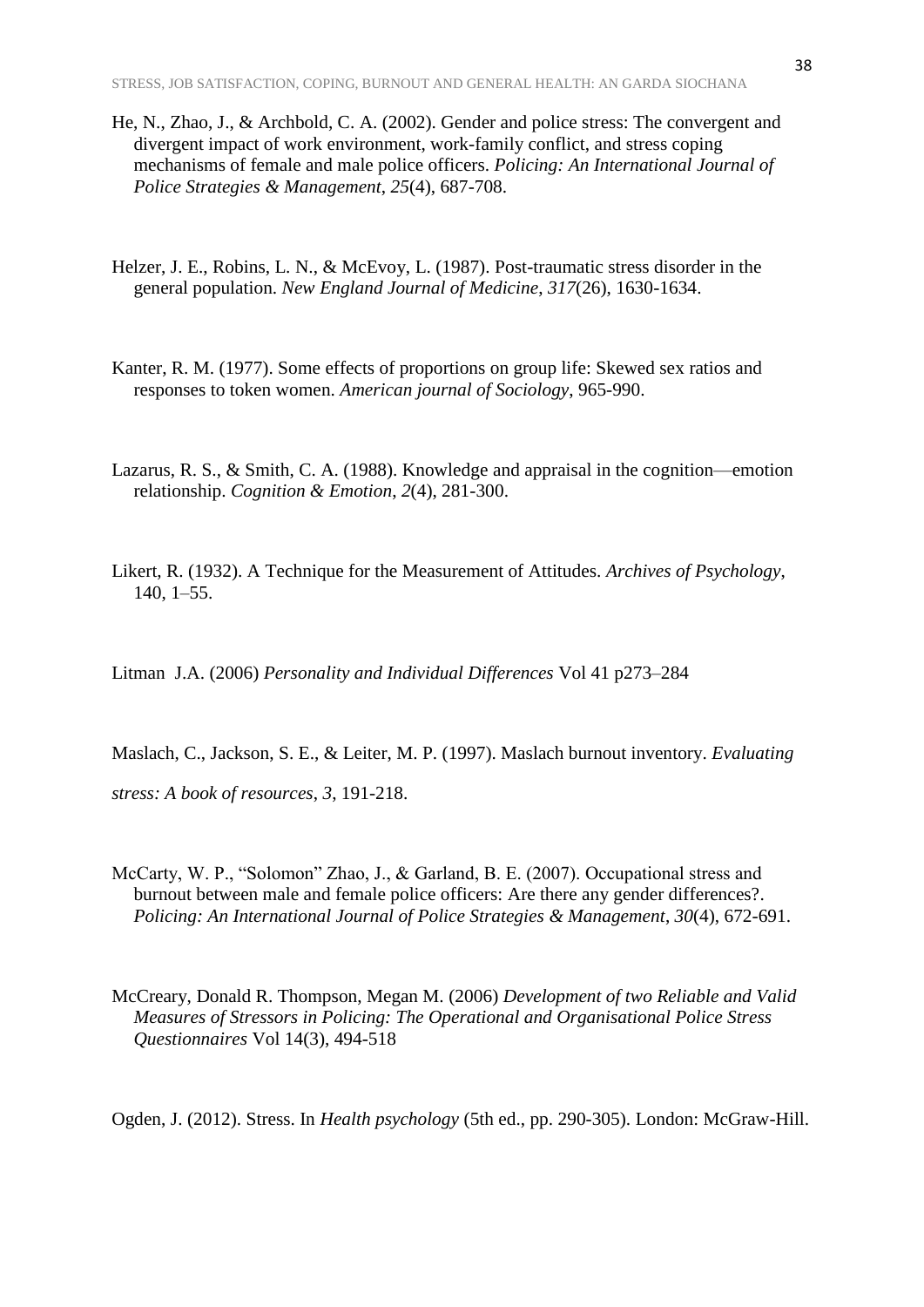- Oginska-Bulik, N. (2005). Emotional intelligence in the workplace: Exploring its effects on occupational stress and health outcomes in human service workers. *International Journal of Occupational Medicine and Environmental Health*, *18*(2), 167-175.
- Rothmann, S. (2008). Job satisfaction, occupational stress, burnout and work engagement as components of work-related wellbeing: empirical research. *SA journal of industrial psychology*, *34*(3), 11-16.
- Segerstrom, S. C., & Miller, G. E. (2004). Psychological stress and the human immune system: a meta-analytic study of 30 years of inquiry. *Psychological bulletin*, *130*(4), 601.
- Taylor, S. E., Klein, L. C., Lewis, B. P., Gruenewald, T. L., Gurung, R. A., & Updegraff, J.A. (2000). Biobehavioral responses to stress in females: tend-and-befriend, not fight-or-flight. *Psychological review*, *107*(3), 411.
- Taylor, S. (2012). *Health psychology* (8th ed.). New York: Berkshire, England: McGraw-Hill, 168
- Violanti, John M.; (2006) *Traumatology* Vol 12(3), pp.167-169.
- Williams, A., & Clark, D. (1998). Alcohol consumption in university students: the role of reasons for drinking, coping strategies, expectancies, and personality traits. *Addictive behaviors*, *23*(3), 371-378.
- Zhao, J., Thurman, Q., & He, N. (1999). Sources of job satisfaction among police officers: A test of demographic and work environment models. *Justice Quarterly*, *16*(1), 153-173.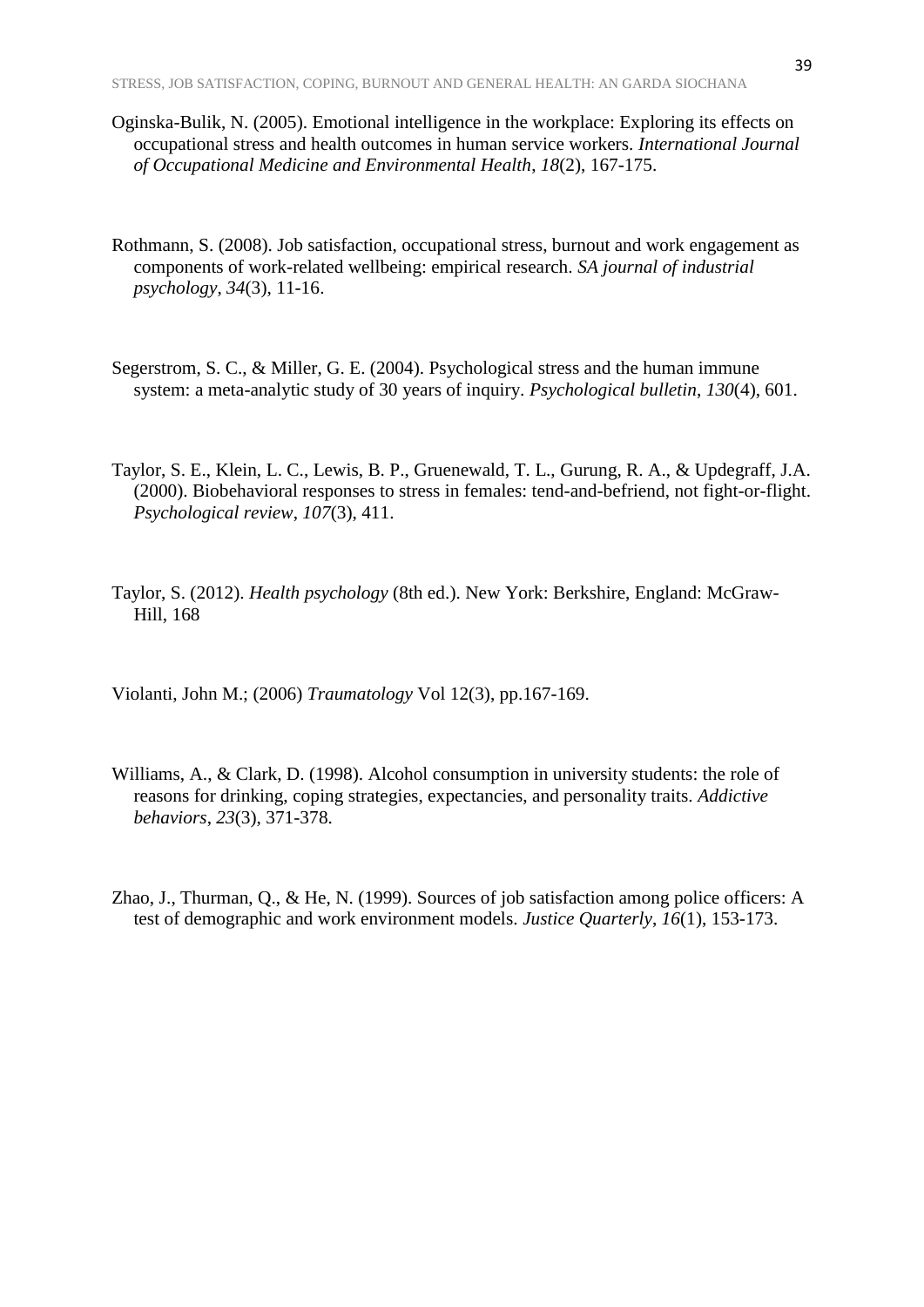# **7. Appendix**

1. Data processing agreement form from Templemore

# **DATA PROCESSING AGREEMENT**

# **RESEARCHING LEVELS OF PERCEIVED OCCUPATIONAL STRESS AND JOB SATISFACTION AMONG MEMBERS OF AN GARDA SIOCHANA**

**Dated:** 

**2 ND OCTOBER 2015**

**Between**

**An Garda Síochána**

**And**

# **MANDY LOWE, GARDA, 32057K**

**STUDENT, DUBLIN BUSINESS SCHOOL**

**13-14 AUNGIER STREET**

**DUBLIN 2**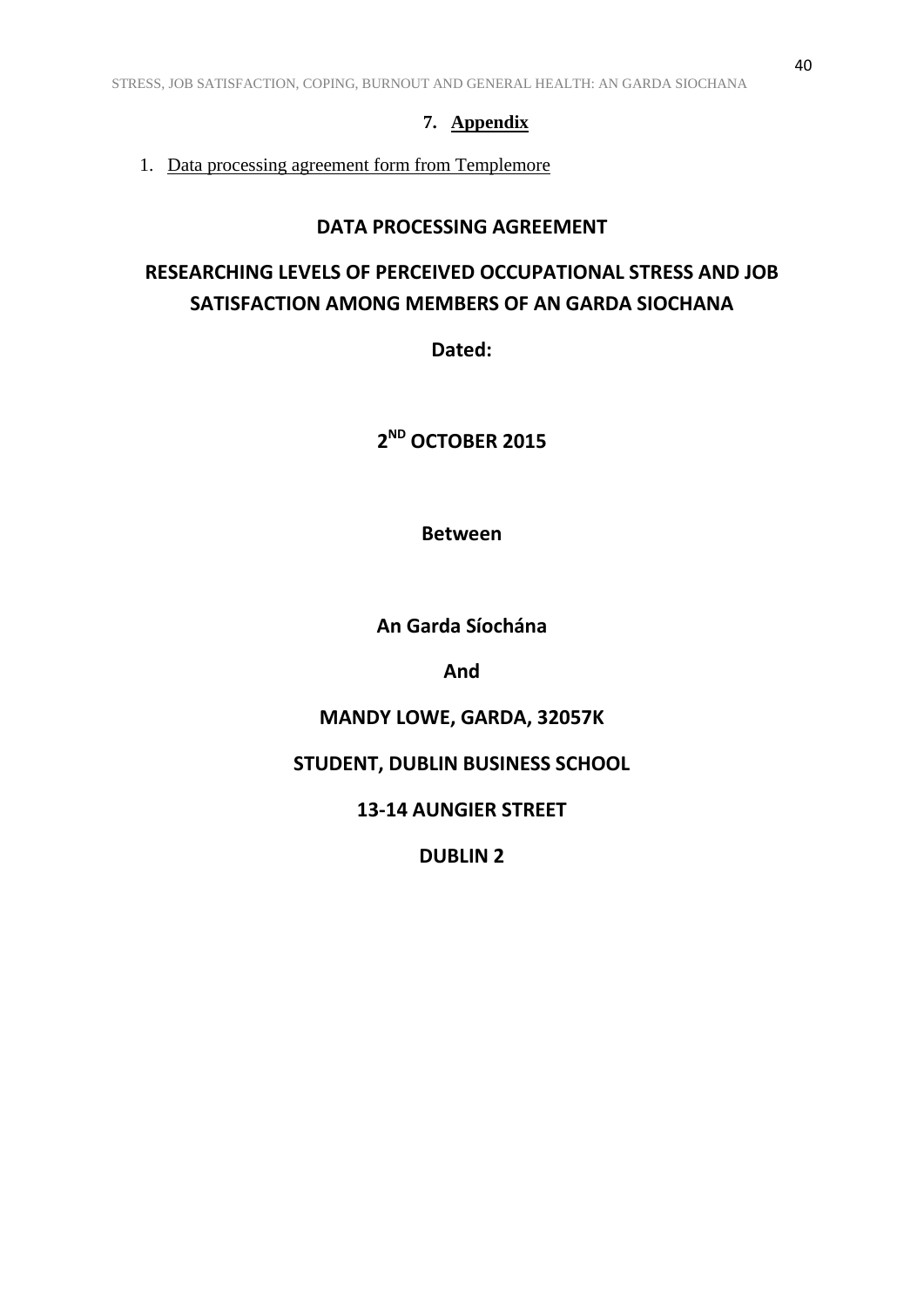# **DATA PROCESSING AGREEMENT**

This Agreement dated the [2<sup>ND</sup> OCTOBER 2015] sets out the terms and conditions under which personal data held by the specified data controller will be disclosed to the specified data processor. This Agreement is entered into with the purpose of ensuring compliance with the principles of the Data Protection Act 1988 as amended ("the Act"). Any disclosure of data must comply with the provisions of the Act.

# **1. The Parties**

1.1. This Agreement is between An Garda Síochána, (herein after called the "Data Controller") of **Garda Headquarters, Phoenix Park, Dublin 8**; **MANDY LOWE** (herein after called the "Data Processor"), of **DUBLIN BUSINESS SCHOOL, 13-14 AUNGIER STREET, DUBLIN 2**.

# **2. Purpose**

- 2.1. The purpose of this Agreement is to allow for the undertaking of a PSYCHOLOGY research study **LOOKING AT LEVELS OF OCCUPATIONAL STRESS AND JOB SATISFACTION AMONG MEMBERS OF AN GARDA SIOCHANA**
- 2.2. This Purpose is consistent with the original purpose of the data collection.

# **3. Definitions**

- 3.1. In this Agreement, the expressions "**Data Controller**", "**Data Processor**", "**Personal Data**", "**Sensitive Personal Data**", "**Processing**", "**Commissioner**" have the same meaning as in the Act.
- 3.2. "**Research data**" is defined as police recorded crime information including 'Personal Data' and 'Sensitive Personal Data' in the form of raw data provided by the Data Controller to the Data Processor.
- 3.3. "**Aggregated Data**" is defined as Research Data grouped together to the extent that no living individual can be identified from that Aggregated Data or any other data in the possession of, or likely to come into the possession of any person obtaining the Aggregated Data.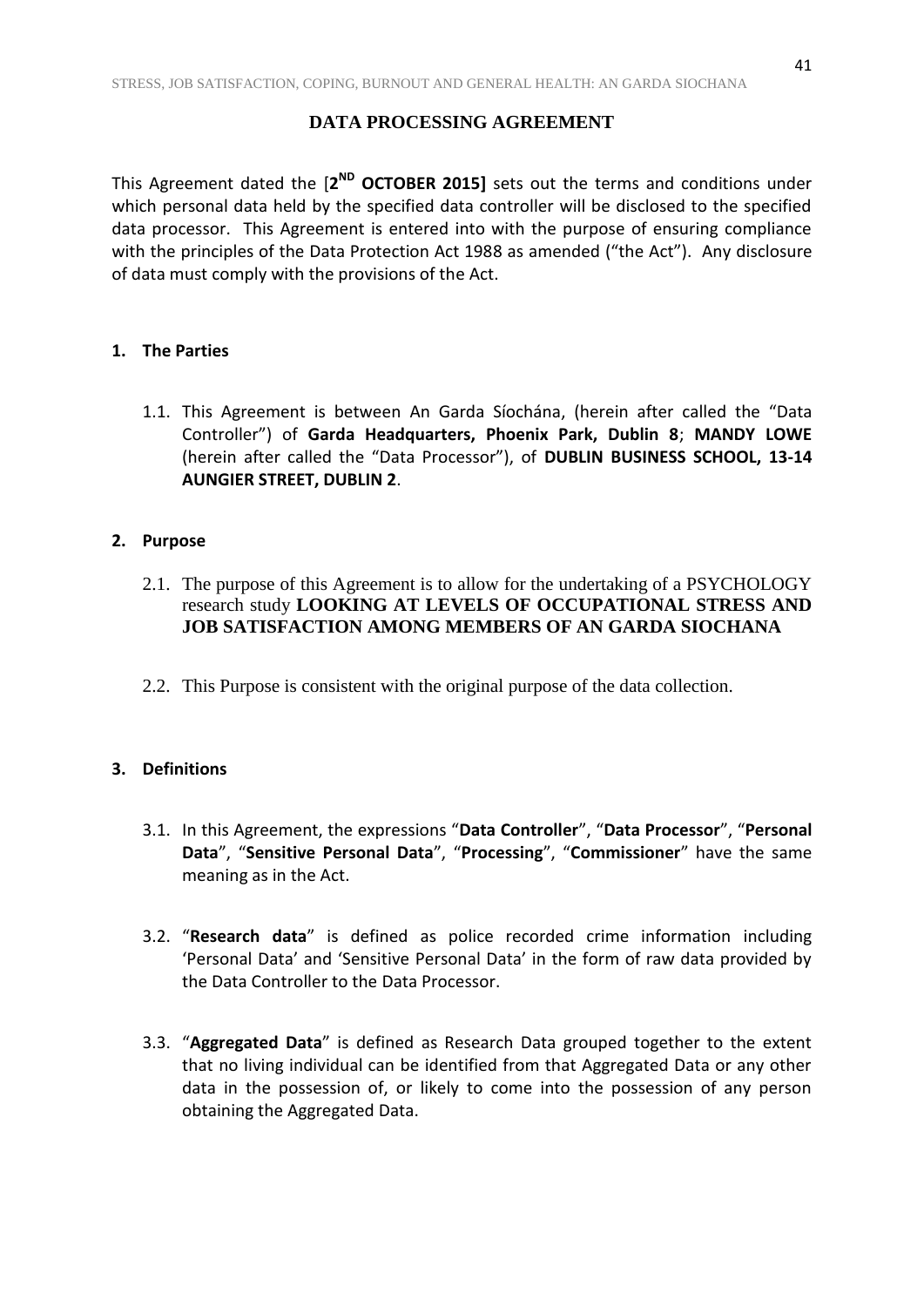- 3.4. **"Agreement"** means this data processing agreement together with the Schedule and all other documents attached to or referred to as forming part of this Agreement.
- 3.5. Headings are inserted for convenience only and shall not affect the construction or interpretation of this Agreement and, unless otherwise stated, references to clauses and schedules are references to the clauses of and schedules to this Agreement;
- 3.6. Any reference to any enactment or statutory provision shall be deemed to include a reference to such enactment or statute as extended, re-enacted, consolidated, implemented or amended and to any subordinate legislation made under it; and
- 3.7. The word 'including' shall mean including without limitation or prejudice to the generality of any description, definition, term or phrase preceding that word, and the word 'include' and its derivatives shall be construed accordingly.

# **4. Information provision**

- 4.1. It is recognised that the Purpose requires access to the Research Data, which may have been previously protectively marked by the Data Controller.
- 4.2. The Research Data will be provided over a set time period to be agreed in advance by both parties.
- 4.3. Ownership of the Research Data shall at all times remain with the Data Controller. For the avoidance of doubt, the Data Processor undertakes to ensure that no response to any request for information whether pursuant the Act or any request to utilise the information for further research purposes will be acceded to without the consent of the Data Controller and consideration by him of any exemptions, in respect of the Act appropriate reservations and safeguards in respect of research requests.
- 4.4. Aggregated Data compiled from the Research Data, and processed pursuant to this Agreement, will come entirely under the control of the Data Controller and may only be processed in accordance with this Agreement.
- 4.5. The recipient(s) of the research findings (including Aggregated Data) for the purposes of this Agreement is/are: **An Garda Síochána** and **DUBLIN BUSINESS SCHOOL***.*
- **5. Use, Disclosure and Publication**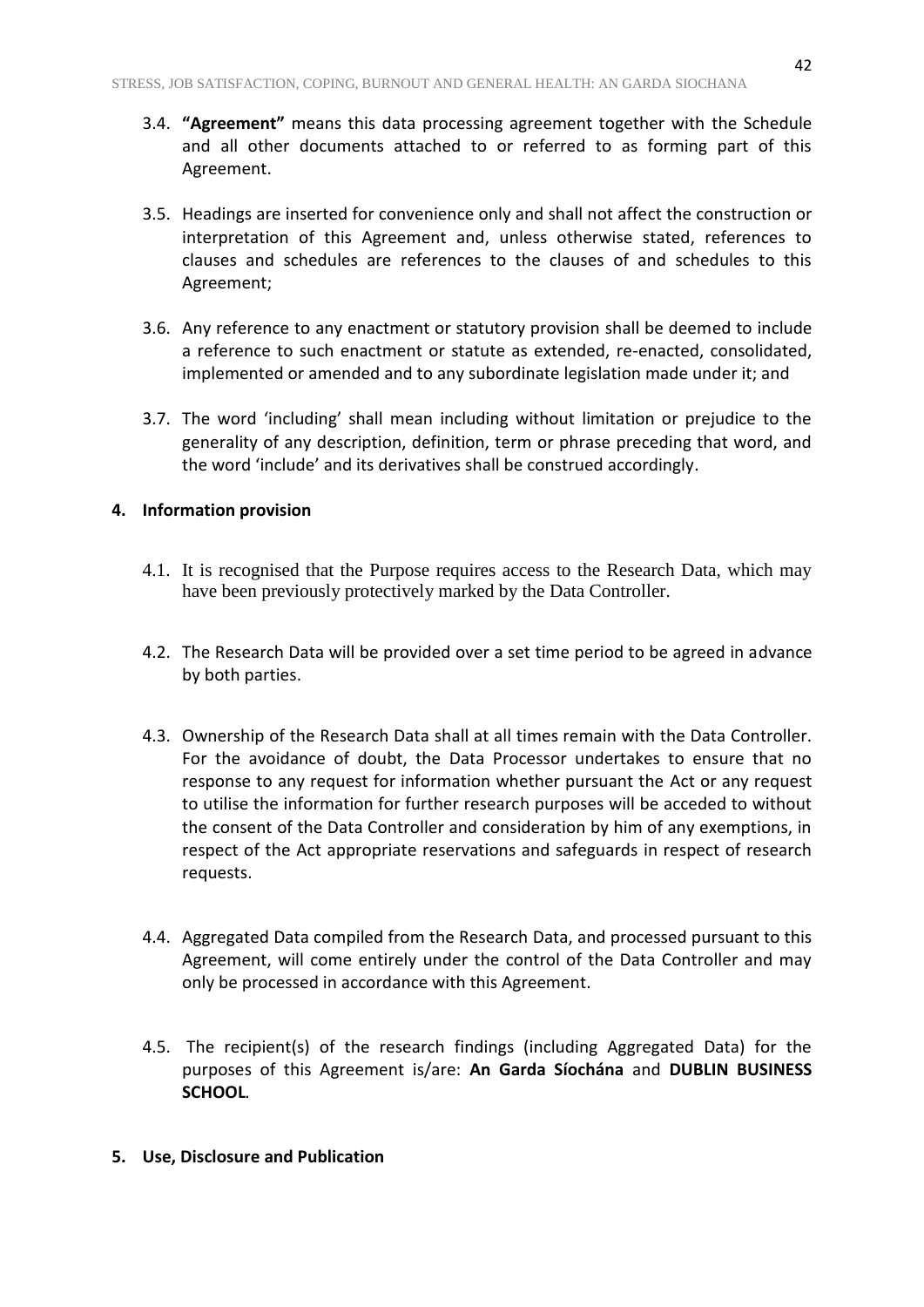- 5.1. The Research Data will be used solely for the Purpose set out at clause 2, above.
- 5.2. The Research Data shall not at any time be copied, broadcast or disseminated to any other third parties, except in accordance with this Data Processing Agreement.
- 5.3. Subject to 5.4 below, the Research Data will not be matched with any other Personal Data otherwise obtained from the Data Controller, or any other source, unless specifically authorised by the Data Controller.
- 5.4. It is acknowledged that data matching will occur to the extent that sets of Aggregated Data may be applied to sets of other Aggregated Data obtained from public sector bodies for the Purpose.
- 5.5. The Research Data will not be disclosed to any third party without the written authority of the Data Controller.
- 5.6. The only exceptions to clauses 5.2. to 5.5. above will be where any person is required to give evidence in legal proceedings.
- 5.7. Access to the Research Data will be restricted to those researchers of the Data Processor directly involved in the processing of the Research Data in pursuance of the Purpose.
- 5.8. No steps will be taken to contact any party who may be identified in the Research Data.

#### **6. Data Protection and Human Rights**

- 6.1. The use and disclosure of any Personal Data shall be in accordance with the obligations imposed upon the parties to this Agreement by the Act and the European Court of Human Rights Act 2003.
- 6.2. The parties agree and declare that the Research Data will be used and processed with regard to the rights and freedoms enshrined within the European Convention on Human Rights.
- 6.3. The Data Processor undertakes to comply with the provisions of the Act.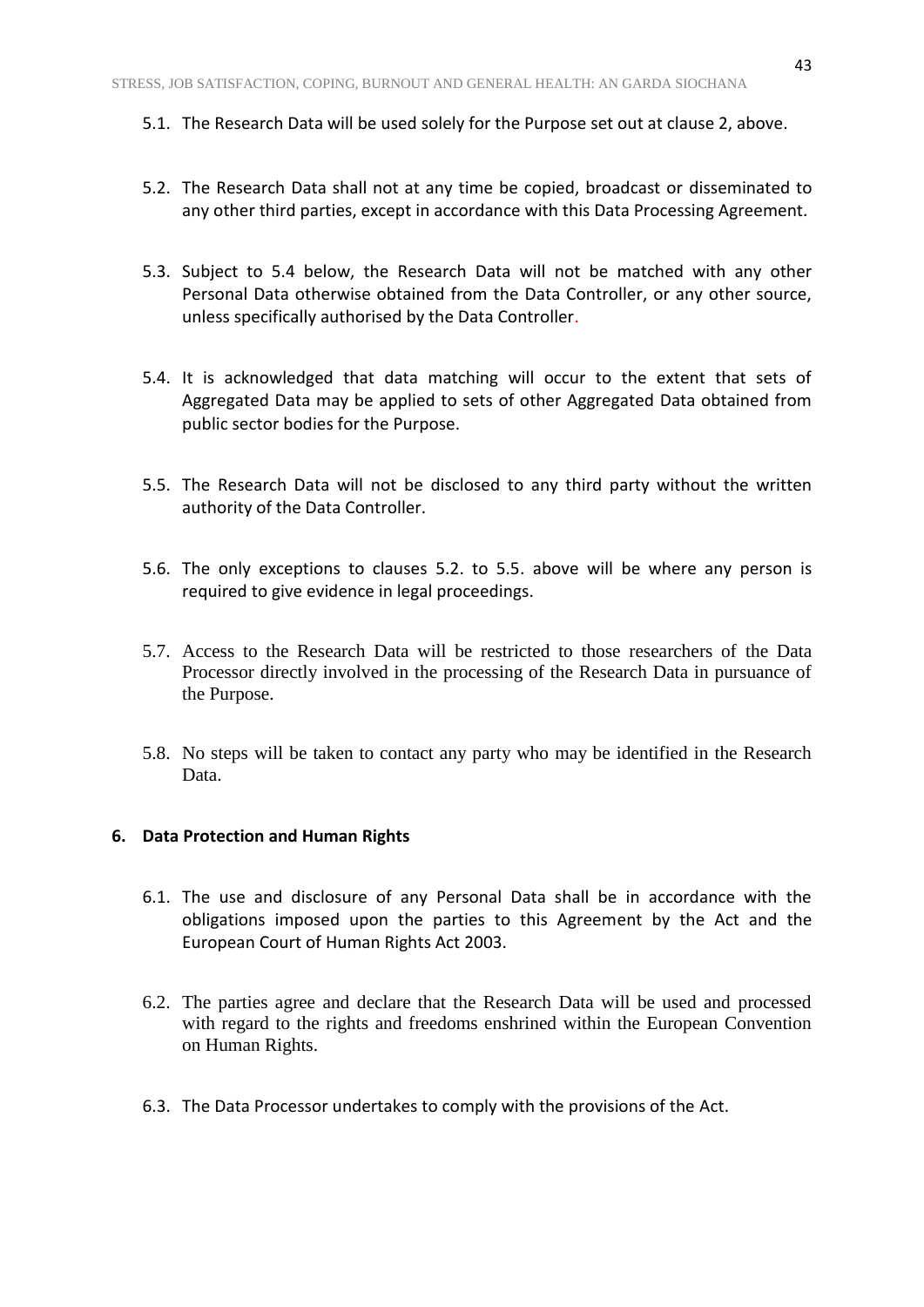- 6.4. The receipt by the Data Processor from any Data Subject of a request to access to the Data covered by this Agreement must be immediately reported to the Data Controller to assess if the Data Controller wishes to claim any exemptions.
- 6.5. The Data Processor shall give reasonable assistance as is necessary to the Data Controller in order to enable him to:
	- 6.5.1. Comply with request for subject access from the Data Subjects;
	- 6.5.2. Respond to Information Notices served upon him by the Commissioner;
	- 6.5.3. Respond to complaints from Data Subjects;
	- 6.5.4. Investigate any breach or alleged breach of the Act.

in accordance with his statutory obligations under the Act.

6.6. This Agreement acts in fulfilment of part of the responsibilities of the Data Controller as required by the Act 2003.

#### **7. Confidentiality**

- 7.1. The parties shall not use or divulge or communicate to any person (other than those whose need to know the same for the Purpose, or without the prior written authority of the Data Controller) any Personal Data obtained from the Data Controller, which it shall treat as private and confidential and safeguard accordingly.
- 7.2. The Data Processor shall ensure that any individuals involved in the Purpose and to whom Research Data is disclosed under this Agreement are aware of and comply with this Agreement.
- 7.3. The restrictions contained in 7.1 shall cease to apply to any Personal Data which may come into the public domain otherwise than through unauthorised disclosure by the parties to the Agreement or any other party.
- 7.4. For the avoidance of doubt, the obligations of confidentiality imposed on the parties by this Agreement shall continue in full force and effect after the expiry or termination of this Agreement.
- 7.5. Respect for the privacy of individuals should be guaranteed in any research project requiring the use of Personal Data.
- 7.6. No steps to attempt to identify any person from the Research Data or Aggregate Data will be made by any data matching or other exercise.

#### **8. Retention, Review and Weeding.**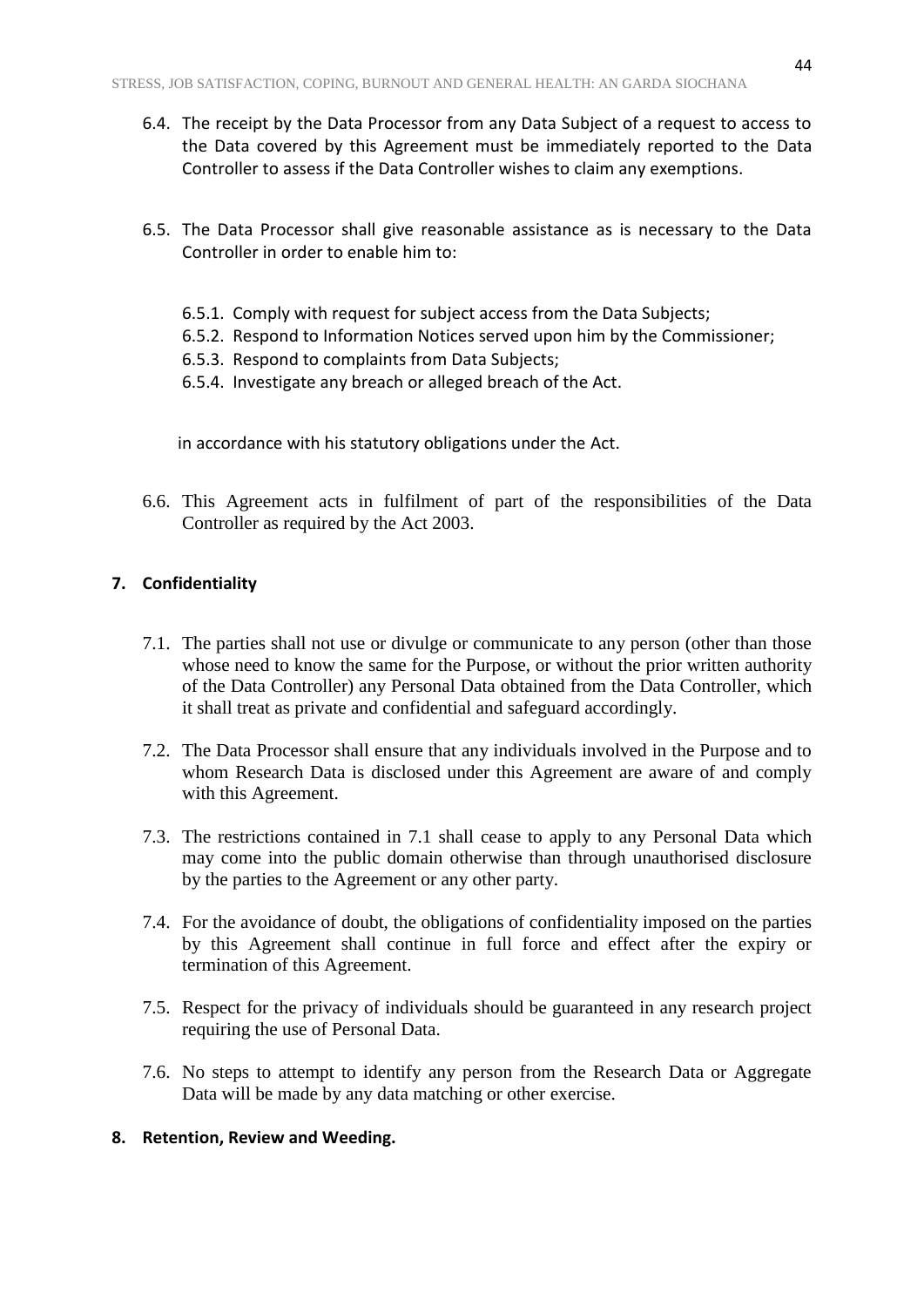- 8.1. All Research Data will be retained by The Data Processor until no later than the end 1<sup>ST</sup> APRIL 2016. At the conclusion of this period the Research Data will be returned/destroyed.
- 8.2. The Data Controller shall maintain a record of all Disclosed Data to the Data Processor, this will enable a check to be made that all Disclosed Data has been returned/destroyed.

#### **9. Security**

- 9.1. The Data Processor recognises that the Data Controller has obligations relating to the security of data in his control under the Act. The Data Processor will continue to apply those relevant obligations as detailed below on behalf of the Data Controller during the term of this Agreement.
- 9.2. The Data Processor agrees to apply appropriate security measures, commensurate with the requirements of the Act. In particular, the Data Processors shall ensure that measures are in place to do everything reasonable to:
	- 9.2.1. Make accidental compromise or damage unlikely during storage, handling, use, processing transmission or transport;
	- 9.2.2. Deter deliberate compromise to opportunist attack; and
	- 9.2.3. Promote discretion in order to avoid unauthorised access.
- 9.3. The Research Data shall be processed by the Data Processor without unreasonable delay.
- 9.4. The Data Controller will wish to undertake suitability checks on any persons having access to An Garda Síochána premises and the Research Data and further reserves the right to issue instructions that particular individuals shall not be able to participate in the Research Project without reasons being given for this decision. The Data Processor will ensure that each person who will participate in the Research Project understands this and provides their written consent as necessary.
- 9.5. Any security incidents, breaches and newly identified vulnerabilities must be reported at the earliest opportunity to the Data Controller. The security report must contain the location of the premises, the person reporting the incident, the date and time of the incident and time at which it came to notice and brief details including the impact.
- 9.6. The Data Controller reserves the right to undertake a review of security provided by the Data Processor and may request access to the Data Processor premises for this purpose. Failure to provide sufficient guarantees in respect of adequate security measures will likely result in the termination of the contract.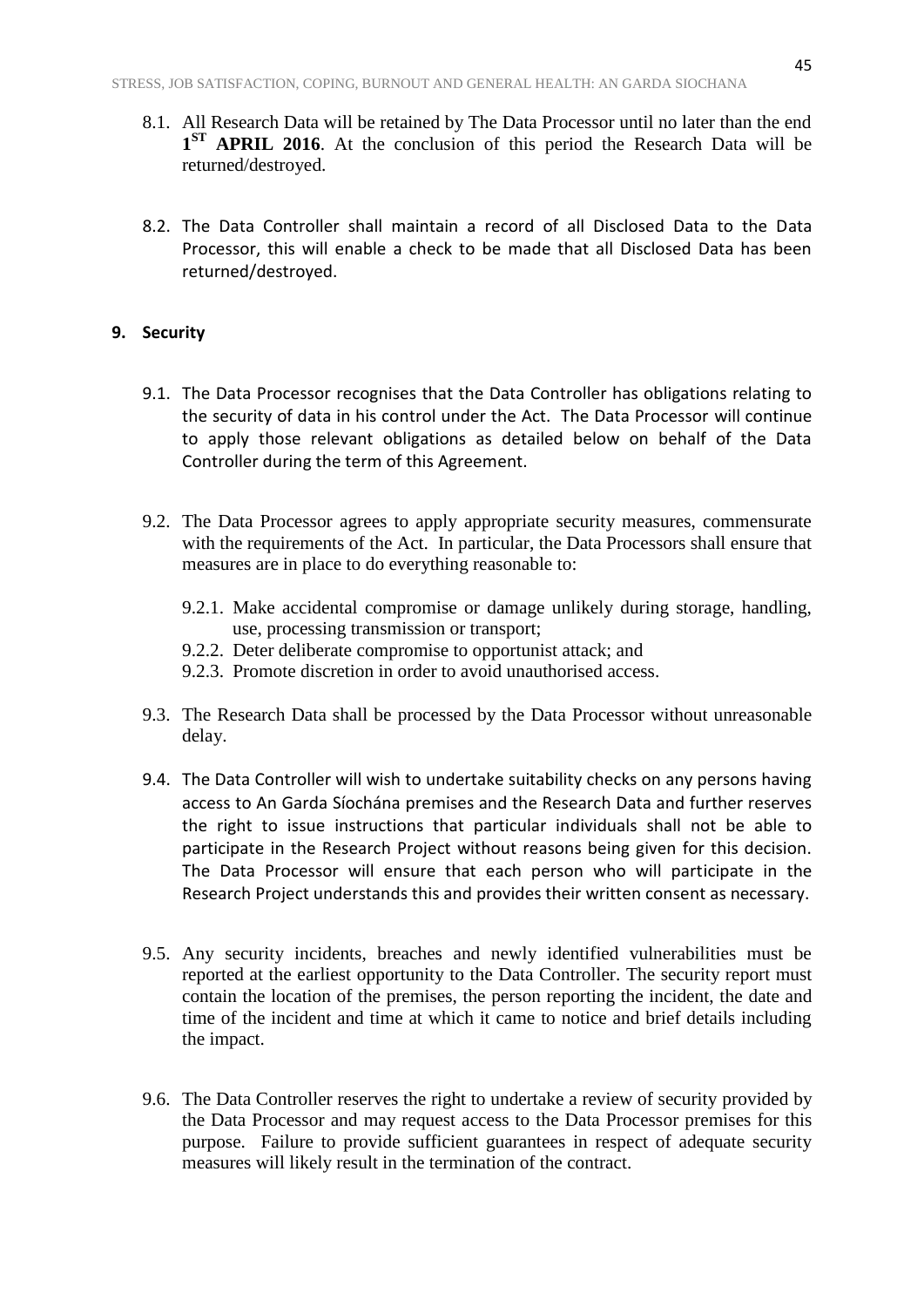- 9.7. The parties hereto undertake to comply with all or any reasonable requirements concerning the storage, access or use of any Research Data.
- 9.8. Any archived copies of the Research Data created by back up and recovery procedures will be deleted at the termination of the contract.
- 9.9. The Data Processor undertakes not to use the services of any sub-contractors in connection with the processing of the Research Data without the prior written approval of the Data Controller.
- 9.10.The Data Processor undertakes to ensure that all research data and copies thereof are secured when not in use and that upon termination of the Agreement, all such documents or copies thereof shall be securely disposed of or destroyed in a manner to make retrieval or reconstruction not possible.

#### **10. Indemnity**

- 10.1.In consideration of the provision of the Research Data for the Purpose the Data Processor undertakes to indemnify the Data Controller its members and civilian personnel against any liability, which may be incurred by such person or authority as a result of the Data Processor's breach of this Agreement.
- 10.2.Provided that this indemnity shall not apply:
	- 10.2.1. where the liability arises from information supplied which is shown to have been incomplete or incorrect, unless the person or authority claiming the benefit of this indemnity establishes that the error did not result from any wilful wrongdoing or negligence on his part;
	- 10.2.2. unless the person or authority claiming the benefit of this indemnity notifies the relevant Data Processor as soon as possible of any action, claim or demand to which this indemnity applies, permits the Data Processor to deal with the action, claim or demand by settlement or otherwise and renders the Data Processor all reasonable assistance in so dealing;
	- 10.2.3. to the extent that the person or authority claiming the benefit of this indemnity makes any admission which may be prejudicial to the defence of the action, claim or demand.

#### **11. Termination and Variation**

11.1.Subject to the provisions of paragraph 8.1 this Agreement shall terminate in **1 ST APRIL 2017** or the completion of the Purpose, whichever be the later.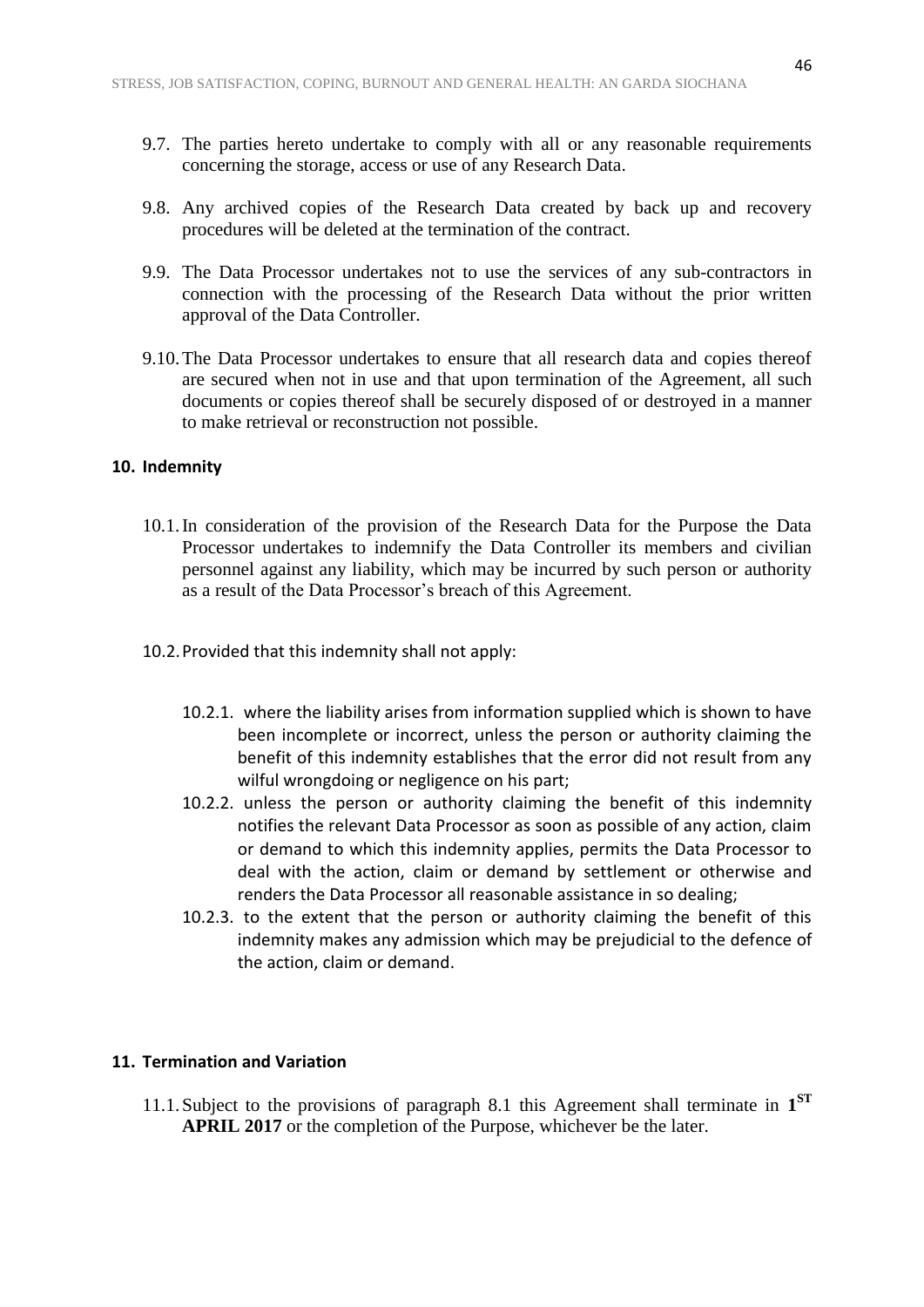- 11.2.The Data Controller may at any time by notice in writing terminate this Agreement forthwith if the Data Processor is in breach of any material obligation under this Agreement.
- 11.3.In the event that any party wishes to exit from this Agreement, that party shall serve a notice, in writing, to the offices of the other party of a date not less than 30 days from the date of the said notice, on which the party proposed to exit the Agreement.
- 11.4.In the event that either party wishes to vary any term of this Agreement that party will give notice, in writing to the offices of the other party, explaining the effect of and reason for the proposed variation. The parties shall within 30 days of receipt of such a notice meet to discuss the variation.

#### **12. Miscellaneous**

- 12.1.This Agreement constitutes the entire agreement between the Parties as regards the subject matter hereof and supersedes all prior oral or written agreements regarding such subject matter.
- 12.2.If any provision of this Agreement is held by a Court of competent jurisdiction to be invalid or unenforceable, such invalidity or unenforceability shall not affect the remaining provisions of this Agreement, which shall remain in full force and effect.
- 12.3.The validity, construction and interpretation of the Agreement and any determination of the performance, which it requires shall be governed by the Laws of Ireland and the Parties, hereby submit to the exclusive jurisdiction of the Irish Courts.

#### **Signed on behalf of An Garda Síochána**

**…………………...……………….... Name and Position** 

**Signed for and on behalf of and duly authorised by Y**

**………………………………………….. Name and Address**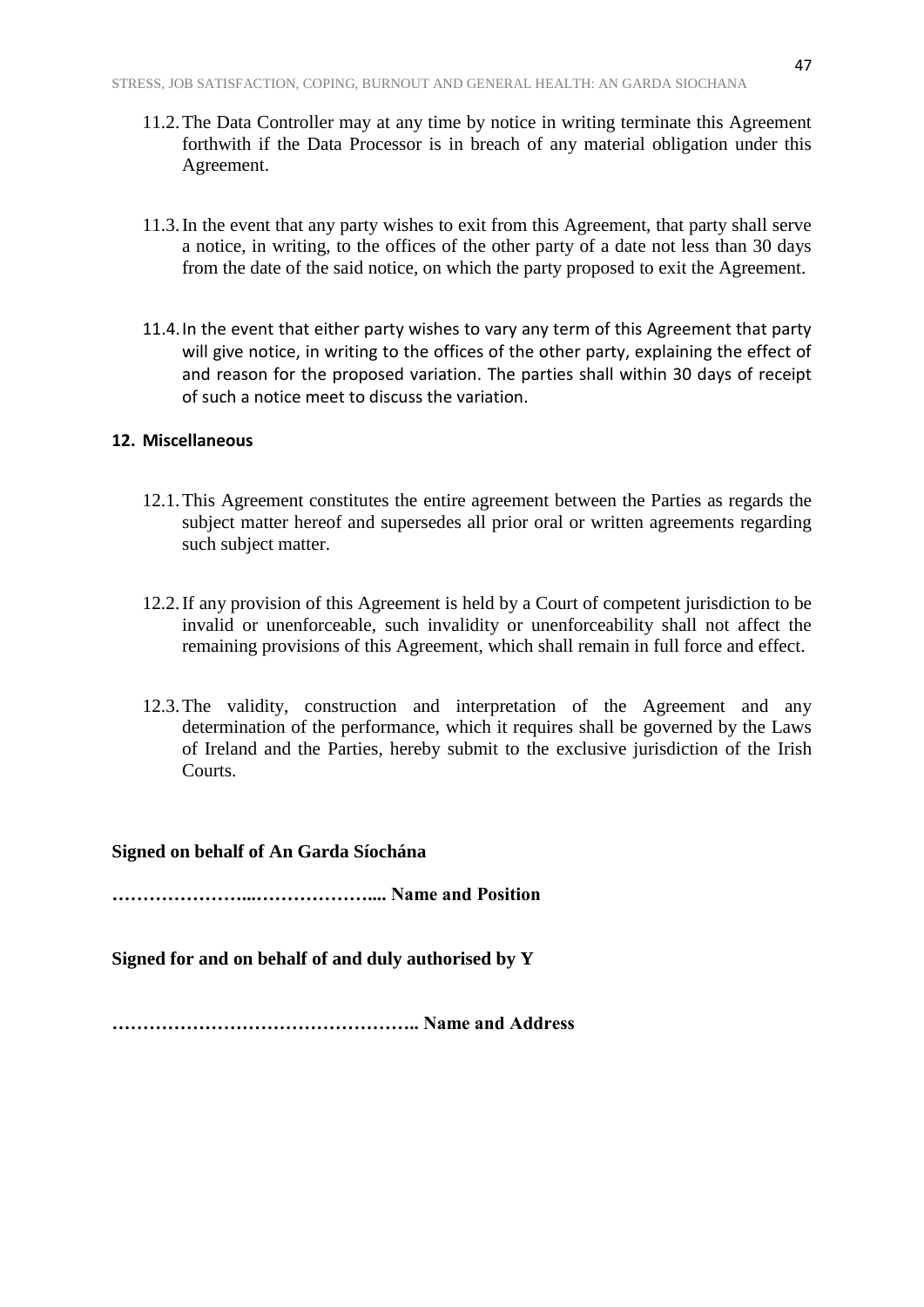#### *UNDERTAKING OF CONFIDENTIALITY*

I, MANDY LOWE as a researcher involved in the research as defined in the Agreement between the **An Garda Síochána**, and **PSYCHOLOGY DEPARTMENT, DUBLIN BUSINESS SCHOOL, 13-14 AUNGIER STREET, DUBLIN 2** to which this Undertaking is appended, hereby acknowledge the responsibilities arising from this Agreement.

I understand that my part in fulfilling the Purpose means that I may have access to the Research Data and that such access shall include

- a) reading or viewing of information held on computer or displayed by some other electronic means, or
- b) reading or viewing manually held information in written, printed or photographic form.

I undertake that; -

- 1. I shall not communicate to nor discuss with any other person the contents of the Research Data except to those persons authorised by An Garda Síochána.
- 2. I shall not retain, extract, copy or in any way use any Research Data to which I have been afforded access during the course of my duties for any other purpose.
- 3. I will only operate computer applications or manual systems that I have been trained to use.
- 4. I will comply with appropriate physical and system security procedures made known.

I understand that the Research Data is subject to the provisions of the Data Protection Act 1988 as amended and that by knowingly or recklessly acting outside the scope of this Agreement I may incur criminal and/or civil liabilities.

I undertake to seek advice and guidance from the a relevant official Data Controller in the event that I have any doubts or concerns about my responsibilities or the authorised use of the Research Data and/or Aggregate Data defined in the Data Processing Agreement

I have read, understood and accept the above.

Name…MANDY LOWE……………………………....

Signed…MANDY LOWE……………………………..

Date…2/10/15………………………………..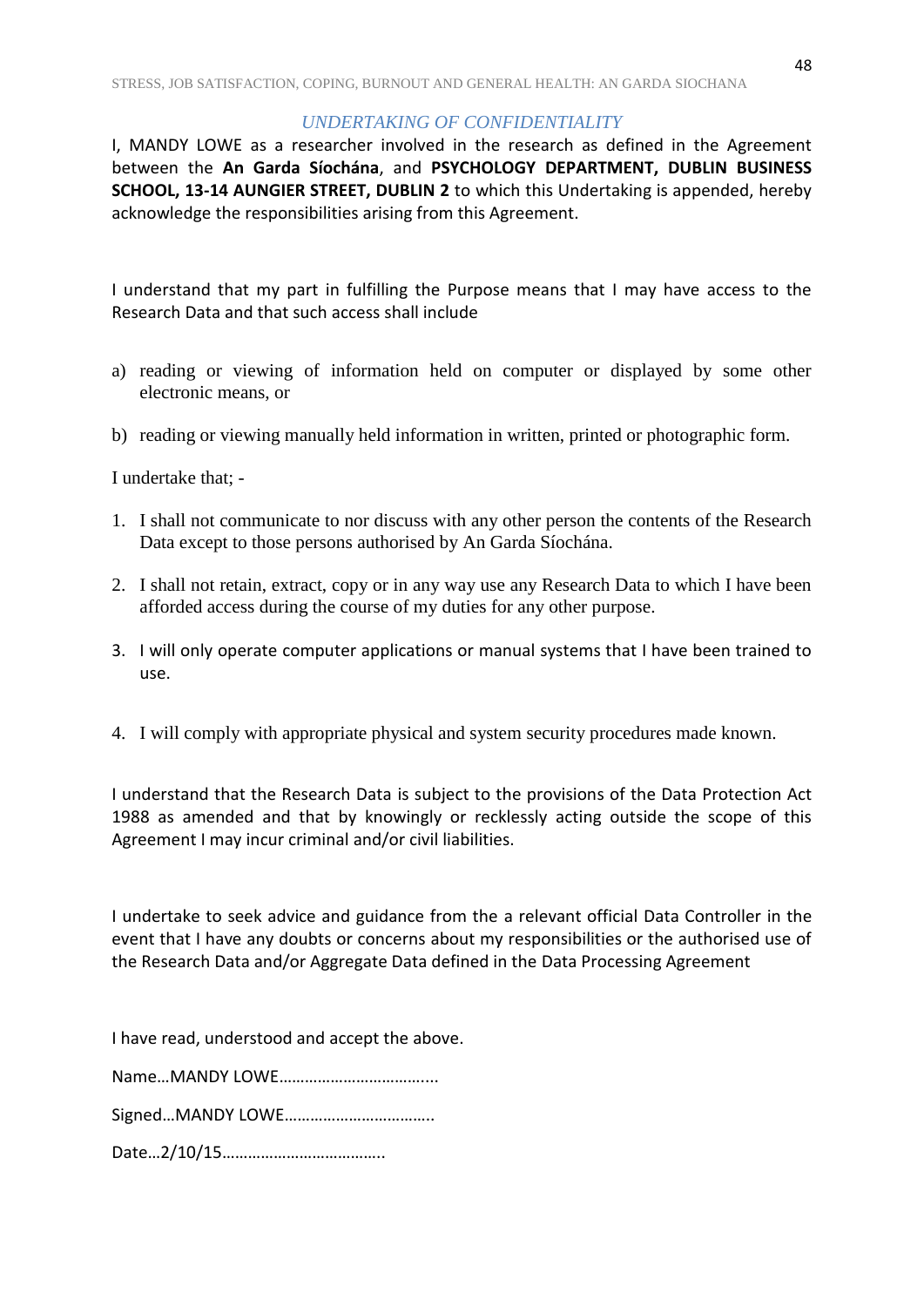#### 2. Questionnaire Booklet

My name is Mandy Lowe and I am a final year student of Psychology in Dublin Business School. I am also a member of An Garda Síochana attached to Dundrum Garda Station, Dublin 14. This survey is investigating the relationship between stress with levels of burnout, coping, job satisfaction and general health. The information gathered will be used for my final year thesis.

Participation is totally discretionary and all data will be anonymous. Due to the anonymous nature of this study, once you have submitted your answers your contribution cannot be retracted. Your completion of this study is taken as consent for use. This questionnaire should take 15 minutes to complete. If you have any questions feel free to contact me at xxxx@xxxx

The information gathered will be securely stored. The questionnaire will be transferred from paper and recorded to electronic format. This will then be stored securely on a password protected computer. Consent forms will be stored separately in a secure box.

*Please circle the relevant answer below:* 

**Sex:** Male Female

**Age:** 21-30 31-40 41-50 51-60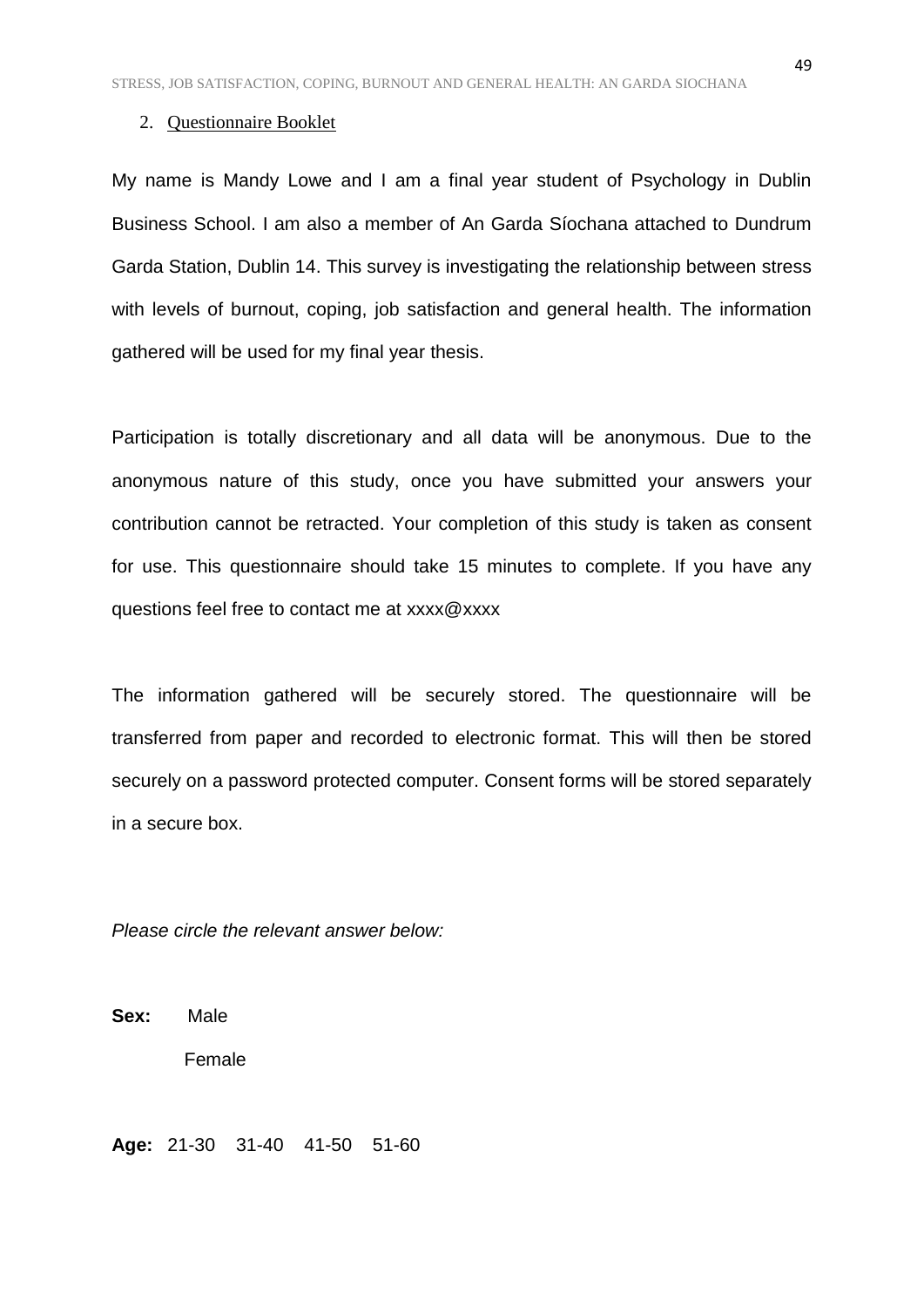| 1. On a scale of 1-10 how satisfied are you with your job?                             |                                            |  |  |  |           |  |                |                         |                         |                         |              |   |
|----------------------------------------------------------------------------------------|--------------------------------------------|--|--|--|-----------|--|----------------|-------------------------|-------------------------|-------------------------|--------------|---|
| 1                                                                                      | $2 \quad$                                  |  |  |  | 3 4 5 6 7 |  | 8 <sup>8</sup> | 9                       | 10                      |                         |              |   |
| <b>Dissatisfied</b>                                                                    |                                            |  |  |  |           |  |                |                         | <b>Satisfied</b>        |                         |              |   |
|                                                                                        |                                            |  |  |  |           |  |                |                         |                         |                         |              |   |
|                                                                                        |                                            |  |  |  |           |  |                |                         |                         |                         |              |   |
| 2. Please circle the answer which best represents how you feel about this<br>statement |                                            |  |  |  |           |  |                |                         |                         |                         |              |   |
|                                                                                        | 'I am thoroughly dissatisfied with my job' |  |  |  |           |  |                | $\overline{\mathbf{0}}$ | $\overline{\mathbf{1}}$ | $\overline{\mathbf{2}}$ | $\mathbf{3}$ | 4 |
|                                                                                        | $0 = I$ totally disagree                   |  |  |  |           |  |                |                         |                         |                         |              |   |
|                                                                                        | $1 = Disagree$                             |  |  |  |           |  |                |                         |                         |                         |              |   |
|                                                                                        | 2= I don't agree or disagree               |  |  |  |           |  |                |                         |                         |                         |              |   |
| $3 = 1$ agree                                                                          |                                            |  |  |  |           |  |                |                         |                         |                         |              |   |
|                                                                                        | $4=$ I totally agree                       |  |  |  |           |  |                |                         |                         |                         |              |   |

Below is a list of items that describe different aspects of being a police officer. After each item, please circle how much stress it has caused you over the past 6 months, using a 7-point Scale (see below) that ranges from "No Stress At All" to "A Lot Of Stress":

| No Stress |   | Moderate      |   | A Lot of      |
|-----------|---|---------------|---|---------------|
| at All    |   | <b>Stress</b> |   | <b>Stress</b> |
|           | ັ |               | ັ |               |

| 1.               | Dealing with co-workers                    |   | 2              | 3 | 4 | 5 | 6 |   |
|------------------|--------------------------------------------|---|----------------|---|---|---|---|---|
| 2.               | The feeling that different rules apply to  |   | $\overline{2}$ | 3 | 4 | 5 | 6 |   |
|                  | different people (e.g. favouritism)        |   |                |   |   |   |   |   |
| 3.               | Feeling like you always have to prove      |   | 2              | 3 | 4 | 5 | 6 |   |
|                  | yourself to the organization               |   |                |   |   |   |   |   |
| 4.               | Excessive administrative duties            | 1 | 2              | 3 | 4 | 5 | 6 | 7 |
| 5.               | Constant changes in policy / legislation   | 1 | $\overline{2}$ | 3 | 4 | 5 | 6 |   |
| 6.               | Staff shortages                            |   | $\overline{2}$ | 3 | 4 | 5 | 6 |   |
| $\overline{7}$ . | Bureaucratic red tape                      | 1 | $\overline{2}$ | 3 | 4 | 5 | 6 |   |
| 8.               | Too much computer work                     |   | $\overline{2}$ | 3 | 4 | 5 | 6 |   |
| 9.               | Lack of resources                          | 1 | $\overline{2}$ | 3 | 4 | 5 | 6 |   |
| 11.              | If you are sick or injured your co-workers | 1 | 2              | 3 | 4 | 5 | 6 |   |
|                  | seem to look down on you                   |   |                |   |   |   |   |   |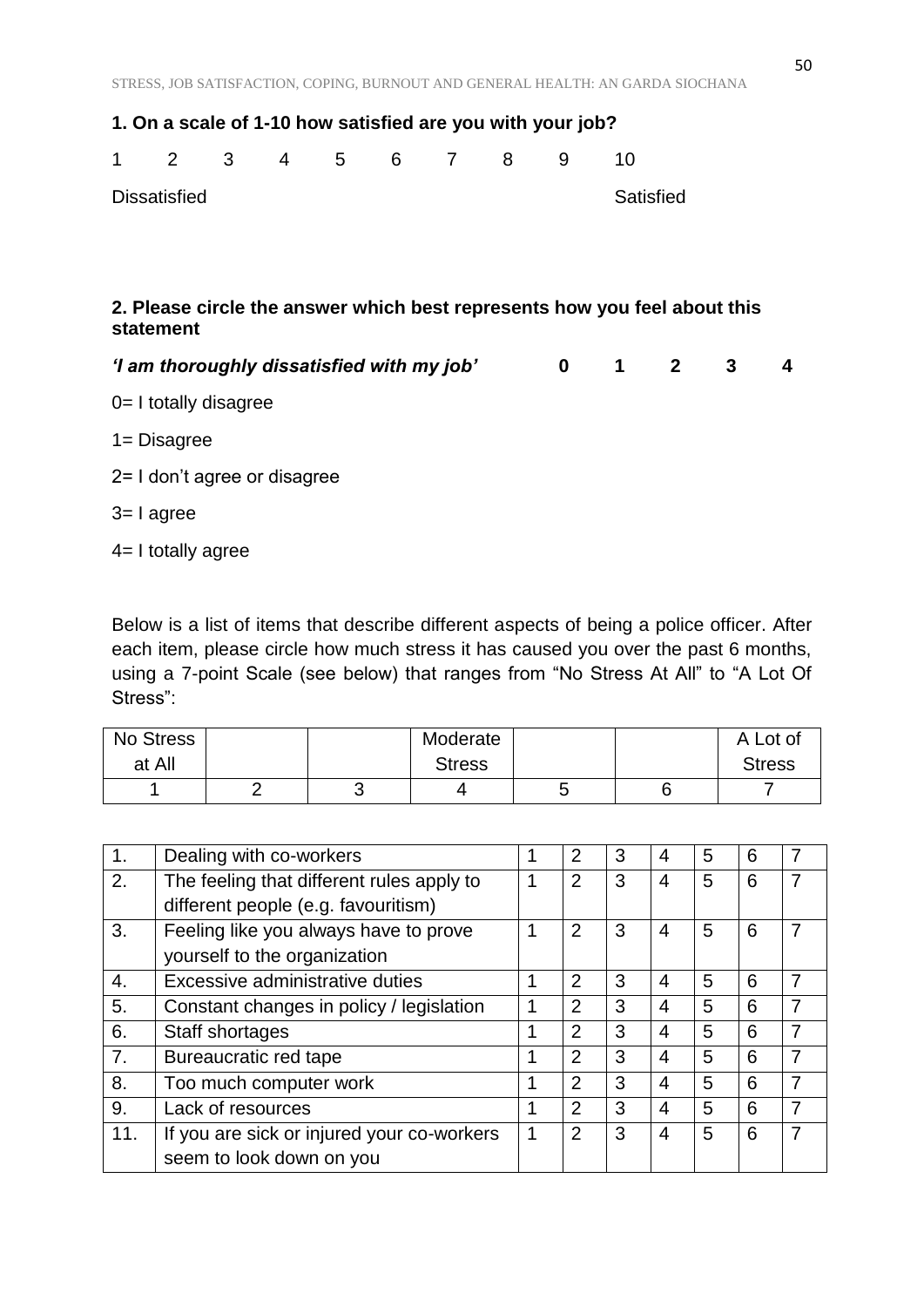| 12. | Leaders over-emphasise the negatives               | 1 | $\overline{2}$ | 3 | 4                        | 5 | 6 | 7              |
|-----|----------------------------------------------------|---|----------------|---|--------------------------|---|---|----------------|
|     | (e.g. supervisor evaluations, public               |   |                |   |                          |   |   |                |
|     | complaints)                                        |   |                |   |                          |   |   |                |
| 13. | Internal investigations                            | 1 | $\overline{2}$ | 3 | 4                        | 5 | 6 | 7              |
| 14. | Dealing the court system                           | 1 | $\overline{2}$ | 3 | 4                        | 5 | 6 | $\overline{7}$ |
| 15. | The need to be accountable for doing               | 1 | $\overline{2}$ | 3 | 4                        | 5 | 6 | $\overline{7}$ |
|     | your job                                           |   |                |   |                          |   |   |                |
| 16. | Inadequate equipment                               | 1 | $\overline{2}$ | 3 | 4                        | 5 | 6 | $\overline{7}$ |
| 17. | <b>Shift Work</b>                                  | 1 | $\overline{2}$ | 3 | 4                        | 5 | 6 | $\overline{7}$ |
| 18. | Working alone at night                             | 1 | $\overline{2}$ | 3 | $\overline{4}$           | 5 | 6 | $\overline{7}$ |
| 19. | Over-time demands                                  | 1 | $\overline{2}$ | 3 | 4                        | 5 | 6 | $\overline{7}$ |
| 20. | Risk of being injured on the job                   | 1 | $\overline{2}$ | 3 | 4                        | 5 | 6 | $\overline{7}$ |
| 21. | <b>Traumatic events</b>                            | 1 | $\overline{2}$ | 3 | $\overline{4}$           | 5 | 6 | $\overline{7}$ |
| 22. | Finding time to stay in good physical<br>condition | 1 | $\overline{2}$ | 3 | $\overline{4}$           | 5 | 6 | $\overline{7}$ |
| 23. | Lack of understanding from family and              | 1 | $\overline{2}$ | 3 | $\overline{\mathcal{L}}$ | 5 | 6 | $\overline{7}$ |
|     | friends about your work                            |   |                |   |                          |   |   |                |
| 24. | Upholding a 'higher image' in public               | 1 | $\overline{2}$ | 3 | 4                        | 5 | 6 | $\overline{7}$ |
| 25. | Negative comments from the public                  | 1 | $\overline{2}$ | 3 | $\overline{4}$           | 5 | 6 | $\overline{7}$ |
| 26. | Limitations to your social life (e.g. who          | 1 | $\overline{2}$ | 3 | $\overline{4}$           | 5 | 6 | $\overline{7}$ |
|     | your friends are, where you socialise              |   |                |   |                          |   |   |                |

Thank you for completing those items. The next set of items relates to a number of common stress responses. Please insert a cross besides the response that best describes how you feel in response to each statement:

|                                 | <b>Never</b> | A few   | Once a  | A few   | Once | A few | Every |
|---------------------------------|--------------|---------|---------|---------|------|-------|-------|
|                                 |              | times a | month   | times a | a    | times | day   |
|                                 |              | year or | or less | month   | week | a     |       |
|                                 |              | less    |         |         |      | week  |       |
| 1. I feel emotionally           |              |         |         |         |      |       |       |
| drained from my                 |              |         |         |         |      |       |       |
| work.                           |              |         |         |         |      |       |       |
| 2. I feel used up at            |              |         |         |         |      |       |       |
| the end of the day.             |              |         |         |         |      |       |       |
| 3. I feel fatigued              |              |         |         |         |      |       |       |
| when I get up in the            |              |         |         |         |      |       |       |
| morning and have to             |              |         |         |         |      |       |       |
| face another day on<br>the job. |              |         |         |         |      |       |       |
|                                 | <b>Never</b> | A few   | Once a  | A few   | Once | A few | Every |
|                                 |              | times a | month   | times a | a    | times | day   |
|                                 |              | year or | or less | month   | week | a     |       |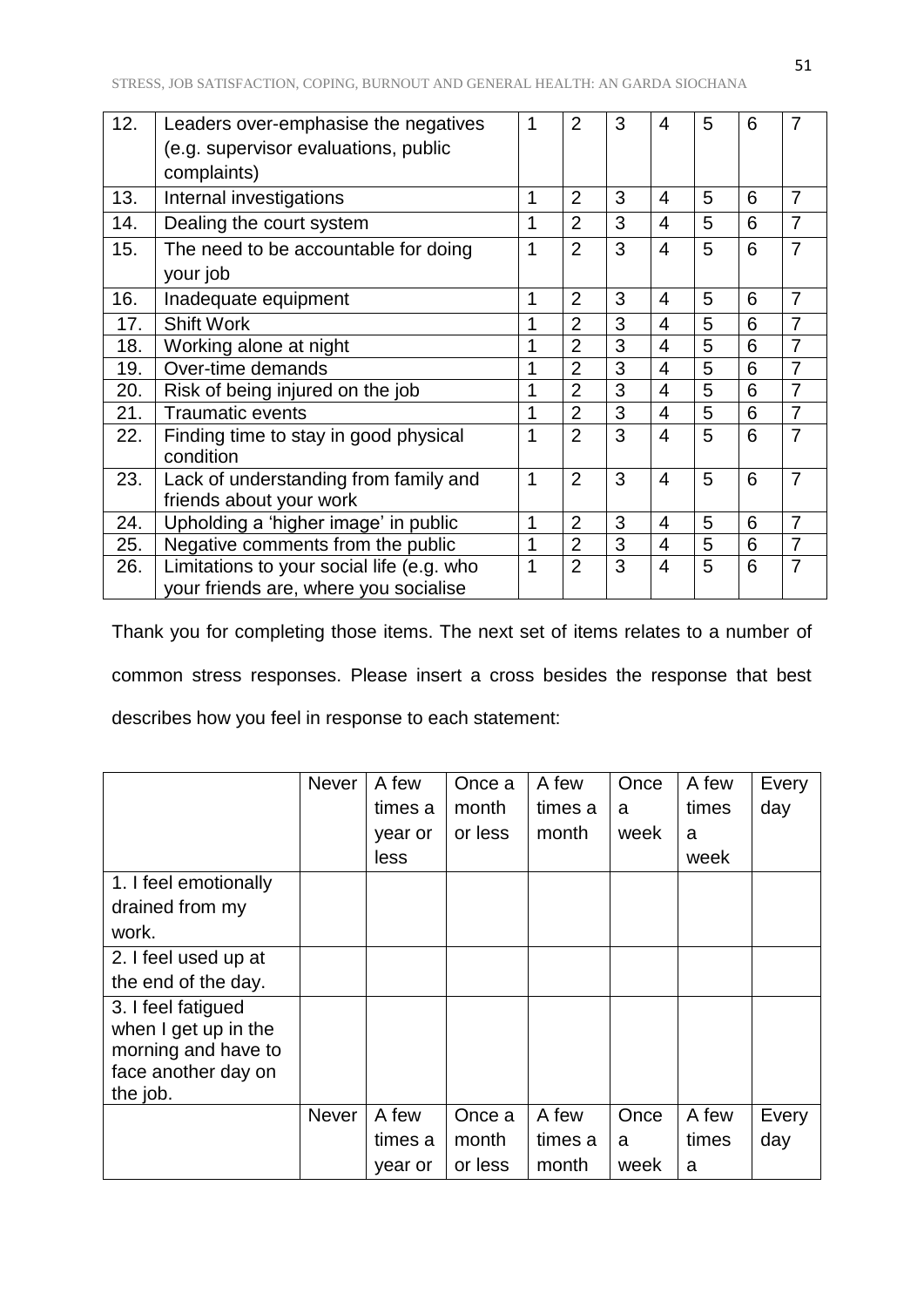|                          |              | less             |        |         |           | week           |       |
|--------------------------|--------------|------------------|--------|---------|-----------|----------------|-------|
| 4. I can easily          |              |                  |        |         |           |                |       |
| understand what my       |              |                  |        |         |           |                |       |
| clients feel about       |              |                  |        |         |           |                |       |
| things.                  |              |                  |        |         |           |                |       |
| 5. I feel I treat some   |              |                  |        |         |           |                |       |
| clients as if they were  |              |                  |        |         |           |                |       |
| impersonal objects.      |              |                  |        |         |           |                |       |
| 6. Working with          |              |                  |        |         |           |                |       |
| people all day is        |              |                  |        |         |           |                |       |
| really a strain for me.  |              |                  |        |         |           |                |       |
| 7. I deal very           |              |                  |        |         |           |                |       |
| effectively with the     |              |                  |        |         |           |                |       |
| problems of my           |              |                  |        |         |           |                |       |
| clients.                 |              |                  |        |         |           |                |       |
| 8. I feel burned out     |              |                  |        |         |           |                |       |
| from my work.            |              |                  |        |         |           |                |       |
| 9. I feel I'm positively |              |                  |        |         |           |                |       |
| influencing other        |              |                  |        |         |           |                |       |
| people's lives           |              |                  |        |         |           |                |       |
| through my work.         |              |                  |        |         |           |                |       |
| 10. I've become more     |              |                  |        |         |           |                |       |
| callous towards          |              |                  |        |         |           |                |       |
| people since I took      |              |                  |        |         |           |                |       |
| this job.                |              |                  |        |         |           |                |       |
| 11. I worry that this    |              |                  |        |         |           |                |       |
| job is hardening me      |              |                  |        |         |           |                |       |
| emotionally.             |              |                  |        |         |           |                |       |
| 12. I feel very          |              |                  |        |         |           |                |       |
| energetic.               |              |                  |        |         |           |                |       |
| 13. I feel frustrated    |              |                  |        |         |           |                |       |
| by my job.               |              |                  |        |         |           |                |       |
| 14. I feel I'm working   |              |                  |        |         |           |                |       |
| too hard on my job.      |              |                  |        |         |           |                |       |
| 15. I don't really care  |              |                  |        |         |           |                |       |
| what happens to          |              |                  |        |         |           |                |       |
| some clients.            |              |                  |        |         |           |                |       |
| 16. Working with         |              |                  |        |         |           |                |       |
| people directly puts     |              |                  |        |         |           |                |       |
| too much stress on       |              |                  |        |         |           |                |       |
| me.                      |              |                  |        |         |           |                |       |
|                          | <b>Never</b> | A few<br>times a | Once a | A few   | Once<br>a | A few<br>times | Every |
|                          |              | year or          | month  | times a | week      | a              | day   |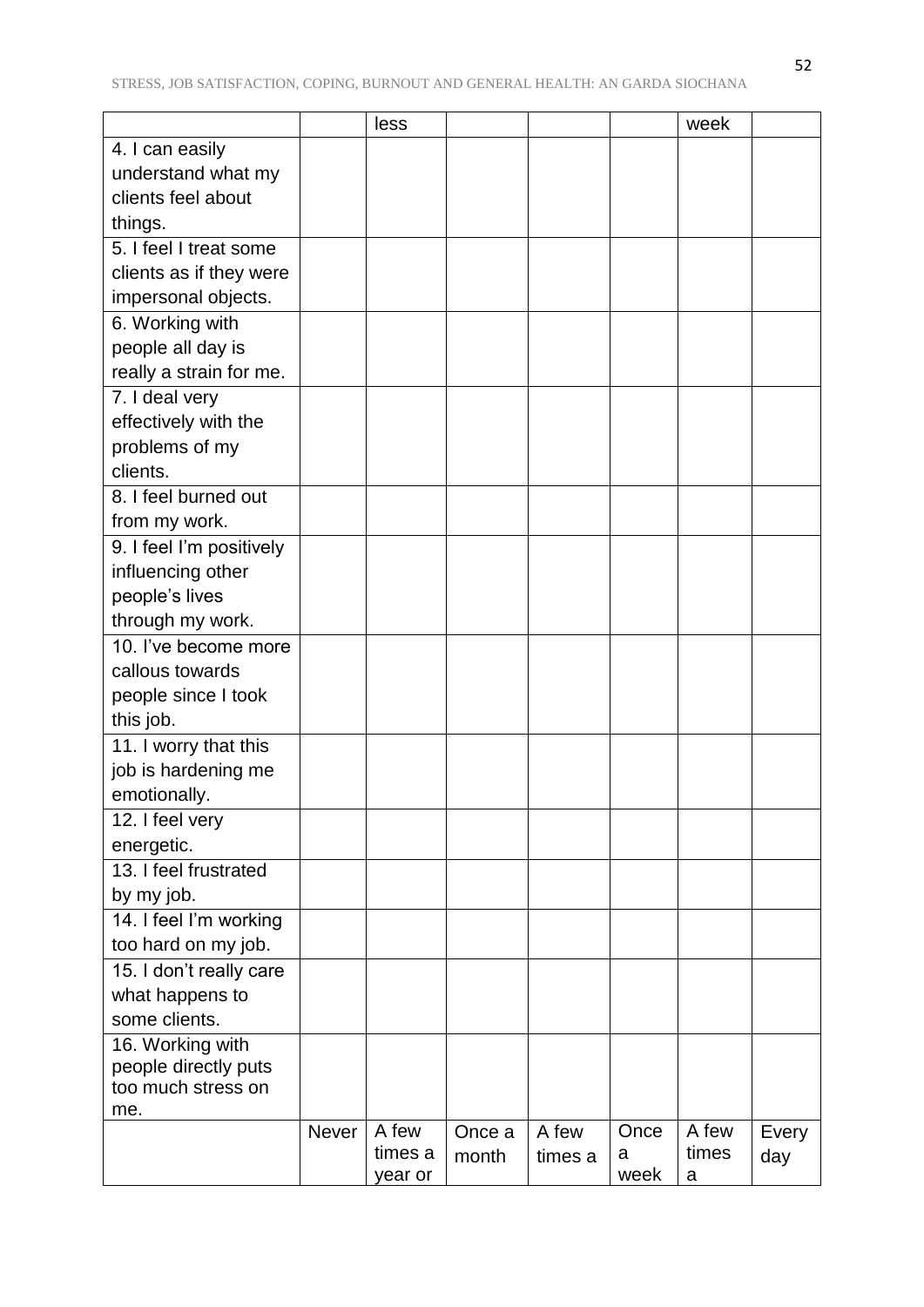|                                                                        | less | or less | month | week |  |
|------------------------------------------------------------------------|------|---------|-------|------|--|
| 17. I can easily<br>create a relaxed<br>atmosphere with my<br>clients. |      |         |       |      |  |
| 18. I feel exhilarated                                                 |      |         |       |      |  |
| after working closely                                                  |      |         |       |      |  |
| with my clients.                                                       |      |         |       |      |  |
| 19. I have<br>accomplished many<br>worthwhile things in<br>this job.   |      |         |       |      |  |
| 20. I feel like I'm at<br>the end of my rope.                          |      |         |       |      |  |
| 21. In my work, I deal<br>with emotional<br>problems very<br>calmly.   |      |         |       |      |  |
| 22. I feel clients<br>blame me for some<br>of their problems.          |      |         |       |      |  |

You have done really well – thank you. These next items deal with ways you've been coping with the stress in your life. The stress issue is the 'it' in some of the items! There are many ways to try to deal with problems. These items ask what you've been doing to cope with present stresses. Each item says something about a particular way of coping and please avoid answering on the basis of whether how you've been coping seems to be working or not—just whether or not you're doing it. Use these response choices and try to rate each item separately in your mind from the others. Make your answers as true FOR YOU as you can.

Coding categories:

 $\overline{\phantom{a}}$ 

\_\_\_\_\_

 $\overline{\phantom{a}}$ 

 $\overline{\phantom{a}}$ 

- $1 = I$  haven't been doing this at all
- $2 =$  I've been doing this a little bit
- 3 = I've been doing this a medium amount
- $4 =$  I've been doing this a lot
- 1. I've been turning to work or other activities to take my mind off things.
- 2. I've been concentrating my efforts on doing something about the situation I'm in.
- 3. I've been saying to myself "this isn't real."
- 4. I've been using alcohol or other drugs to make myself feel better.
- 5. I've been getting emotional support from others.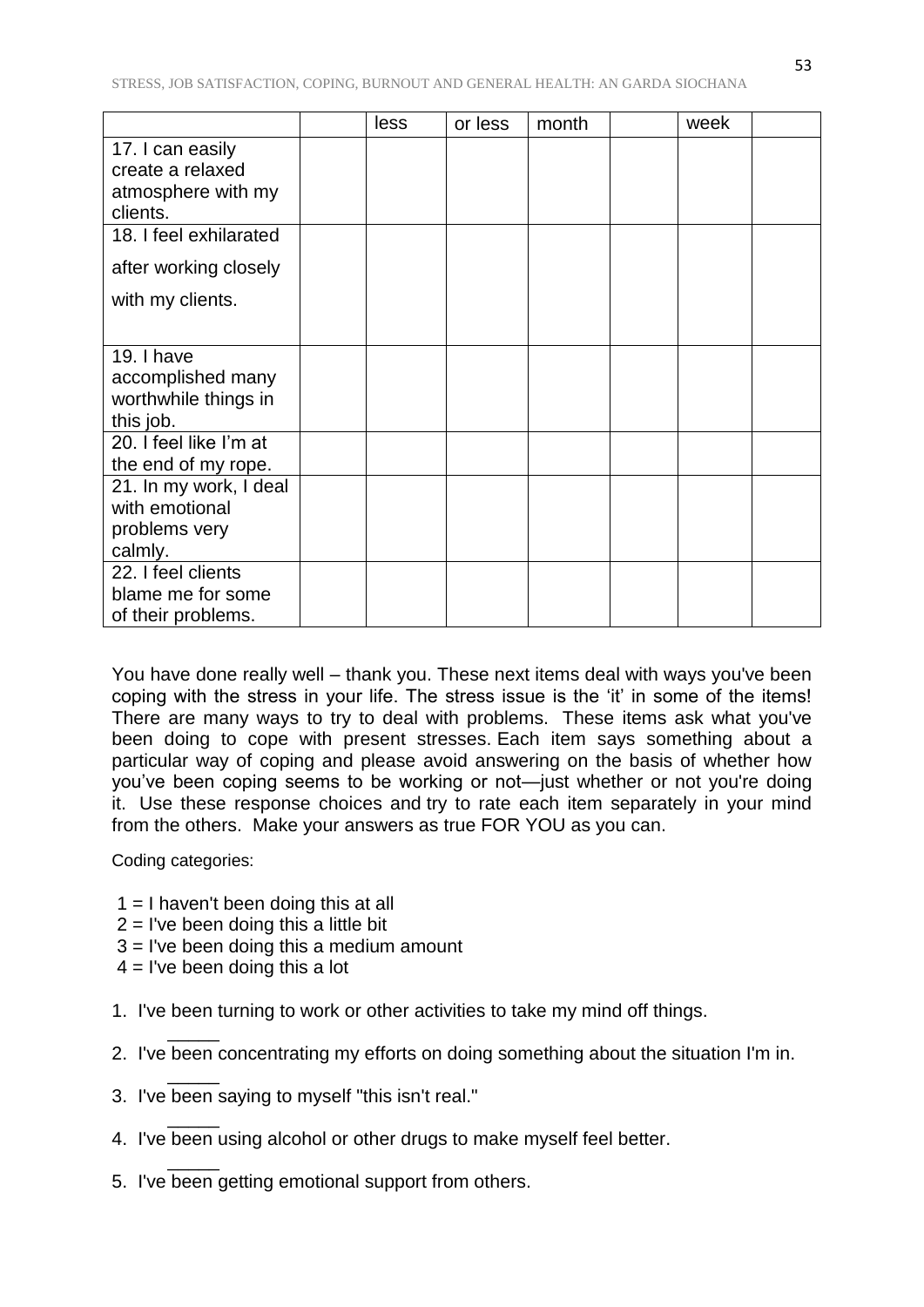6. I've been giving up trying to deal with it.

 $\overline{\phantom{a}}$ 

 $\overline{\phantom{a}}$ 

 $\overline{\phantom{a}}$ 

 $\overline{\phantom{a}}$ 

 $\overline{\phantom{a}}$ 

 $\overline{\phantom{a}}$ 

 $\overline{\phantom{a}}$ 

 $\overline{\phantom{a}}$ 

 $\overline{\phantom{a}}$ 

\_\_\_\_\_

 $\overline{\phantom{a}}$ 

 $\overline{\phantom{a}}$ 

 $\overline{\phantom{a}}$ 

 $\overline{\phantom{a}}$ 

 $\overline{\phantom{a}}$ 

 $\overline{\phantom{a}}$ 

 $\overline{\phantom{a}}$ 

 $\overline{\phantom{a}}$ 

 $\overline{\phantom{a}}$ 

 $\overline{\phantom{a}}$ 

 $\overline{\phantom{a}}$ 

 $\overline{\phantom{a}}$ 

 $\overline{\phantom{a}}$ 

 $\overline{\phantom{a}}$ 

- 7. I've been taking action to try to make the situation better.
- 8. I've been refusing to believe that it has happened.
- 9. I've been saying things to let my unpleasant feelings escape.
- 10. I've been getting help and advice from other people.
- 11. I've been using alcohol or other drugs to help me get through it.
- 12. I've been trying to see it in a different light, to make it seem more positive.
- 13. I've been criticizing myself.
- 14. I've been trying to come up with a strategy about what to do.
- 15. I've been getting comfort and understanding from someone.
- 16. I've been giving up the attempt to cope.
- 17. I've been looking for something good in what is happening.
- 18. I've been making jokes about it.
- 19. I've been doing something to think about it less, such as going to movies, watching TV, reading, daydreaming, sleeping, or shopping.
- 20. I've been accepting the reality of the fact that it has happened.
- 21. I've been expressing my negative feelings.
- 22. I've been trying to find comfort in my religion or spiritual beliefs.
- 23. I've been trying to get advice or help from other people about what to do.
- 24. I've been learning to live with it.
- 25. I've been thinking hard about what steps to take.
- 26. I've been blaming myself for things that happened.
- 27. I've been praying or meditating.
- 28. I've been making fun of the situation.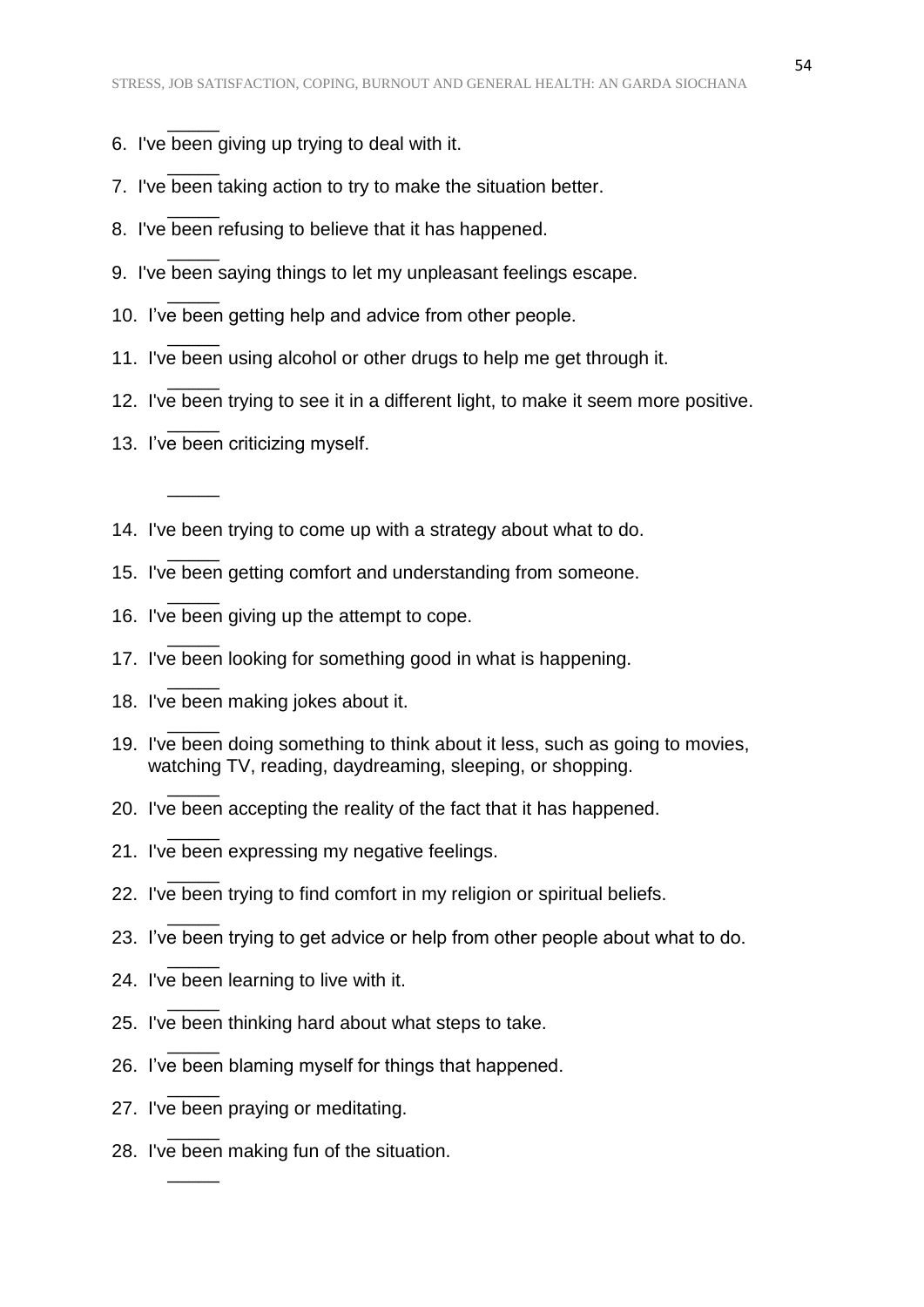The following items ask about your general health *over the past few weeks*. Please answer all the questions simply by circling or emboldening the answer that you think most nearly applies to you. Remember that we want to know about your present and recent complaints, not those you had in the past. It is important that you try to answer all the questions.

| 1. been able   | Better than  | Same as      | Less than          | Much less  |
|----------------|--------------|--------------|--------------------|------------|
| to             | usual        | usual        | usual              | than usual |
| concentrate    |              |              |                    |            |
| on whatever    |              |              |                    |            |
| you're doing?  |              |              |                    |            |
| 2. lost much   | Not at all   | No more than | <b>Rather more</b> | Much more  |
| sleep over     |              | usual        | than usual         | than usual |
| worry?         |              |              |                    |            |
| 3. felt that   | More so than | Same as      | Less useful        | Much less  |
| you are        | usual        | usual        | than usual         | useful     |
| playing a      |              |              |                    |            |
| useful part in |              |              |                    |            |
| things?        |              |              |                    |            |
| 4. felt        | More so than | Same as      | Less so than       | Much less  |
| capable of     | usual        | usual        | usual              | capable    |
| making         |              |              |                    |            |
| decisions      |              |              |                    |            |
| about things?  |              |              |                    |            |
| 5. felt        | Not at all   | No more than | Rather more        | Much more  |
| constantly     |              | usual        | than usual         | than usual |
| under strain?  |              |              |                    |            |
| 6. felt you    | Not at all   | No more than | Rather more        | Much more  |
| couldn't       |              | usual        | than usual         | than usual |
| overcome       |              |              |                    |            |
| your           |              |              |                    |            |
| difficulties?  |              |              |                    |            |
| 7. been able   | More so than | Same as      | Less so than       | Much less  |
| to enjoy your  | usual        | usual        | usual              | than usual |
| normal day-    |              |              |                    |            |
| to-day         |              |              |                    |            |
| activities?    |              |              |                    |            |
| 8. been able   |              |              |                    |            |
| to face up to  |              |              |                    |            |
| your           | More so than | Same as      | Less able          | Much less  |
| problems?      | usual        | usual        | than usual         | able       |
| 9. been        | Not at all   | No more than | Rather more        | Much more  |
| feeling        |              | usual        | than usual         | than usual |

Have you recently: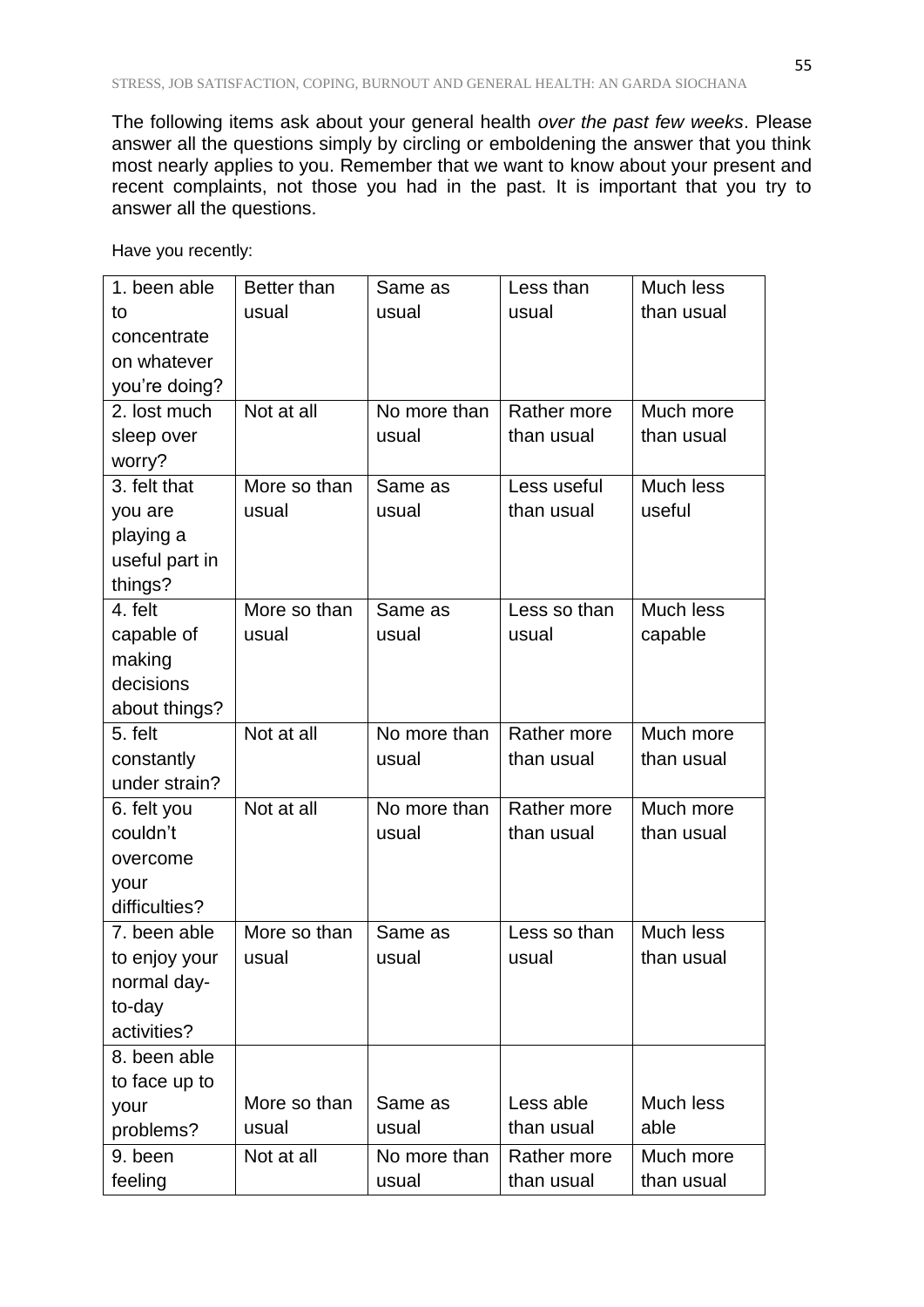| unhappy and   |              |              |              |            |
|---------------|--------------|--------------|--------------|------------|
| depressed?    |              |              |              |            |
| $10.$ been    | Not at all   | No more than | Rather more  | Much more  |
| losing        |              | usual        | than usual   | than usual |
| confidence in |              |              |              |            |
| yourself?     |              |              |              |            |
| 11. been      | Not at all   | No more than | Rather more  | Much more  |
| thinking of   |              | usual        | than usual   | than usual |
| yourself as a |              |              |              |            |
| worthless     |              |              |              |            |
| person?       |              |              |              |            |
| 12. been      | More so than | About same   | Less so than | Much less  |
| feeling       | usual        | as usual     | usual        | than usual |
| reasonably    |              |              |              |            |
| happy, all    |              |              |              |            |
| things        |              |              |              |            |
| considered?   |              |              |              |            |

Thank you very much for your participation.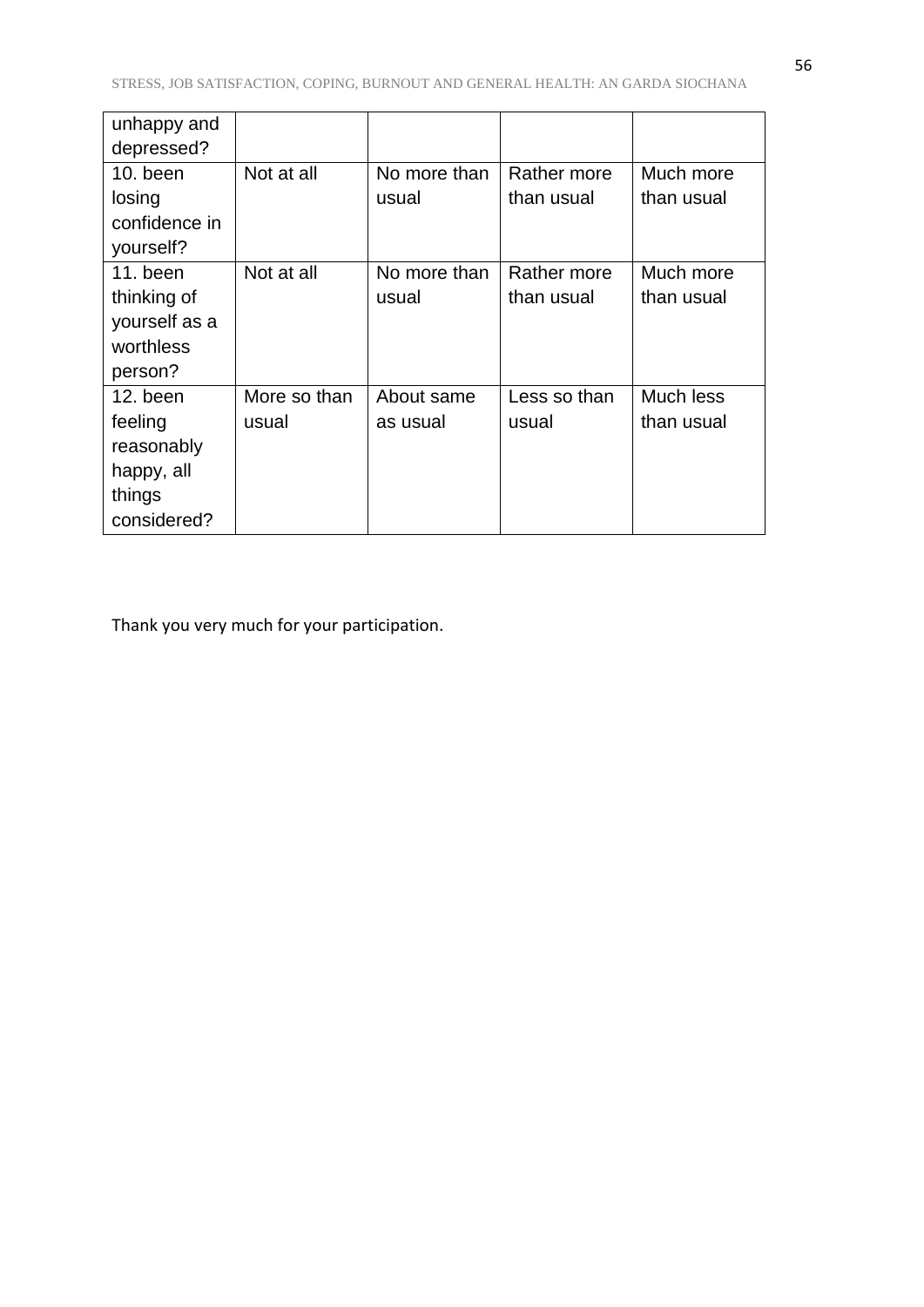# 3. Participant Consent Form

# **Participant Consent Form**

*Stress, Job Satisfaction, Burnout and Coping among Members of An Garda Síochana*

| Name:    |  |
|----------|--|
| Rank:    |  |
| Station: |  |

|                                                                                                                                                                           | <i>Initial</i> |
|---------------------------------------------------------------------------------------------------------------------------------------------------------------------------|----------------|
| 1. I agree to participate in this research.                                                                                                                               | .              |
| 2. This agreement is of my own free will.                                                                                                                                 |                |
| 3. I have been given information regarding the aims of the<br>research and have been given the researcher's name and contact<br>details if I require further information. | .              |
| 4. I have had the opportunity to ask any questions about the study.                                                                                                       |                |
| 5. I realise that I may withdraw from the study at any time, without<br>having to give a reason and without suffering any adverse<br>consequences.                        |                |
| 6. I am aware that even after participating, I can decide to withdraw<br>my data up until the time specified on the Participant<br><b>Information Sheet.</b>              |                |
| 7. I understand that all personal information provided by myself<br>will remain confidential and no information that identifies me<br>will be made publically available.  |                |
| (by participant)                                                                                                                                                          |                |
|                                                                                                                                                                           |                |
| (on behalf of researchers)                                                                                                                                                |                |
|                                                                                                                                                                           |                |

Print Name: ..................................................................